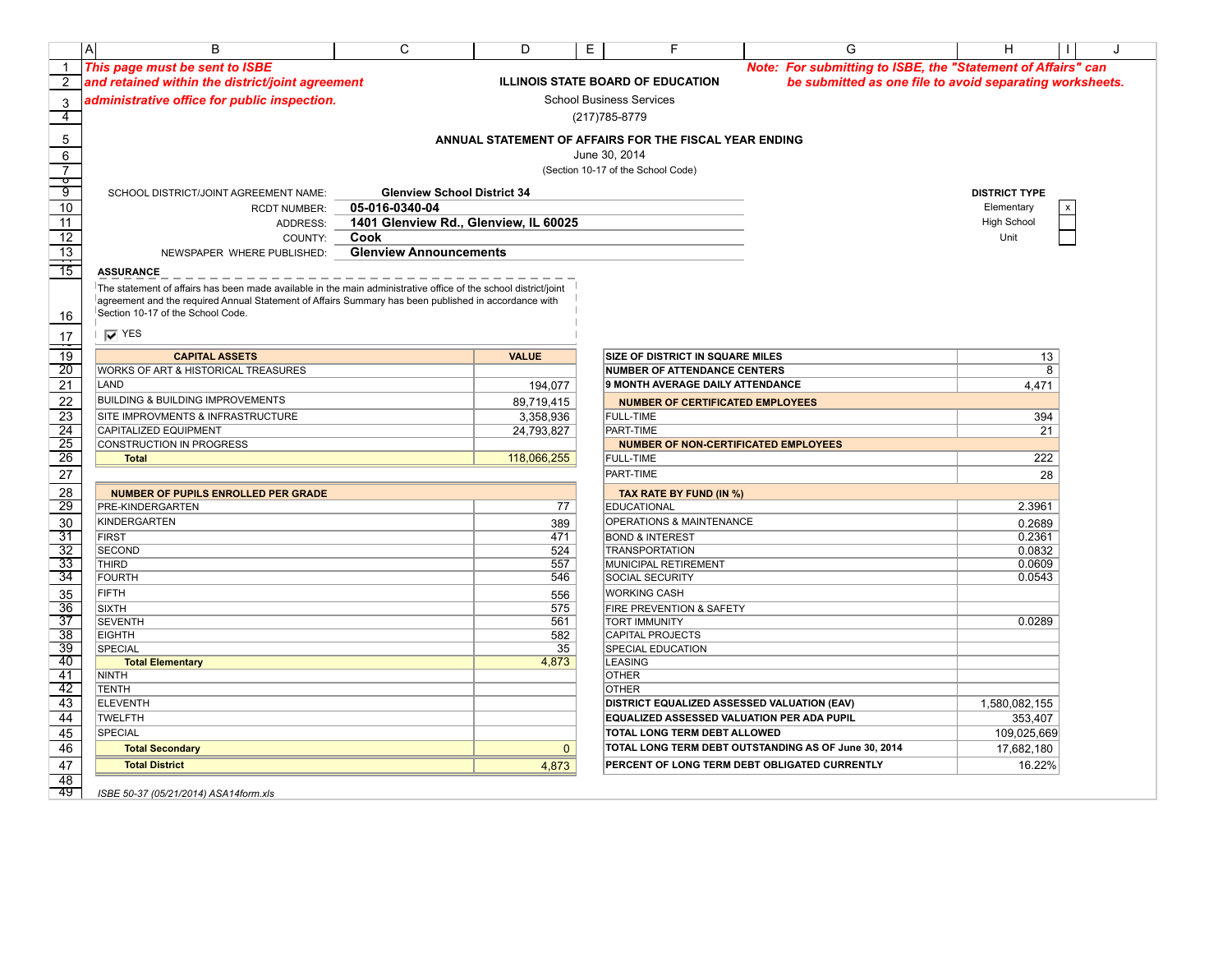|                                                                       | Page 2                                        |            |             |              |                                            |                |                                |                         |                     |              | Page 2                       |
|-----------------------------------------------------------------------|-----------------------------------------------|------------|-------------|--------------|--------------------------------------------|----------------|--------------------------------|-------------------------|---------------------|--------------|------------------------------|
|                                                                       | A                                             | B          | C           | D            | Е                                          | F.             | G                              | H.                      |                     | J            | Κ                            |
| $\overline{1}$                                                        |                                               |            |             |              | <b>STATEMENT OF ASSETS AND LIABILITIES</b> |                |                                |                         |                     |              |                              |
| $\overline{2}$                                                        |                                               |            |             |              | AS OF JUNE 30, 2014                        |                |                                |                         |                     |              |                              |
|                                                                       |                                               |            |             |              |                                            |                |                                |                         |                     |              |                              |
| $\overline{4}$                                                        |                                               |            | (10)        | (20)         | (30)                                       | (40)           | (50)                           | (60)                    | (70)                | (80)         | (90)                         |
|                                                                       |                                               |            |             | Operations & |                                            |                | <b>Municipal</b>               |                         |                     |              | <b>Fire Prevention &amp;</b> |
|                                                                       | <b>Description</b>                            | Acct<br>No | Educational | Maintenance  | <b>Debt Service</b>                        | Transportation | <b>Retirement &amp; Social</b> | <b>Capital Projects</b> | <b>Working Cash</b> | Tort         | Safety                       |
| 5                                                                     |                                               |            |             |              |                                            |                | <b>Security</b>                |                         |                     |              |                              |
| 6                                                                     | <b>CURRENT ASSETS (100)</b>                   |            |             |              |                                            |                |                                |                         |                     |              |                              |
| $\overline{7}$                                                        | Cash (Accounts 111 thru 115)                  |            | 36,649,739  | 3,328,871    | 1,691,307                                  | 2,063,569      | 861,242                        | 3,294,454               | 1,799,461           | 151,181      | 1,488,223                    |
| 8                                                                     | Investments                                   | 120        |             |              |                                            |                |                                |                         |                     |              |                              |
| 9                                                                     | Taxes Receivable                              | 130        |             |              |                                            |                |                                |                         |                     |              |                              |
| 10                                                                    | Interfund Receivables                         | 140        |             |              |                                            |                |                                |                         |                     |              |                              |
| $-11$                                                                 | Intergovernmental Accounts Receivable         | 150        |             |              |                                            |                |                                |                         |                     |              |                              |
| 12                                                                    | Other Receivables                             | 160        |             |              |                                            |                |                                |                         |                     |              |                              |
|                                                                       | 13 Inventory                                  | 170        |             |              |                                            |                |                                |                         |                     |              |                              |
|                                                                       | 14 Prepaid Items                              | 180        |             |              |                                            |                |                                |                         |                     |              |                              |
|                                                                       | 15 Other Current Assets                       | 190        |             |              |                                            |                |                                |                         |                     |              |                              |
| 16                                                                    | <b>Total Current Assets</b>                   |            | 36,649,739  | 3,328,871    | 1,691,307                                  | 2,063,569      | 861,242                        | 3,294,454               | 1,799,461           | 151,181      | 1,488,223                    |
| 17                                                                    | <b>CURRENT LIABILITIES (400)</b>              |            |             |              |                                            |                |                                |                         |                     |              |                              |
| $\overline{18}$                                                       | Interfund Payables                            | 410        |             |              |                                            |                |                                |                         |                     |              |                              |
| 19                                                                    | Intergovernmental Accounts Payable            | 420        |             |              |                                            |                |                                |                         |                     |              |                              |
| $\overline{20}$                                                       | Other Payable                                 | 430        |             |              |                                            |                |                                |                         |                     |              |                              |
|                                                                       | 21 Contracts Payable                          | 440        |             |              |                                            |                |                                |                         |                     |              |                              |
| $\overline{22}$                                                       | Loans Payable                                 | 460        |             |              |                                            |                |                                |                         |                     |              |                              |
| $\overline{23}$                                                       | Salaries & Benefits Payable                   | 470        |             |              |                                            |                |                                |                         |                     |              |                              |
| 24                                                                    | Payroll Deductions & Withholdings             | 480        | 75,065      |              |                                            |                |                                |                         |                     |              |                              |
| 25                                                                    | Deferred Revenues & Other Current Liabilities | 490        |             |              |                                            |                |                                |                         |                     |              |                              |
| 26                                                                    | Due to Activity Fund Organizations            | 493        |             |              |                                            |                |                                |                         |                     |              |                              |
| 27                                                                    | <b>Total Current Liabilities</b>              |            | 75,065      | $\mathbf{0}$ | $\overline{0}$                             | $\mathbf{0}$   | $\mathbf{0}$                   | $\mathbf{0}$            | $\mathbf{0}$        | $\mathbf{0}$ | $\mathbf{0}$                 |
| 28                                                                    | <b>LONG-TERM LIABILITIES (500)</b>            |            |             |              |                                            |                |                                |                         |                     |              |                              |
| $\overline{29}$                                                       | Long-Term Debt Payable                        | 511        |             |              |                                            |                |                                |                         |                     |              |                              |
| 30                                                                    | <b>Total Liabilities</b>                      |            | 75,065      | $\mathbf{0}$ | $\mathbf{0}$                               | $\mathbf{0}$   | $\mathbf{0}$                   | $\mathbf{0}$            | $\mathbf{0}$        | $\mathbf{0}$ | $\mathbf{0}$                 |
| $\overline{31}$                                                       | Reserved Fund Balance                         | 714        |             |              |                                            |                |                                |                         |                     |              |                              |
| 32                                                                    | Unreserved Fund Balance                       | 730        | 36,574,674  | 3,328,871    | 1,691,307                                  | 2,063,569      | 861,242                        | 3,294,454               | 1,799,461           | 151,181      | 1,488,223                    |
| 33                                                                    | Investments in General Fixed Assets           |            |             |              |                                            |                |                                |                         |                     |              |                              |
| 34                                                                    | <b>Total Liabilities and Fund Balances</b>    |            | 36,649,739  | 3,328,871    | 1,691,307                                  | 2,063,569      | 861,242                        | 3,294,454               | 1,799,461           | 151,181      | 1,488,223                    |
|                                                                       |                                               |            |             |              |                                            |                |                                |                         |                     |              |                              |
|                                                                       |                                               |            |             |              |                                            |                |                                |                         |                     |              |                              |
| $\begin{array}{r}\n 35 \\  \hline\n 36 \\  \hline\n 37\n \end{array}$ |                                               |            |             |              |                                            |                |                                |                         |                     |              |                              |
| -38                                                                   |                                               |            |             |              |                                            |                |                                |                         |                     |              |                              |
| 39                                                                    |                                               |            |             |              |                                            |                |                                |                         |                     |              |                              |
| $\frac{1}{40}$                                                        |                                               |            |             |              |                                            |                |                                |                         |                     |              |                              |
| $\frac{41}{42}$                                                       |                                               |            |             |              |                                            |                |                                |                         |                     |              |                              |
|                                                                       |                                               |            |             |              |                                            |                |                                |                         |                     |              |                              |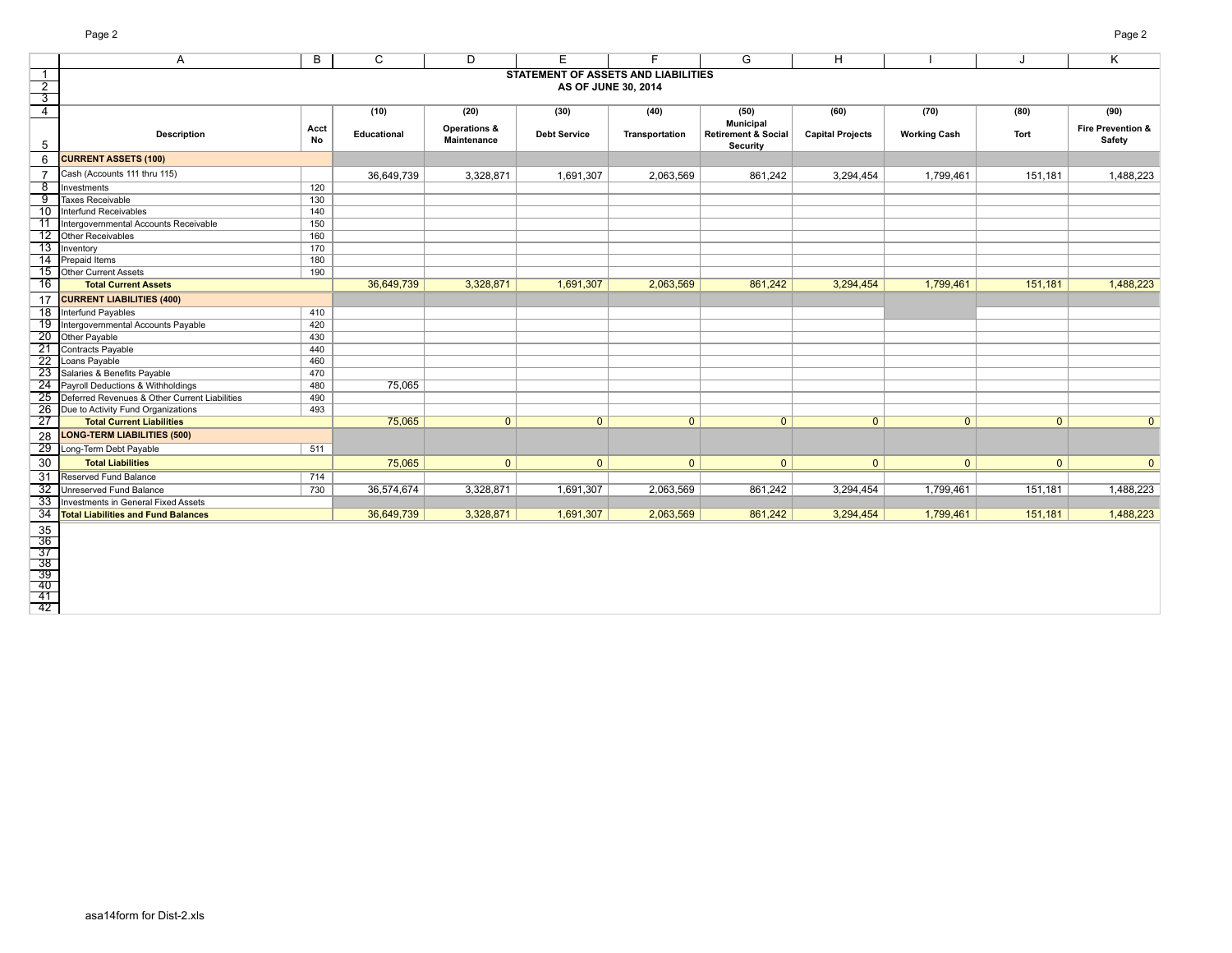F L L

|                                  | Page 3                                                                               |            |                                                                                                  |                                               |                                                             |                |                                                   |                         |                     |              | Page 3                                 |
|----------------------------------|--------------------------------------------------------------------------------------|------------|--------------------------------------------------------------------------------------------------|-----------------------------------------------|-------------------------------------------------------------|----------------|---------------------------------------------------|-------------------------|---------------------|--------------|----------------------------------------|
|                                  | A                                                                                    | B          | C                                                                                                | D                                             | Е                                                           | F              | G                                                 | H.                      |                     |              | K                                      |
| -1                               |                                                                                      |            | STATEMENT OF REVENUES RECEIVED/REVENUES, EXPENDITURES DISBURSED/EXPENDITURES, OTHER SOURCES/USES |                                               |                                                             |                |                                                   |                         |                     |              |                                        |
| $\overline{2}$                   |                                                                                      |            |                                                                                                  |                                               | AND CHANGES IN FUND BALANCE - FOR YEAR ENDING JUNE 30, 2014 |                |                                                   |                         |                     |              |                                        |
| $\overline{3}$<br>$\overline{4}$ |                                                                                      |            | (10)                                                                                             | (20)                                          | (30)                                                        | (40)           | (50)                                              | (60)                    | (70)                | (80)         | (90)                                   |
|                                  |                                                                                      |            |                                                                                                  |                                               |                                                             |                | Municipal                                         |                         |                     |              |                                        |
| 5                                | <b>Description</b>                                                                   | Acct<br>No | <b>Educational</b>                                                                               | <b>Operations &amp;</b><br><b>Maintenance</b> | <b>Debt Service</b>                                         | Transportation | <b>Retirement &amp; Social</b><br><b>Security</b> | <b>Capital Projects</b> | <b>Working Cash</b> | Tort         | <b>Fire Prevention &amp;</b><br>Safety |
| 6                                | <b>RECEIPTS/REVENUES</b>                                                             |            |                                                                                                  |                                               |                                                             |                |                                                   |                         |                     |              |                                        |
|                                  | <b>Local Sources</b>                                                                 | 1000       | 49,071,445                                                                                       | 4,694,457                                     | 3,602,086                                                   | 1,358,872      | 1,831,688                                         | 317                     | 58,040              | 444.602      | 1,199                                  |
| 8                                | Flow-Through Received/Revenue from One District to<br><b>Another District</b>        | 2000       |                                                                                                  |                                               |                                                             |                |                                                   |                         |                     |              |                                        |
| 9                                | <b>State Sources</b>                                                                 | 3000       | 4,556,707                                                                                        | 56,250                                        |                                                             | 1,395,558      |                                                   |                         |                     |              |                                        |
| 10                               | <b>Federal Sources</b>                                                               | 4000       | 2.452.603                                                                                        |                                               |                                                             |                |                                                   |                         |                     |              |                                        |
| 11                               | <b>Total Direct Receipts/Revenues</b>                                                |            | 56,080,755                                                                                       | 4,750,707                                     | 3,602,086                                                   | 2,754,430      | 1,831,688                                         | 317                     | 58,040              | 444.602      | 1,199                                  |
| 12.                              | Rec./Rev. for "On Behalf" Payments                                                   | 3998       | 11,370,807                                                                                       |                                               |                                                             |                |                                                   |                         |                     |              |                                        |
| 13                               | <b>Total Receipts/Revenues</b>                                                       |            | 67,451,562                                                                                       | 4,750,707                                     | 3,602,086                                                   | 2,754,430      | 1,831,688                                         | 317                     | 58,040              | 444,602      | 1,199                                  |
| 14                               | <b>DISBURSEMENTS/EXPENDITURES</b>                                                    |            |                                                                                                  |                                               |                                                             |                |                                                   |                         |                     |              |                                        |
| 15                               | Instruction                                                                          | 1000       | 34,966,349                                                                                       |                                               |                                                             |                | 776,094                                           |                         |                     |              |                                        |
| 16                               | <b>Support Services</b>                                                              | 2000       | 16,207,322                                                                                       | 5,072,920                                     |                                                             | 2,969,206      | 1,001,706                                         | 230,931                 |                     | 483,841      | 154,889                                |
| 17                               | <b>Community Services</b>                                                            | 3000       | 16.541                                                                                           |                                               |                                                             |                | 124                                               |                         |                     |              |                                        |
| 18                               | Payments to Other Districts & Govt Units                                             | 4000       | 663,956                                                                                          | 2,695                                         |                                                             |                |                                                   |                         |                     |              |                                        |
| 19                               | <b>Debt Services</b>                                                                 | 5000       |                                                                                                  |                                               | 4,210,688                                                   |                |                                                   |                         |                     |              |                                        |
| 20                               | <b>Total Direct Disbursements/Expenditures</b>                                       |            | 51,854,168                                                                                       | 5,075,615                                     | 4,210,688                                                   | 2,969,206      | 1,777,924                                         | 230,931                 |                     | 483,841      | 154,889                                |
| 21                               | Disb./Expend. for "On Behalf" Payments                                               | 4180       | 11,370,807                                                                                       | $\Omega$                                      | $\mathbf{0}$                                                | $\Omega$       | $\Omega$                                          | $\Omega$                |                     | $\Omega$     | $\Omega$                               |
| 22                               | <b>Total Disbursements/Expenditures</b>                                              |            | 63,224,975                                                                                       | 5,075,615                                     | 4,210,688                                                   | 2,969,206      | 1,777,924                                         | 230,931                 |                     | 483,841      | 154,889                                |
| 23                               | Excess of Direct Receipts/Revenues Over (Under) Direct<br>Disbursements/Expenditures |            |                                                                                                  | (324, 908)                                    | (608, 602)                                                  |                | 53,764                                            |                         | 58,040              |              |                                        |
| 24                               | <b>Other Sources of Funds</b>                                                        | 7000       | 4,226,587                                                                                        | 3,507,245                                     | 18,156                                                      | (214, 776)     |                                                   | (230, 614)<br>3,507,245 | 3,596,525           | (39, 239)    | (153, 690)<br>1,500,000                |
| 25                               | <b>Other Uses of Funds</b>                                                           | 8000       | 18,156                                                                                           | 3,507,245                                     |                                                             |                |                                                   |                         | 3,594,434           |              |                                        |
| 26                               | <b>Total Other Sources/Uses of Funds</b>                                             |            | (18, 156)                                                                                        | $\mathbf{0}$                                  | 18,156                                                      | $\mathbf{0}$   | $\mathbf{0}$                                      | 3,507,245               | 2,091               | $\mathbf{0}$ | 1,500,000                              |
|                                  |                                                                                      |            |                                                                                                  |                                               |                                                             |                |                                                   |                         |                     |              |                                        |
|                                  | Excess of Receipts/Revenues & Other Sources of Funds                                 |            |                                                                                                  |                                               |                                                             |                |                                                   |                         |                     |              |                                        |
| 27                               | (Over/Under) Expenditures/Disbursements & Other Uses of Funds                        |            | 4,208,431                                                                                        | (324, 908)                                    | (590, 446)                                                  | (214, 776)     | 53,764                                            | 3,276,631               | 60,131              | (39, 239)    | 1,346,310                              |
|                                  | Beginning Fund Balances - July 1, 2013                                               |            | 32,366,243                                                                                       | 3,653,779                                     | 2,481,753                                                   | 2,278,345      | 807,478                                           | 17.823                  | 1,739,330           | 190,420      | 141,913                                |
| 29                               | Other Changes in Fund Balances Increases (Decreases)                                 |            |                                                                                                  |                                               |                                                             |                |                                                   |                         |                     |              |                                        |
| 30                               | <b>Ending Fund Balances June 30, 2014</b>                                            |            | 36,574,674                                                                                       | 3,328,871                                     | 1,891,307                                                   | 2,063,569      | 861,242                                           | 3,294,454               | 1,799,461           | 151,181      | 1,488,223                              |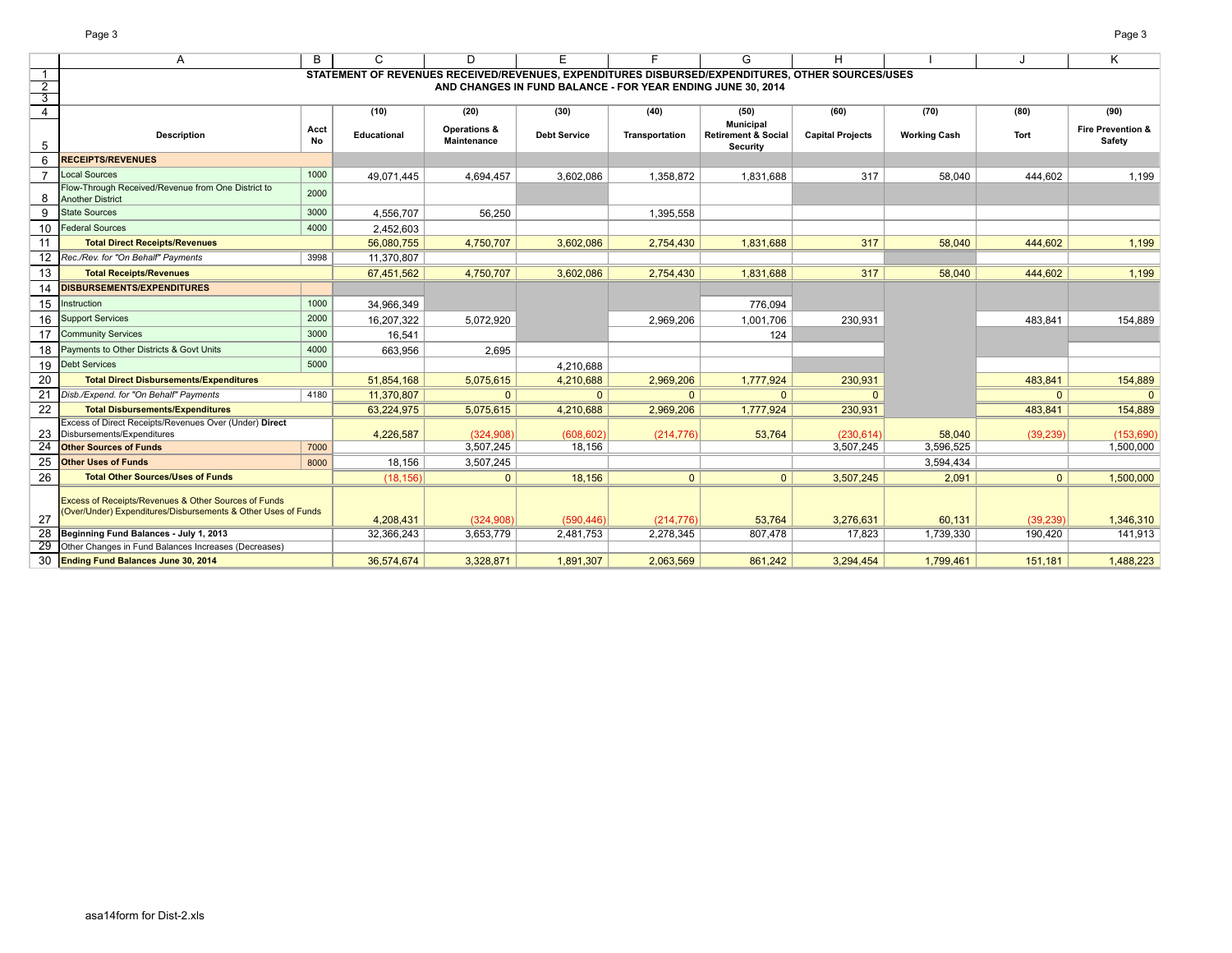#### **ANNUAL STATEMENT OF AFFAIRS SUMMARY FOR FISCAL YEAR ENDING JUNE 30, 2014**

#### *The summary must be published in the local newspaper.*

Copies of the detailed Annual Statement of Affairs for the Fiscal Year Ending June 30, 2014 will be available for public inspection in the school district/joint agreement administrative office by December 1, 2014. Individu Statement of Affairs should contact:

| <b>Glenview School District 34</b>          | 401<br>. Glenview. IL 60025<br>1 Greenwood Rd. | 847-998-5000 | 8:00am<br>4:00pm    |
|---------------------------------------------|------------------------------------------------|--------------|---------------------|
| <b>School District/Joint Agreement Name</b> | Address<br>HUUI <del>c</del> o.                | lelephone    | <b>Office Hours</b> |

Also by **January 15, 2015** the detailed Annual Statement of Affairs for the **Fiscal Year Ending June 30, 2014**, will be posted on the Illinois State Board of Education's website@ **www.isbe.net.**

SUMMARY: The following is the Annual Statement of Affairs Summary that is required to be published by the school district/joint agreement for the past fiscal year.

#### **Statement of Operations as of June 30, 2014**

|                                                     |      | Educational | Operations &<br>Maintenance | <b>Debt Services</b> | Transportation | Municipal<br>Retirement/Social<br>Security | <b>Capital Projects</b> | <b>Working Cash</b> | Tort    | Fire Prevention &<br>Safety |
|-----------------------------------------------------|------|-------------|-----------------------------|----------------------|----------------|--------------------------------------------|-------------------------|---------------------|---------|-----------------------------|
| Local Sources                                       | 1000 | 49,071,445  | 4,694,457                   | 3,602,086            | 1,358,872      | 1,831,688                                  | 317                     | 58,040              | 444,602 | 1,199                       |
| Flow-Through Receipts/Revenues from One District to | 2000 |             |                             |                      |                |                                            |                         |                     |         |                             |
| <b>Another District</b>                             |      |             |                             |                      |                |                                            |                         |                     |         |                             |
| State Sources                                       | 3000 | 4,556,707   | 56,250                      |                      | 1,395,558      |                                            |                         |                     |         |                             |
| Federal Sources                                     | 4000 | 2,452,603   |                             |                      |                |                                            |                         |                     |         |                             |
| <b>Total Direct Receipts/Revenues</b>               |      | 56,080,755  | 4,750,707                   | 3,602,086            | 2,754,430      | 1,831,688                                  | 317                     | 58,040              | 444,602 | 1,199                       |
| <b>Total Direct Disbursements/Expenditures</b>      |      | 51,854,168  | 5,075,615                   | 4,210,688            | 2,969,206      | 1,777,924                                  | 230,931                 |                     | 483,841 | 154,889                     |
| Other Sources/Uses of Funds                         |      | (18, 156)   |                             | 18.156               |                |                                            | 3,507,245               | 2,091               |         | 1,500,000                   |
| Beginning Fund Balances - July 1, 2013              |      | 32,366,243  | 3,653,779                   | 2,481,753            | 2,278,345      | 807,478                                    | 17.823                  | 1,739,330           | 190,420 | 141,913                     |
| Other Changes in Fund Balances                      |      |             |                             |                      |                |                                            |                         |                     |         |                             |
| <b>Ending Fund Balances June 30, 2014</b>           |      | 36,574,674  | 3,328,871                   | 1,891,307            | 2,063,569      | 861,242                                    | 3,294,454               | 1,799,461           | 151,181 | 1,488,223                   |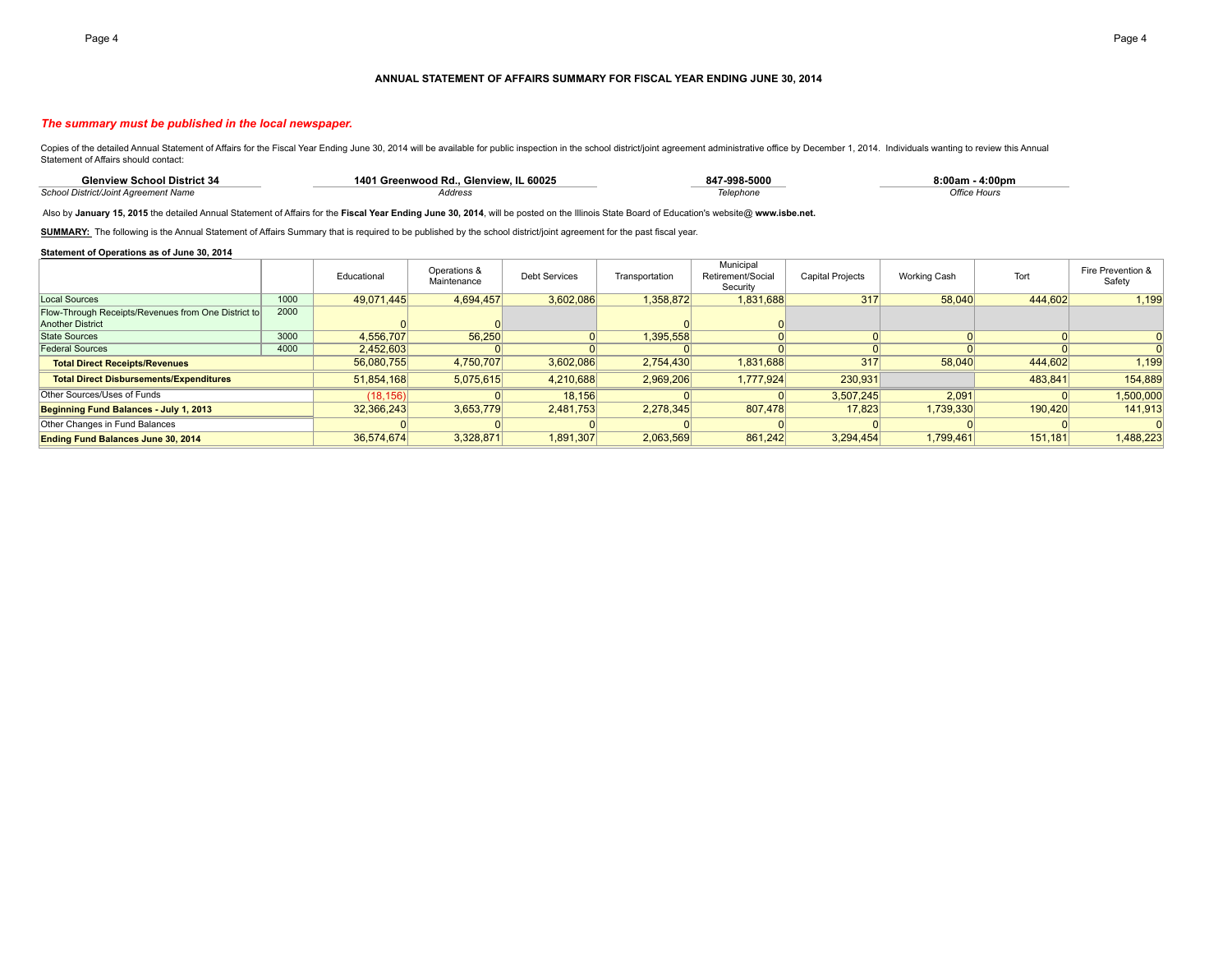| <b>RSONNEL</b><br>. DAV<br>ANL<br>. .<br>GROSS<br>. .<br>IEDUL<br>.<br>=N I 3<br>$-+$<br>ה וה<br>. |  |  |  |  |  |  |  |
|----------------------------------------------------------------------------------------------------|--|--|--|--|--|--|--|

*This listing must be published in the local newspaper, sent to ISBE, and retained within your district/joint agreement administrative office for public inspection.*

**Glenview School District 34 05-016-0340-04**

### **GROSS PAYMENT FOR CERTIFICATED PERSONNEL**

| Salary Range: Less Than \$25,000 | Salary Range: \$25,000 - \$39,999 | Salary Range: \$40,000 - \$59,999 | Salary Range: 60,000 - \$89,999 | Salary Range: \$90,000 and over |
|----------------------------------|-----------------------------------|-----------------------------------|---------------------------------|---------------------------------|
| <b>STEPHANIE D BELL</b>          | <b>MARGARITA BERMEO</b>           | KIM ANDREW BABCOCK                | <b>DIANE M ABRAM</b>            | NATALIE A ARONOW                |
| IMELINDA A HAMEL                 | <b>DENA T BROCKOB</b>             | <b>AMY BANAS</b>                  | ELIZABETH D ALLEN               | ELISSA C ASTORINO               |
| <b>COURTNEY MILNER</b>           | AMI M BROWN                       | <b>JULIE BARAD</b>                | <b>MARY S ALONZI</b>            | MARY LOU BALDWIN                |
| <b>KATIE RIEGE</b>               | KATHLEEN BURNS                    | <b>BETH M BIRSA</b>               | KARIN L AMADEN                  | KATHLEEN M BECK                 |
|                                  | NINA CAPUTO                       | <b>ANTONETTE BITONTI</b>          | <b>MOLLY ANDERSON</b>           | JUDITH E BERLIN                 |
|                                  | KAITLYN DAHMER                    | <b>JESSICA A BOCIAN</b>           | PAULETTE ANDREWS                | JULIE A BOCZEK                  |
|                                  | <b>KEVIN HARNER</b>               | LEIA M BRADLEY                    | CAROLINE G AQUINO               | LINDA M BOLOTIN                 |
|                                  | LAURA HARRIS                      | <b>KACIE M BRATKO</b>             | <b>COLIN BAILEY</b>             | LINDA D BROWN                   |
|                                  | MELISSA L HOGENDORP               | SAMANTHA BROTTMAN                 | KATHRYN M BAUMGARTNER           | MELISSA APPEL BROWN             |
|                                  | ALEXANDRA KOCIS                   | NATALIE CALVERLEY                 | LEANNE E BEAUREGARD             | <b>NANCY BROWN</b>              |
|                                  | <b>ALYSE KOWALKE</b>              | JULIE A CARLIN                    | <b>SUSANNE E BELL</b>           | PATRICIA R COHEN                |
|                                  | ALISSA M KRUEGER                  | <b>KATIE CHOW</b>                 | JENNIFER K BERGERON             | KIRSTEN J CONSIDINE             |
|                                  | AMANDA LABUZ                      | MICHELLE B CHRUL                  | LAILA BERGMANN                  | CHRISTINA CRABTREE              |
|                                  | JENNIFER I LEVIN                  | <b>KEVIN CONWAY</b>               | JENNIFER BERGSTROM              | <b>CAROL E CUNARD</b>           |
|                                  | PHILLIP LEWIS                     | <b>STACIE CORDER</b>              | EILEEN MINOGUE BERICHON         | <b>MARK DANIELS</b>             |
|                                  | JEANNE M LINDQUIST                | <b>FRANCES CRANE</b>              | <b>SABINA BEYER</b>             | RACHEL S DAVIDSON               |
|                                  | <b>ELIZABETH MOY</b>              | <b>JESSICA CUARESMA</b>           | <b>CECILIA J BILLER</b>         | <b>CARYL C DOETSCH</b>          |
|                                  | <b>KELLY O'CONNOR</b>             | <b>CHRISTINE DAVIS</b>            | BENJAMIN E.M. BRASS             | <b>KEVIN DORKEN</b>             |
|                                  | TIMOTHY O'DONNELL                 | <b>ELEANORA DEFILIPPIS</b>        | JUDITH A BRENNAN                | <b>MAREK DZIANOTT</b>           |
|                                  | <b>ILONA PROEHL</b>               | KATHERINE K DHAMER                | MONICA A BROUILETTE             | <b>BRIAN ENGLE</b>              |
|                                  | REBECCA D ROSEMAN                 | <b>ANDREA DIAMOND</b>             | <b>MARA B CAPLAN PIERCE</b>     | MICHAEL R FIELD                 |
|                                  | JULIE A SELNER                    | LINDA M DORKEN                    | RACHAEL C CARLSON               | LAURA J GEAN                    |
|                                  | <b>EMILY SHAYMAN</b>              | <b>JOSHUA DUNHAM</b>              | KATHLEEN M CARTER               | AMY GRECO                       |
|                                  | REBECCA SIMO                      | ABIGAIL E EISENBERG               | NATALIE L CEPRNICH              | <b>WENDY L GROESCH</b>          |
|                                  | <b>KELLY T SKOGSBAKKEN</b>        | MICHELE K FECAROTTA               | <b>KRISTY CHAMPNEY</b>          | RACHEL B GROSSMAN               |
|                                  | ALEXANDRA VIRLAS                  | <b>MANDY FREER</b>                | <b>JUNG CHOO</b>                | CHERISE E HALL                  |
|                                  | MATTHEW VITACCO                   | <b>JAY FRIEDEL</b>                | <b>DANAE CISKE</b>              | PENNY A HENRY                   |
|                                  |                                   | SARAH GEBHARDT                    | <b>GENEE CIURUS MAJOR</b>       | MARY ANN HOCKMAN                |
|                                  |                                   | <b>CLARE MARY GERDING</b>         | <b>SUSAN P CLARKE</b>           | <b>MARK HOLCOMB</b>             |
|                                  |                                   | MOLLY L GHORBANI                  | KRISTEN G CONE                  | <b>ILENE HOLT-TURNER</b>        |
|                                  |                                   | <b>EMMANUEL G GINIS</b>           | KATRINA H CRANE                 | <b>HEATHER HOPKINS</b>          |
|                                  |                                   | ZACHARY P GLIM                    | KATHLEEN L CZERWIONKA           | <b>DIANE M HORBAN</b>           |
|                                  |                                   | <b>ALLISON H GREENE</b>           | ANGELA D'ALESSANDRO             | THERESA M JASONOWICZ            |
|                                  |                                   | KATHERINE H GRIFF                 | DANIELLE DANNO                  | JUDITH L JEDLINK                |
|                                  |                                   | <b>KATHRYN GRODECKI</b>           | LINDSAY J DAUDELIN              | DAVID K JONES                   |
|                                  |                                   | STACEY A GROSSMAN                 | <b>HELENE L DAVITZ</b>          | <b>NANCY A KABAT</b>            |
|                                  |                                   | LAURA GUTNAYER                    | HEATHER A DERNULC               | JACQUELINE R KEMPER             |
|                                  |                                   | <b>CECILIA HAGIST</b>             | <b>WENDY M DIBIASO</b>          | <b>GERI A KENNEALLY</b>         |
|                                  |                                   | LAUREN M HALPERIN                 | <b>SUSAN M DOBIAS</b>           | JOANNE HJ KIM                   |
|                                  |                                   | <b>MARKUS HARTNETT</b>            | MICHAEL J DOWDEN                | <b>DIONNE B KORITA</b>          |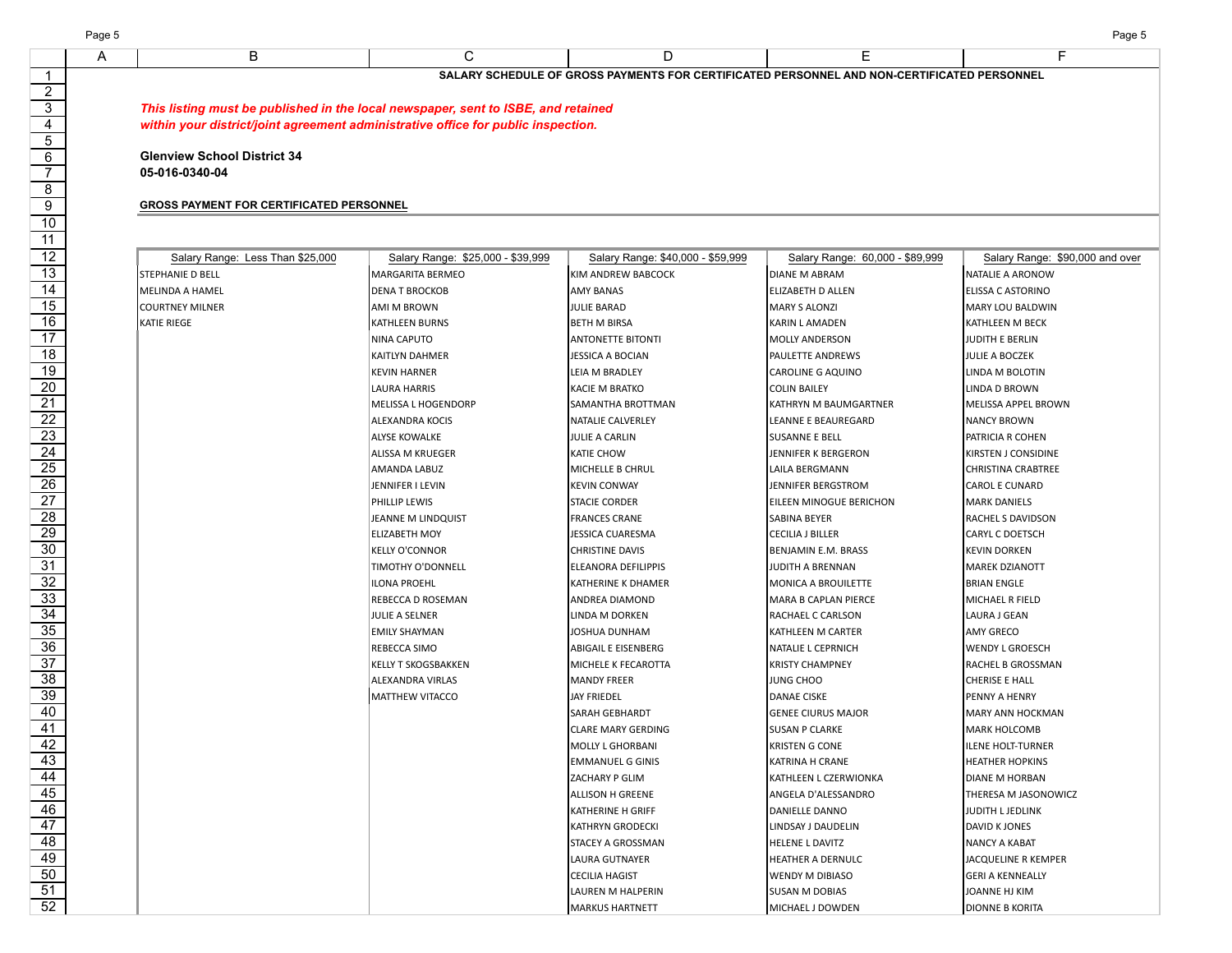| Page 6 | Page 6 |
|--------|--------|
|--------|--------|

| A | B | С | D                           | Е                          | F                           |
|---|---|---|-----------------------------|----------------------------|-----------------------------|
|   |   |   | KATHRYN HARVEY              | LISA M DOWNEY              | ANITA F KOSZYK              |
|   |   |   | SARA HARWELL                | SUZANNE E DUEL             | <b>BRUCE A LEINBACH</b>     |
|   |   |   | KRISTA N HATFIELD           | ANDY L EHRESMAN            | <b>JEAN B MAHONY</b>        |
|   |   |   | MEGAN L HENNESSY-SEGUIN     | SAMANTHA R EISEMAN         | MARGARET A MCCARTHY         |
|   |   |   | <b>KRISTINE HERBERT</b>     | ALLISON L ERGANG           | <b>SHARON M MCINTYRE</b>    |
|   |   |   | JUDD HIRSCHFELD             | <b>MELISSA M EVANS</b>     | ALMA JEAN MONROE            |
|   |   |   | PATRICK M HOEFT             | <b>TALIA EVANS</b>         | <b>GWYN E NANUS</b>         |
|   |   |   | <b>GRANT HOERR</b>          | JENNIFER ROSEN FELMAN      | <b>ELIZABETH NAULTY</b>     |
|   |   |   | <b>CAMERON C HOWARD</b>     | <b>NORA A FEYERER</b>      | BARBARA NAZIM-MATUZIK       |
|   |   |   | <b>MARY D HOYLAND</b>       | <b>EMILY E FIFIELD</b>     | LAURA L NEKOLA              |
|   |   |   | <b>LAURA K JANNOTTI</b>     | LILLIAN FIGUEROA           | MICHAEL NICHOLSON           |
|   |   |   | STELLA IKHNANA              | JEREMY L FISCHER           | DARYL A NITZ                |
|   |   |   | SARAH A INENDINO            | MARGARITA C FREIDAG        | AMY H NOONAN                |
|   |   |   | <b>ILBRA ISRAEL</b>         | <b>SHARON K FRESEN</b>     | <b>WILLIAM G NORBERG JR</b> |
|   |   |   | <b>JUSTIN JOHNSON</b>       | JENNIFER M FRIEDMAN        | <b>COURTNEY NORDSTROM</b>   |
|   |   |   | KIMBERLY J JOHNSON          | LISA M FUNKE               | LYNN OWENS                  |
|   |   |   | <b>EVE KAISER</b>           | <b>ANNE M FUSSICHEN</b>    | VALENTINA A PATITUCCI       |
|   |   |   | <b>MARISSA KALL</b>         | MARTHA GALE                | ROBIN PAUL                  |
|   |   |   | <b>ALISON KELLER</b>        | ANDREA N GEIGNER           | ELIZABETH T PLESZKUN        |
|   |   |   | <b>JASON S KIERONSKI</b>    | <b>EVA N GINIS</b>         | DEBRA ANN POEHLMANN         |
|   |   |   | MARIA YEOOK KIM             | <b>DINA GRAMMAS</b>        | <b>SUSAN JOY RABEN</b>      |
|   |   |   | <b>KARI KLEIN</b>           | KATHLEEN A HAMILTON        | ELLEN G RASOF               |
|   |   |   | REBECCA A KOLARIK           | VALERIE N HAUSMAN          | <b>JASON REHFELDT</b>       |
|   |   |   | <b>MARISA L KOOB</b>        | <b>STACEY L HEGER</b>      | <b>MARK RICHTER</b>         |
|   |   |   | <b>ERIKA KRONBORG-MOGIL</b> | <b>COLLEEN L HEILWAGEN</b> | <b>GARY S RISKIN</b>        |
|   |   |   | <b>JESSICA M LAPKUS</b>     | SARA K HENNING             | <b>SHELLEY RISKIN</b>       |
|   |   |   | <b>ERIN LAPPE</b>           | <b>KRISTEN L HOCH</b>      | <b>JOLENE RONSON</b>        |
|   |   |   | LINDSAY A LEBEAU            | <b>JULIE C HOCK</b>        | NANETTE L ROSS-MERIDITH     |
|   |   |   | <b>DANA LEBITSKY</b>        | ADRIENNE S HOFFER          | <b>FRANK ROTTMAN</b>        |
|   |   |   | KATHERINE A LECKENBY        | KAREN HOWITT               | KAREN J SARASIN             |
|   |   |   | REBECCA J LEFTWICH          | DAWN L JANSEN              | <b>HAL SCHMEISSER</b>       |
|   |   |   | <b>JESSICA LENSER</b>       | KATEY M KALKOUNOS          | ELIZABETH R SCHWARTZ        |
|   |   |   | JESSICA L LEPPER            | JENNIFER A KAWA            | <b>KIMBERLY SHAW</b>        |
|   |   |   | <b>KELSEY LEVY</b>          | MEGAN M KEEFE              | <b>DINA J SHINER</b>        |
|   |   |   | <b>JOHN LEY</b>             | <b>SEAN M KELLEY</b>       | THERESE M SHULTZ            |
|   |   |   | <b>KELLY A LORD</b>         | <b>TRACEY M KELLEY</b>     | MARY C SLOCUM               |
|   |   |   | <b>IVY LYNN</b>             | <b>AMANDA KIRSCH</b>       | PAULA SMELTEKOP             |
|   |   |   | STEPHANIE M MAGID           | LAURA M KOEHLER            | KATHLEEN SMITH-PETERSON     |
|   |   |   | <b>CLARE C MAHONEY</b>      | <b>DAVID E KOLBER</b>      | <b>MARY SUE SMITH</b>       |
|   |   |   | <b>CAROLINE MALNOR</b>      | KATHRYN M KONIECZKA        | <b>SUSAN D SNEIDER</b>      |
|   |   |   | CANDACE A MARCOTTE          | <b>ERIN KOZAKIS</b>        | <b>THERESA SOFIANOS</b>     |
|   |   |   | <b>KELLY L MARFISE</b>      | <b>HEATHER A KUBIT</b>     | <b>FELICIA B STERN</b>      |
|   |   |   | <b>EVA M MARGOLIS</b>       | <b>ANTHONY T KUDIA</b>     | JANE M TANGNEY              |
|   |   |   | AMANDA MARTINSEN            | KRISTINE M LACIVITA        | <b>ALLYSON THORNE</b>       |
|   |   |   | <b>EMILY MATELING</b>       | <b>CHRISTINE I LAGOS</b>   | <b>SHARON R TIERNEY</b>     |
|   |   |   | <b>MEGAN T MCDONALD</b>     | MARLA J LANDSMAN           | LORI TRACZ                  |
|   |   |   | <b>HAYLEY MCGOVERN</b>      | <b>KARYN B LAPPING</b>     | KATRINA M TROWBRIDGE        |
|   |   |   | <b>MEGHAN A MEDERICH</b>    | <b>STEVEN F LARENAS</b>    | ELIZABETH TSOUMAS           |
|   |   |   | <b>KARIN MEISTER</b>        | <b>LISA A LARSON-HOYE</b>  | <b>HELENA VENA</b>          |
|   |   |   | ALLISON N MENSING           | HARMONY C LEIRAN           | IRENE VILLA                 |
|   |   |   | <b>DEBRA J MEREDITH</b>     | PAMELA J LEISTER           | LISA HILD WALSH             |
|   |   |   | KATIE E MIES                | NICOLE J LEWIS             | <b>MARK WALTHER</b>         |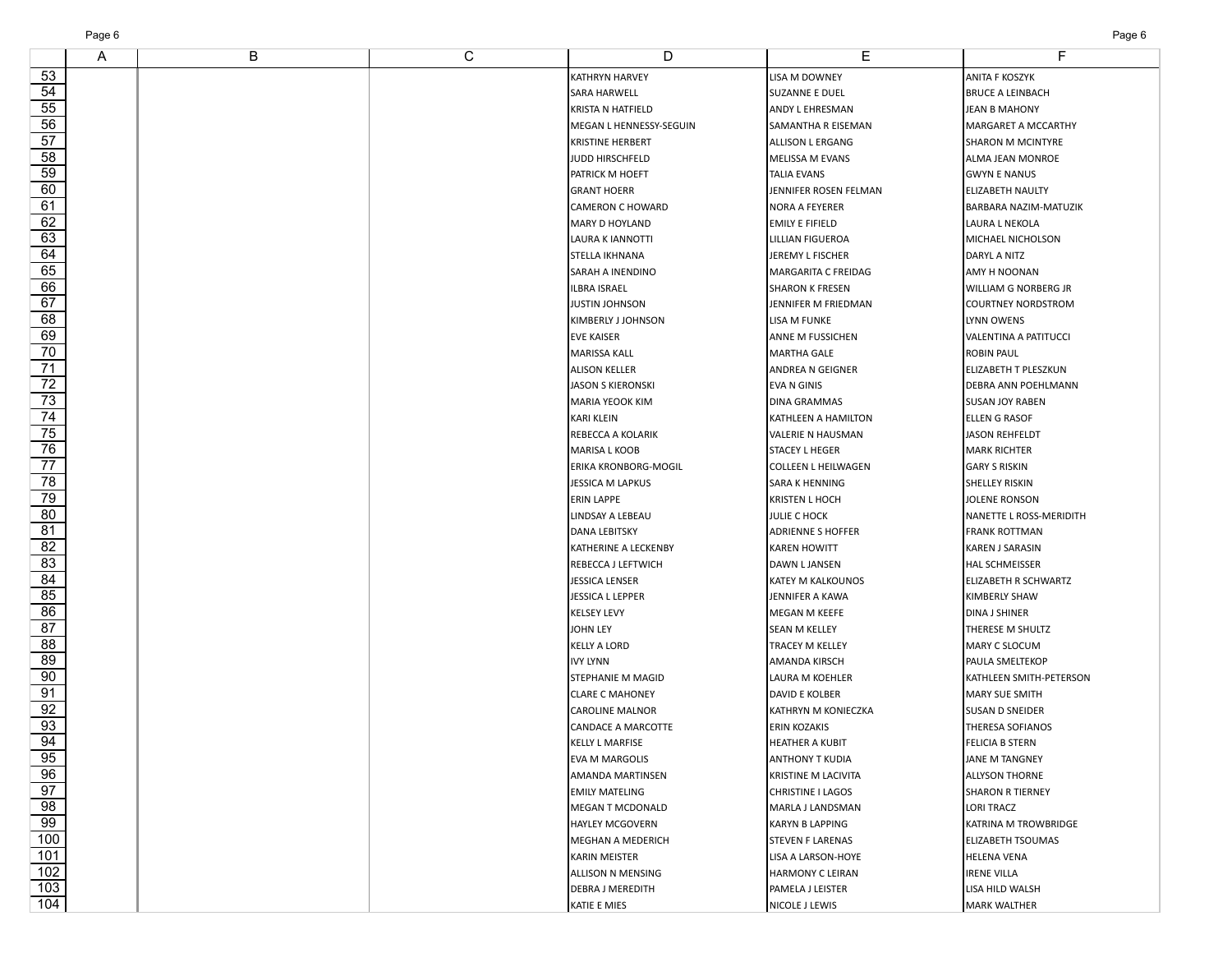| Page 7 |
|--------|
|        |

|                   | A | B | $\overline{C}$ | D                          | Е                            | F                   |
|-------------------|---|---|----------------|----------------------------|------------------------------|---------------------|
| 105               |   |   |                | <b>KRISTI L MILLER</b>     | <b>CORTNEY R LINDELL</b>     | <b>MARY WERLING</b> |
| $\overline{106}$  |   |   |                | <b>BRENDA MONTI</b>        | RHONDA L LINDNER             | PATRICIA J WOLFE    |
| 107               |   |   |                | KATHERINE MORGAN           | MEGAN L LOBELLO              | JUDITH G YACKER     |
| 108               |   |   |                | SARAH A MYLAND             | <b>COLLEEN LUEDER</b>        | SCOTT D ZELLMANN    |
| 109               |   |   |                | JESSICA A NELLIS           | JENNIFER A LUND              |                     |
| 110               |   |   |                | JENA NICHOLS               | ELIZABETH A LUNDGREN         |                     |
| 111               |   |   |                | AMANDA NOLAN               | SAMANTHA A MALACH            |                     |
| $\overline{112}$  |   |   |                | <b>ASHLEY O'BRIEN</b>      | KENNETH A MALATESTA          |                     |
| $\overline{113}$  |   |   |                | ABBY L ORTEGA              | NANDITA MANCHANDA            |                     |
| 114               |   |   |                | ANNE F OSBORNE             | LORIANNE M MARCOTTE          |                     |
| $\overline{115}$  |   |   |                | LAUREN A PAGONE            | <b>DOMINIC S MARIANO</b>     |                     |
| $\overline{116}$  |   |   |                | DIANA PIECZONKA            | ELLEN B MATZKIN              |                     |
| 117               |   |   |                | AMY K PINSON               | ANASTASIA D MITAS            |                     |
| $\overline{118}$  |   |   |                | SANDRA RICHARDSON          | KATRINA A MOON               |                     |
| $\overline{119}$  |   |   |                | LINDA S RODRIGUEZ          | JEFFREY L MORRIS             |                     |
| 120               |   |   |                | <b>OSCAR RODRIGUEZ</b>     | MARIA MUNOZ                  |                     |
| $\overline{121}$  |   |   |                | ROSE F ROSENBERG           | SUSAN A MUSSLEWHITE          |                     |
| $\overline{122}$  |   |   |                | ALLISON E ROTHSCHILD       | ELISABETH D NATHAUS          |                     |
| 123               |   |   |                | <b>DREW C RUSSELL</b>      | <b>EMILY K NEAL</b>          |                     |
| 124               |   |   |                | <b>JODY SAMSON</b>         | JENNIFER L NELSON            |                     |
| $\overline{125}$  |   |   |                | FELECIA M SCANLAN          | JUDITH S NEWMARK             |                     |
| $\overline{126}$  |   |   |                | DANA L SCHNEIDER           | LISA N NORDINI               |                     |
| $\overline{127}$  |   |   |                | LINDA C SCHOBER            | <b>KATHERINE NOWICKI</b>     |                     |
| $\overline{128}$  |   |   |                | <b>ELIZABETH A SCRUGGS</b> | PAUL A NUDELMAN              |                     |
| 129               |   |   |                | TRACEY A SERVE             | <b>EMILY L O'CONNOR</b>      |                     |
| 130               |   |   |                | STEFANIE SHEFLER           | MAUREEN D O'MALLEY           |                     |
| $\overline{131}$  |   |   |                | YVONNE M SHU               | DAVID L PAGAC                |                     |
| $\overline{132}$  |   |   |                | VALERIYA SLUTSKAYA         | ELIZABETH SCOTT PALLARDY     |                     |
| 133               |   |   |                | SUE H SO                   | ERIN G PARTAKER              |                     |
| 134               |   |   |                | CARLY M SPINA              | KRISTINE PATTERSON           |                     |
| $\overline{135}$  |   |   |                | EDWARD F STOLTZ            | <b>BROOKE PERKINS</b>        |                     |
| 136               |   |   |                | TRACIE TATZ                | MAILA PERONA ALBRECHT        |                     |
| $\overline{137}$  |   |   |                | <b>TAKOUHY TEBERIAN</b>    | <b>BRIDGET K PORTERFIELD</b> |                     |
| $\overline{138}$  |   |   |                | <b>CHERISH THOMAS</b>      | PAULINE POULAKOS             |                     |
| $\overline{139}$  |   |   |                | KARALYN M TOM              | MELINDA J PRAWER-STOCK       |                     |
| $\overline{140}$  |   |   |                | <b>EMILY TRIBBETT</b>      | <b>MARCY D RAY</b>           |                     |
| $\overline{141}$  |   |   |                | JULIANNE L TRIPPLE         | ALLISON R COHEN REATHERFORD  |                     |
| 142               |   |   |                | <b>ASHLEY UBIK</b>         | <b>COURTNEY B REYNOLDS</b>   |                     |
| $\overline{143}$  |   |   |                | <b>ALLISON C VERCIMAK</b>  | <b>BRANDON T RICH</b>        |                     |
| 144               |   |   |                | <b>NADIA VIKEN</b>         | SARAH RICHARDS               |                     |
| 145               |   |   |                | RONALD WAINER              | <b>DAVID RISTOW</b>          |                     |
| 146               |   |   |                | JENNA L WALLIS             | <b>PRESTON L ROBERTS</b>     |                     |
| 147               |   |   |                | <b>EMILY WARD</b>          | <b>JANET ROMEY</b>           |                     |
| 148               |   |   |                | KATHERINE WILHELM          | ANDREW S ROY                 |                     |
| $\frac{149}{150}$ |   |   |                | JANINE R WILSON            | ELENA M RYAN                 |                     |
|                   |   |   |                | <b>STEVEN WILSON</b>       | SANDRA L SALKOVER            |                     |
| $\frac{151}{ }$   |   |   |                | ELIZABETH L WINITZ         | AMBER SCHMEISING             |                     |
| $\overline{152}$  |   |   |                | LAURA R ZERULL             | <b>GRETCHEN W SCHNARR</b>    |                     |
| $\overline{153}$  |   |   |                |                            | MERLE SHEIN                  |                     |
| $\frac{154}{155}$ |   |   |                |                            | <b>DEBORAH SHELLARD</b>      |                     |
|                   |   |   |                |                            | <b>BARRIE A SHINSKY</b>      |                     |
| 156               |   |   |                |                            | <b>AUDREY CSO</b>            |                     |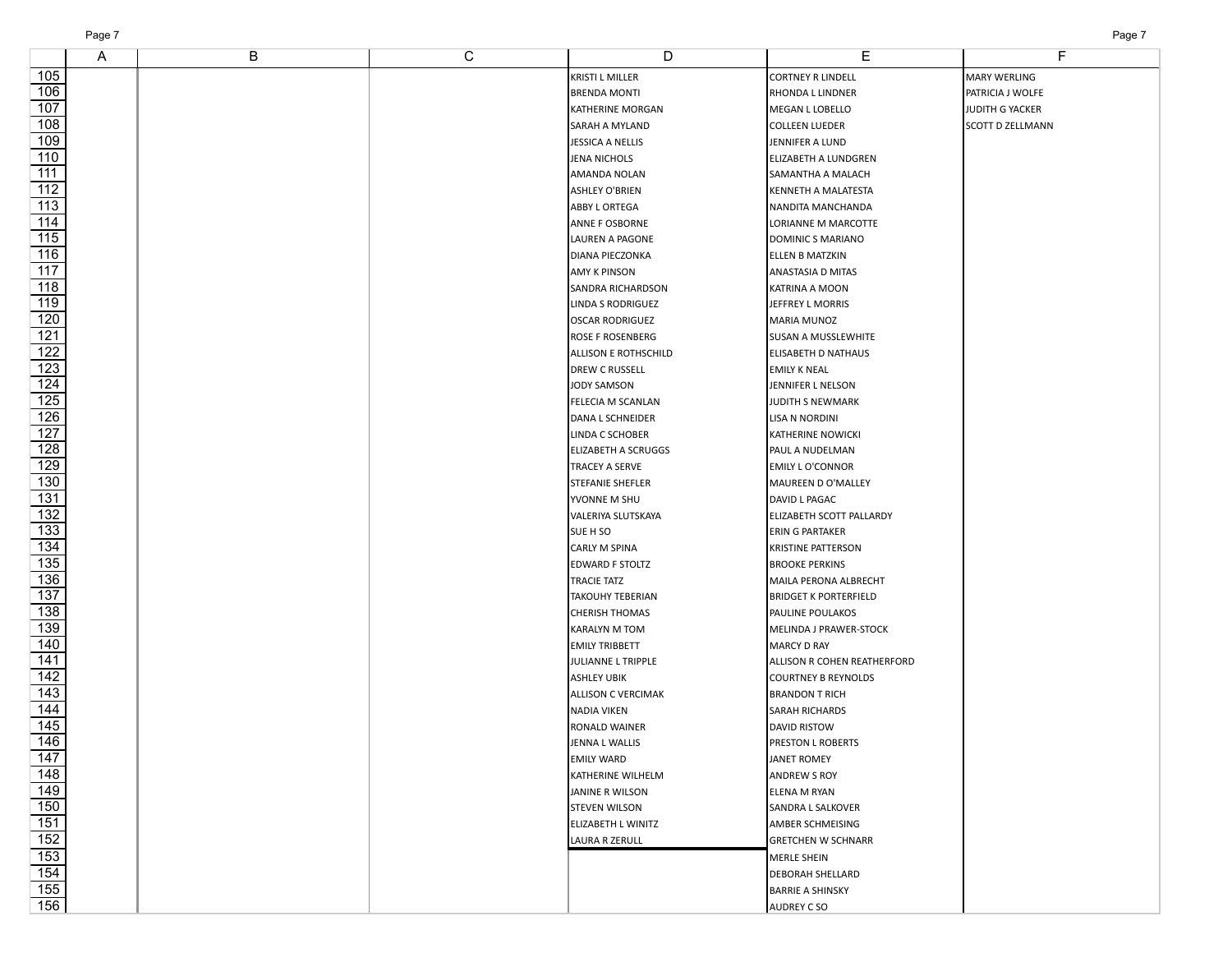| Page 8       |   |                |                |                                | Page 8 |
|--------------|---|----------------|----------------|--------------------------------|--------|
| $\mathsf{A}$ | B | $\overline{C}$ | $\overline{D}$ | Е                              | F.     |
|              |   |                |                | <b>SUSAN L SPRECKMAN</b>       |        |
|              |   |                |                | ANA M STOCKLER                 |        |
|              |   |                |                | MICHAELA STOKES                |        |
|              |   |                |                | <b>ESTHER STORRIE</b>          |        |
|              |   |                |                | LAURA B STREJC                 |        |
|              |   |                |                | MICHAEL STRENING               |        |
|              |   |                |                | <b>LISA D SULAK</b>            |        |
|              |   |                |                | <b>BARBARA A TAKATA</b>        |        |
|              |   |                |                | <b>MARY K TAPIA</b>            |        |
|              |   |                |                | <b>STACEY M TEPLINSKY</b>      |        |
|              |   |                |                | LISA M TERRANOVA               |        |
|              |   |                |                | MADELEINE K TSUCHIYA           |        |
|              |   |                |                | LILLIAN Z UHLER                |        |
|              |   |                |                | <b>ELLEN VAN SOMEREN SMITH</b> |        |
|              |   |                |                | VENETIA VASELOPULOS            |        |
|              |   |                |                | <b>LARA VICKERS</b>            |        |
|              |   |                |                | MATTHEW D VOGEL                |        |
|              |   |                |                | ADDIE J WAGNER SULLIVAN        |        |
|              |   |                |                | <b>CINDY M WARREN</b>          |        |
|              |   |                |                | <b>SARAH K WEALE</b>           |        |
|              |   |                |                | VICTORIA M WEISBART            |        |

AMANDA E WETTERMAN MARY E WITTE ALICIA L WOJCIK SUSAN R ZIMMER

## **GROSS PAYMENT FOR NON-CERTIFICATED PERSONNEL**

| Salary Range: Less Than \$25,000 | Salary Range: \$25,000 - \$39,999 | Salary Range: \$40,000 - \$59,999 | Salary Range: \$60,000 and over |
|----------------------------------|-----------------------------------|-----------------------------------|---------------------------------|
| <b>IMARCINE ADAMS</b>            | <b>MARIN ANGHEL</b>               | <b>ANN ANDERSEN</b>               | IGUY ALVIZU                     |
| IKRISTAL ADKISSON                | <b>VERNONICA ANGHEL</b>           | IARMANDO AVILA                    | IJUSTIN ATTAWAY                 |
| JOEL ALVARADO                    | MELISSA BADALAMENTI               | DANILO BARRERA                    | <b>BRETT CLARK</b>              |
| <b>SHEILA ARENS</b>              | <b>FERNANDO BAYAN</b>             | <b>KIMBERLY BART</b>              | IKELLY CONWELL                  |
| INATALIE ARVANITIS               | <b>VICTORIA BODEA</b>             | <b>DANA BEUTELSPACHER</b>         | <b>ERNEST GRAY</b>              |
| <b>CAROL AWE</b>                 | <b>FRANCISCO BORGES</b>           | <b>IRODICA BORCUTA</b>            | DULSE GUERRERO                  |
| ANNA BAKER                       | KATHERINE BROWN                   | <b>JILL CONNER</b>                | <b>ICORTHELL MCDANIEL</b>       |
| ELAINE BERENS                    | MADALINA CALINI                   | <b>ROBERT CONNER</b>              | ANTHONY MISTRETTA               |
| IANDREA BERLOW                   | <b>STACY CAPUTO</b>               | <b>MARGARET COONS</b>             | IJENNIFER NIMKE                 |
| IKATHRYN BOYLE                   | <b>MAUREEN CONNOLLY</b>           | NICOLAS DURAN                     | INICHOLAS PERONTI               |
| IMILKA BRASHEAR                  | <b>ALFONSO CORONEL</b>            | <b>KAREN EDSTROM</b>              | KIM RADZINSKI                   |
| IANNE BREWE                      | <b>HUMBERTO CRUZ</b>              | <b>CHERYL FLICEK</b>              | <b>I</b> CHRISTABEL ROCAP       |
| IALMA BRITO                      | <b>JENICA DAIAN</b>               | IANTONIO GALVAN                   | <b>TERRANCE SINNOTT</b>         |
| <b>EVA BRONGIEL</b>              | LUALHATI DE LOS REYES             | IKAREN JOHNSON                    | IJOHN TINETTI                   |
| <b>ITHOMAS BUCKLEY</b>           | <b>MARIA DRAGOIU</b>              | <b>CINDY KILE</b>                 | <b>VENESSA ZABSKI</b>           |
| Istacie bukowski                 | <b>MYRIAM DURAN</b>               | <b>AURORA LOBONT</b>              |                                 |
| LISA CAHILL                      | <b>ANTHONY FEIT</b>               | <b>NINA MALIS</b>                 |                                 |
| JOAN CAHN                        | <b>HOWARD GLASPER</b>             | KATHLEEN MCMICHAEL                |                                 |
| <b>ANNE CARREON</b>              | MARIANA HATIEGANU                 | <b>CECILIA MORTELL</b>            |                                 |
| IAILEEN CARROZZA                 | <b>VOICHITA HORVAT</b>            | ISTEVEN NELSON                    |                                 |
| PAUL CHANAN                      | <b>MEG MACFADDEN</b>              | <b>SUSAN PROKOPOWICZ</b>          |                                 |
| IKRISTENE J CHRIST               | <b>I</b> MARIE MARCHESCHI         | <b>MARIA REGNEANTU</b>            |                                 |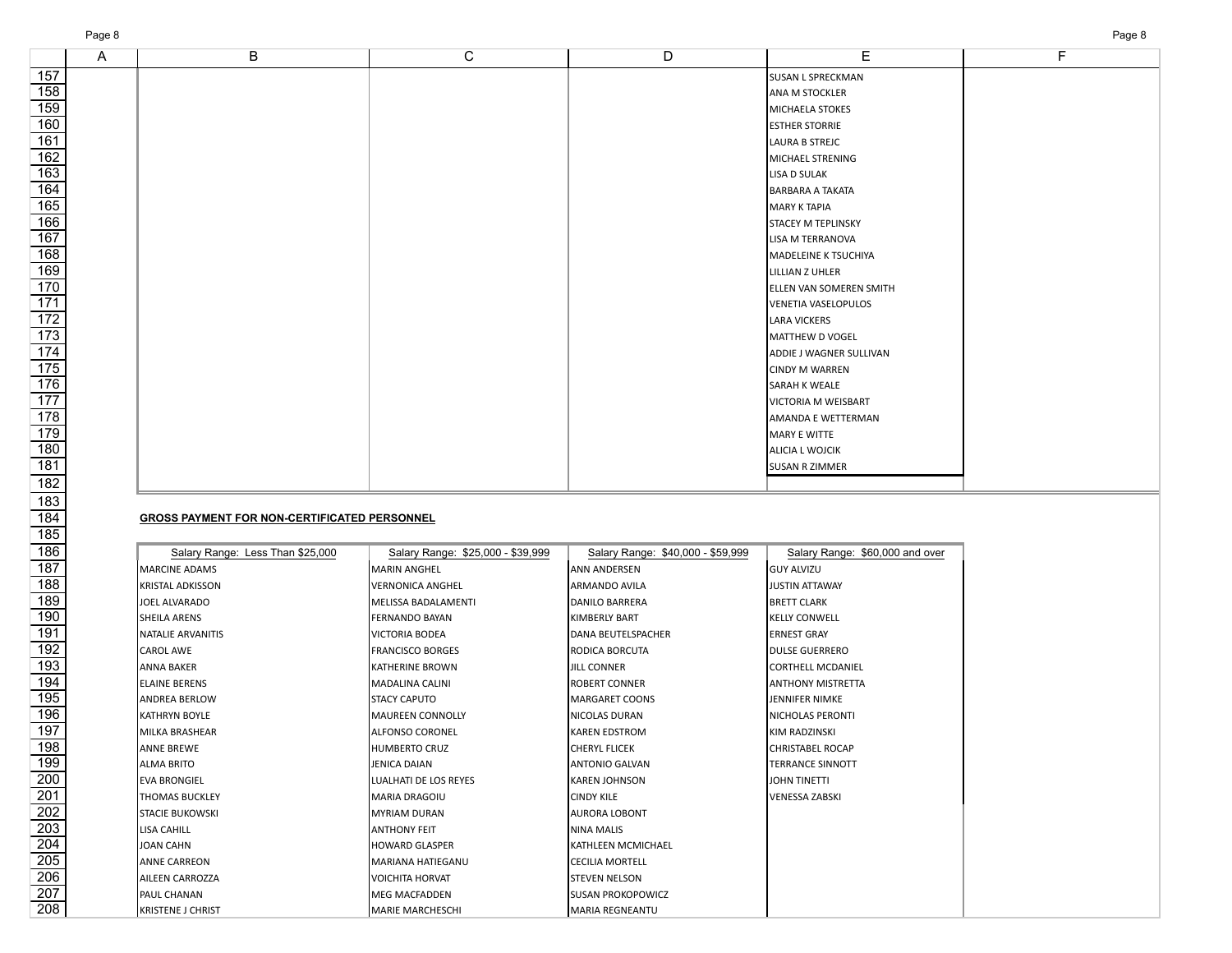|                                                                                                        | A | B                                      | С                       | D                    | Ε | F |
|--------------------------------------------------------------------------------------------------------|---|----------------------------------------|-------------------------|----------------------|---|---|
| 209                                                                                                    |   | SANGITA JOHNSON CHRISTIAN              | VICTORIA MARCU          | ROGER RUGGERI        |   |   |
| 210                                                                                                    |   | <b>GAYLA CLAY</b>                      | CHERYL MC NISH          | DAWN SCARAMUZZA      |   |   |
| $\overline{211}$                                                                                       |   | JANETTE COOPER                         | MARGARITA MEDELLIN      | DORINA SCHIOPU       |   |   |
| $\frac{212}{ }$                                                                                        |   | DIANE COWGILL                          | <b>BARBARA E MEYERS</b> | PAMELA SCHURR        |   |   |
| $\overline{213}$                                                                                       |   | EDYTA CZACHOROWSKI                     | DANIEL MUROV            | <b>MARIANA TAMAS</b> |   |   |
| 214                                                                                                    |   | SUZANNE DAHMER                         | <b>TERESA NOBLE</b>     | LYNDA TEWKSBURY      |   |   |
| $\frac{215}{ }$                                                                                        |   | <b>JILL DEAL</b>                       | MARIA PETROMANEANTU     | TRACY TUCHOW         |   |   |
| $\overline{216}$                                                                                       |   | <b>BARBARA DEMOS</b>                   | KATHLEEN PICKARD        | <b>SHARON URBAN</b>  |   |   |
| $\overline{217}$                                                                                       |   | MARY ANN DODSON                        | YORDI RAMIRO            | PATRICK WEBER        |   |   |
| $\overline{218}$                                                                                       |   | SELENNE DOMINGUEZ                      | SANDRA LEE RICHTER      | JENNIFER ZALATORIS   |   |   |
| $\overline{219}$                                                                                       |   | JUDITH DOMUTZ                          | <b>WALTER RIDLEY</b>    |                      |   |   |
| $\overline{220}$                                                                                       |   | STELLA DOWD                            | MARGARET SANDERS        |                      |   |   |
|                                                                                                        |   | NANCY W EASTMAN                        | KATHLEEN SIEGEL         |                      |   |   |
| $\frac{221}{222}$ $\frac{223}{224}$                                                                    |   | MARTHA ECHEVERRIA                      | LUCIA SUIBEA            |                      |   |   |
|                                                                                                        |   | LYN EDMONDS                            | KATHRYN WALSTROM        |                      |   |   |
|                                                                                                        |   | <b>TERESA EGGERT</b>                   | MELANIE WALSTROM        |                      |   |   |
| $\overline{225}$                                                                                       |   |                                        |                         |                      |   |   |
| $\overline{226}$                                                                                       |   | <b>KRISTIN EIKEN</b>                   |                         |                      |   |   |
|                                                                                                        |   | <b>JORI ERLANDER</b>                   |                         |                      |   |   |
| $\frac{227}{ }$                                                                                        |   | DANIEL FAUST                           |                         |                      |   |   |
| $\frac{228}{ }$<br>229                                                                                 |   | MARIOLA FIDROCKA                       |                         |                      |   |   |
| 230                                                                                                    |   | DANA FIEBELKORN                        |                         |                      |   |   |
| 231                                                                                                    |   | ROBERT FISH                            |                         |                      |   |   |
|                                                                                                        |   | SARAH FRUMKIN                          |                         |                      |   |   |
|                                                                                                        |   | JO ANNE FURLONG                        |                         |                      |   |   |
|                                                                                                        |   | ADRIANA GALLEGOS                       |                         |                      |   |   |
|                                                                                                        |   | DIANA GANGL<br><b>JOLIVETTE GARCIA</b> |                         |                      |   |   |
| 232<br>233<br>2334<br>235<br>235<br>235<br>235<br>235<br>235<br>240<br>241<br>244<br>244<br>245<br>248 |   | <b>ELIZABETH GARVEY</b>                |                         |                      |   |   |
|                                                                                                        |   | ALISA GARY                             |                         |                      |   |   |
|                                                                                                        |   | <b>JULIE GERSKY</b>                    |                         |                      |   |   |
|                                                                                                        |   | MICHELLE GINSBERG                      |                         |                      |   |   |
|                                                                                                        |   | <b>JANIS GODE</b>                      |                         |                      |   |   |
|                                                                                                        |   | KATHLEEN GOLDBERG                      |                         |                      |   |   |
|                                                                                                        |   | EVA GOLDEN                             |                         |                      |   |   |
|                                                                                                        |   | RUBY GONZALEZ                          |                         |                      |   |   |
|                                                                                                        |   | KATHY GRAFF-WALSH                      |                         |                      |   |   |
|                                                                                                        |   | LYNN GRIFFIS                           |                         |                      |   |   |
|                                                                                                        |   | <b>GEORGIA GRUMMON</b>                 |                         |                      |   |   |
|                                                                                                        |   | DEBARA GUTIERREZ                       |                         |                      |   |   |
|                                                                                                        |   | LINDA HAMPTON                          |                         |                      |   |   |
| 249                                                                                                    |   | REBECKA HAN                            |                         |                      |   |   |
| $\boxed{250}$                                                                                          |   | <b>EUGENIA HANCHES</b>                 |                         |                      |   |   |
| $\overline{251}$                                                                                       |   | <b>REED HANSEN</b>                     |                         |                      |   |   |
|                                                                                                        |   | <b>BRIANA HANVEY</b>                   |                         |                      |   |   |
|                                                                                                        |   | ANN HARRINGTON                         |                         |                      |   |   |
|                                                                                                        |   | LINDA HECK                             |                         |                      |   |   |
|                                                                                                        |   | <b>DIANE HOLM</b>                      |                         |                      |   |   |
|                                                                                                        |   | KARLA HORVAT                           |                         |                      |   |   |
|                                                                                                        |   | LYNN HOWLAND                           |                         |                      |   |   |
|                                                                                                        |   | STEPHANIE HUNSBERGER                   |                         |                      |   |   |
| 252<br>253<br>254<br>255<br>256<br>257<br>258<br>259                                                   |   | MARGARET IGLESKI                       |                         |                      |   |   |
| 260                                                                                                    |   | <b>AARON KANFER</b>                    |                         |                      |   |   |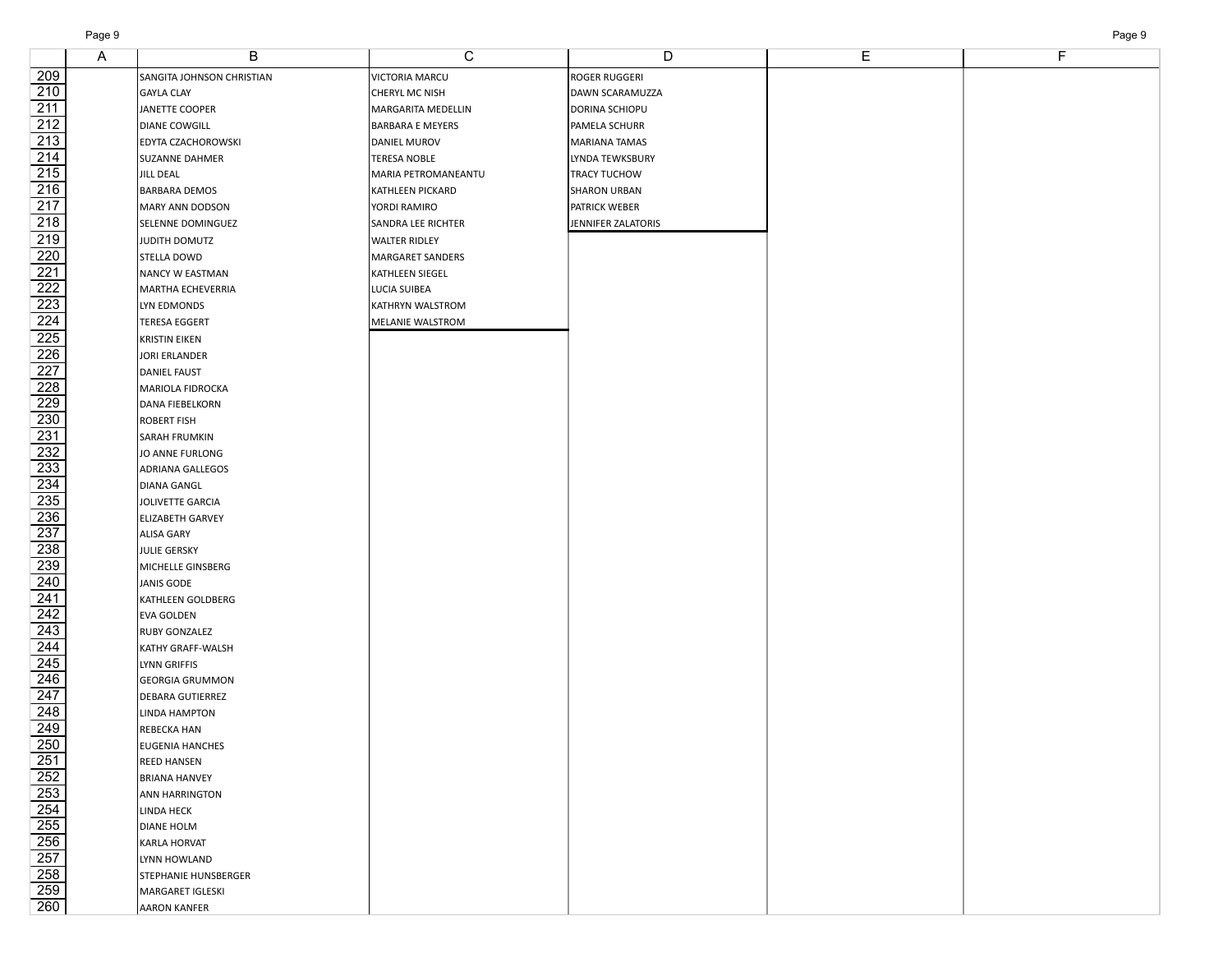|                                                                                                                       | A | B                         | $\mathbf C$ | D | Е | F |
|-----------------------------------------------------------------------------------------------------------------------|---|---------------------------|-------------|---|---|---|
| $\frac{261}{5}$                                                                                                       |   | <b>SCOTT KANTER</b>       |             |   |   |   |
|                                                                                                                       |   | ANNE KEENAN               |             |   |   |   |
|                                                                                                                       |   | SHEILA KHAN               |             |   |   |   |
| $\frac{262}{263}$<br>$\frac{263}{264}$                                                                                |   | RACHEL KIM                |             |   |   |   |
|                                                                                                                       |   | KATHERINE KLEIN           |             |   |   |   |
|                                                                                                                       |   | <b>ELLEN KWON</b>         |             |   |   |   |
|                                                                                                                       |   | ROSA LA MARCA             |             |   |   |   |
|                                                                                                                       |   | JENNIFER LAMPSHIRE        |             |   |   |   |
|                                                                                                                       |   | HOLLY LANTOLF             |             |   |   |   |
|                                                                                                                       |   | <b>MARY LAWRIE</b>        |             |   |   |   |
|                                                                                                                       |   | <b>DEBRA LENTZEN</b>      |             |   |   |   |
|                                                                                                                       |   | <b>JANICE LEVIN</b>       |             |   |   |   |
| 266<br>267<br>268<br>270<br>271<br>272<br>273<br>275<br>275<br>275                                                    |   | <b>ARSALLA LIALIOS</b>    |             |   |   |   |
|                                                                                                                       |   | ELLEN LOISELLE            |             |   |   |   |
|                                                                                                                       |   | <b>COLLEEN LOWE</b>       |             |   |   |   |
|                                                                                                                       |   | <b>SARAH LUND</b>         |             |   |   |   |
|                                                                                                                       |   | CYNTHIA L MACCHIAROLI     |             |   |   |   |
|                                                                                                                       |   | RANDA MASHNI              |             |   |   |   |
|                                                                                                                       |   | HALINA MASTALERZ          |             |   |   |   |
|                                                                                                                       |   | <b>SARAH MCCAUGHEY</b>    |             |   |   |   |
|                                                                                                                       |   | <b>CATHERINE MCCRAREN</b> |             |   |   |   |
|                                                                                                                       |   | JOYCE C MEIER             |             |   |   |   |
|                                                                                                                       |   | XOCHITL MENDOZA           |             |   |   |   |
|                                                                                                                       |   | ANGELA MILLER             |             |   |   |   |
|                                                                                                                       |   | <b>ALISON MOON</b>        |             |   |   |   |
|                                                                                                                       |   | <b>NANCY MORELL</b>       |             |   |   |   |
|                                                                                                                       |   | MALLORY MOYLAN            |             |   |   |   |
|                                                                                                                       |   | LINDA NEIWEEM             |             |   |   |   |
| 277<br>278<br>282 282 283<br>282 283 284<br>282 283 284<br>282 288 289<br>292 293<br>292 293<br>292 293<br>295<br>295 |   | <b>JEAN NELLI</b>         |             |   |   |   |
|                                                                                                                       |   | JOHNEEN NELSON            |             |   |   |   |
|                                                                                                                       |   | PAMELA G NELSON           |             |   |   |   |
|                                                                                                                       |   | <b>JOY NEMETH</b>         |             |   |   |   |
|                                                                                                                       |   | <b>SUSAN NEWBERRY</b>     |             |   |   |   |
|                                                                                                                       |   | EILEEN NEWMAN             |             |   |   |   |
|                                                                                                                       |   | CAROL J NICHOLSON         |             |   |   |   |
|                                                                                                                       |   | <b>BARBARA ONESTI</b>     |             |   |   |   |
|                                                                                                                       |   | CYNTHIA PARKER            |             |   |   |   |
|                                                                                                                       |   | ILONA E PASCOLLA          |             |   |   |   |
|                                                                                                                       |   | MONA PATEL                |             |   |   |   |
| $\overline{300}$                                                                                                      |   | ANNE PERRIN               |             |   |   |   |
| $\overline{301}$                                                                                                      |   | <b>SUSAN PETERSON</b>     |             |   |   |   |
| $\overline{302}$                                                                                                      |   | <b>WILLIAM PIGGOTT</b>    |             |   |   |   |
|                                                                                                                       |   | AMANDA PRESSLAK           |             |   |   |   |
|                                                                                                                       |   | KATHLEEN PULLEGA          |             |   |   |   |
|                                                                                                                       |   | <b>ALLISON QUAID</b>      |             |   |   |   |
| 303<br>304<br>305<br>306<br>308<br>308<br>310<br>311<br>311<br>311                                                    |   | HEIDI REITMAN             |             |   |   |   |
|                                                                                                                       |   | NINA RICCIARDI            |             |   |   |   |
|                                                                                                                       |   | <b>ZACHARY ROBERTSON</b>  |             |   |   |   |
|                                                                                                                       |   | <b>KRISTEN ROY</b>        |             |   |   |   |
|                                                                                                                       |   | LYNETTE RUSHKEWICZ        |             |   |   |   |
|                                                                                                                       |   | <b>KAREN SALMONSON</b>    |             |   |   |   |
|                                                                                                                       |   | JULIANA SAUER             |             |   |   |   |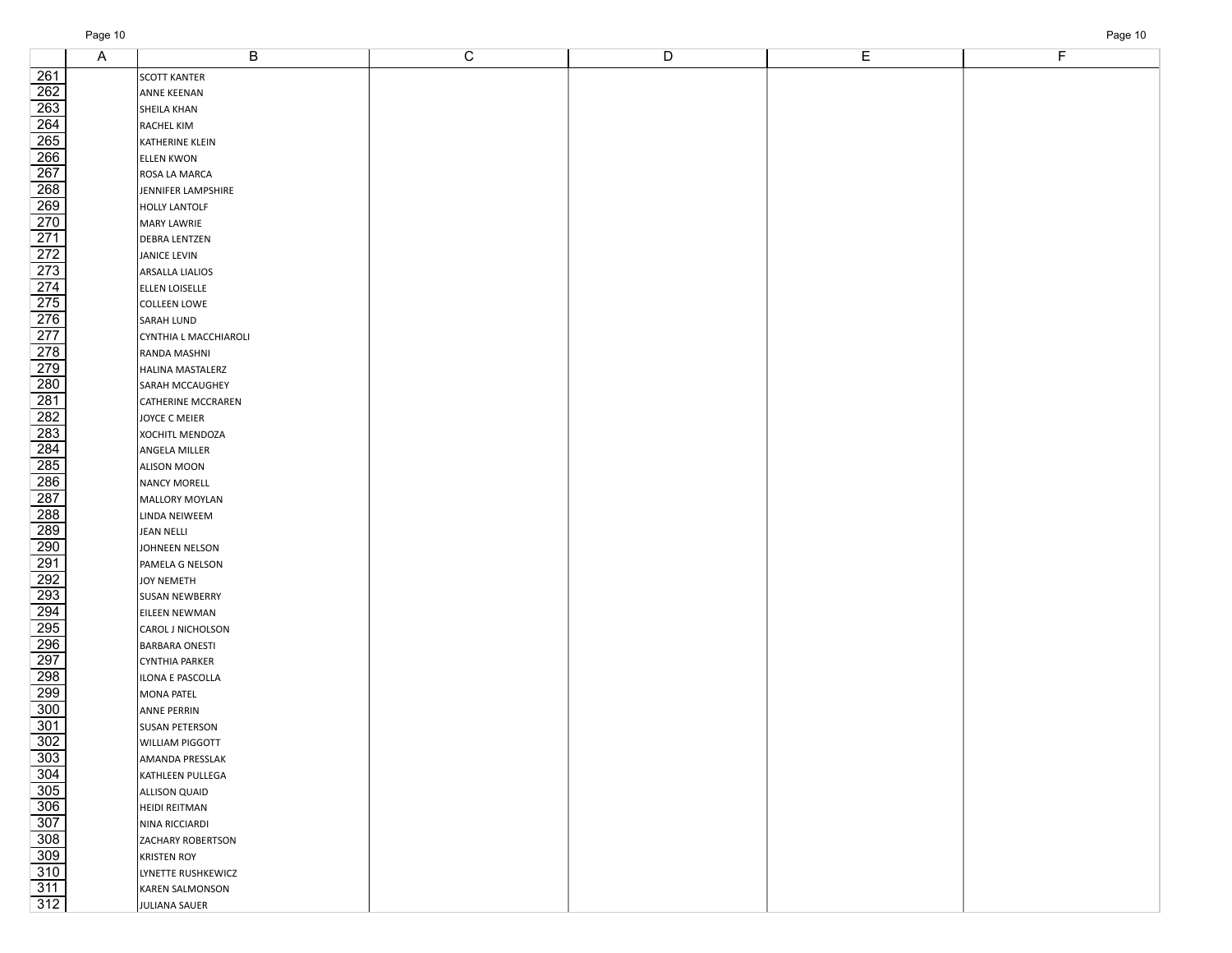| ч∩⊵ | п |
|-----|---|
|     |   |

|                                                                                                                                                                                                                                                                                                                                                                                                                                                                                                                  | Α | B                        | C | $\overline{D}$ | E | F |
|------------------------------------------------------------------------------------------------------------------------------------------------------------------------------------------------------------------------------------------------------------------------------------------------------------------------------------------------------------------------------------------------------------------------------------------------------------------------------------------------------------------|---|--------------------------|---|----------------|---|---|
| $\overline{313}$                                                                                                                                                                                                                                                                                                                                                                                                                                                                                                 |   | DONNA SCARPACI           |   |                |   |   |
| $\overline{314}$                                                                                                                                                                                                                                                                                                                                                                                                                                                                                                 |   | <b>BRITTANY SCHANTZ</b>  |   |                |   |   |
| $\overline{315}$                                                                                                                                                                                                                                                                                                                                                                                                                                                                                                 |   | JANET SCHILTZ            |   |                |   |   |
| $\overline{316}$                                                                                                                                                                                                                                                                                                                                                                                                                                                                                                 |   | DONNA SCHUTZ             |   |                |   |   |
| $\overline{317}$                                                                                                                                                                                                                                                                                                                                                                                                                                                                                                 |   | KRISTEN SERNETT          |   |                |   |   |
|                                                                                                                                                                                                                                                                                                                                                                                                                                                                                                                  |   | <b>KELLY SHORT</b>       |   |                |   |   |
|                                                                                                                                                                                                                                                                                                                                                                                                                                                                                                                  |   | RACHAEL SIEGALL          |   |                |   |   |
|                                                                                                                                                                                                                                                                                                                                                                                                                                                                                                                  |   | MARIANNE SIVRIGHT        |   |                |   |   |
|                                                                                                                                                                                                                                                                                                                                                                                                                                                                                                                  |   | JUDY SPANJER             |   |                |   |   |
|                                                                                                                                                                                                                                                                                                                                                                                                                                                                                                                  |   | JUDY SPANJER             |   |                |   |   |
|                                                                                                                                                                                                                                                                                                                                                                                                                                                                                                                  |   | CARYN SPANOS             |   |                |   |   |
|                                                                                                                                                                                                                                                                                                                                                                                                                                                                                                                  |   | ALEXANDRA STATHOPOULOS   |   |                |   |   |
|                                                                                                                                                                                                                                                                                                                                                                                                                                                                                                                  |   | JULIE STELLAS            |   |                |   |   |
|                                                                                                                                                                                                                                                                                                                                                                                                                                                                                                                  |   | <b>JILL STOLLER</b>      |   |                |   |   |
|                                                                                                                                                                                                                                                                                                                                                                                                                                                                                                                  |   | JULIE STRYKER            |   |                |   |   |
|                                                                                                                                                                                                                                                                                                                                                                                                                                                                                                                  |   | MINDI G SUAREZ           |   |                |   |   |
|                                                                                                                                                                                                                                                                                                                                                                                                                                                                                                                  |   | JINAH TAK-LAU            |   |                |   |   |
|                                                                                                                                                                                                                                                                                                                                                                                                                                                                                                                  |   | <b>NANCY TAKAGI</b>      |   |                |   |   |
|                                                                                                                                                                                                                                                                                                                                                                                                                                                                                                                  |   | VIRGINIA TETZLAFF        |   |                |   |   |
|                                                                                                                                                                                                                                                                                                                                                                                                                                                                                                                  |   | RACHEL TWEDT             |   |                |   |   |
|                                                                                                                                                                                                                                                                                                                                                                                                                                                                                                                  |   | JAMES VEAR               |   |                |   |   |
|                                                                                                                                                                                                                                                                                                                                                                                                                                                                                                                  |   | SANDRA VELAZQUEZ         |   |                |   |   |
|                                                                                                                                                                                                                                                                                                                                                                                                                                                                                                                  |   | <b>TIMOTHY VICTORINE</b> |   |                |   |   |
|                                                                                                                                                                                                                                                                                                                                                                                                                                                                                                                  |   | JUDY WEILER              |   |                |   |   |
|                                                                                                                                                                                                                                                                                                                                                                                                                                                                                                                  |   | <b>LAUREN WENK</b>       |   |                |   |   |
|                                                                                                                                                                                                                                                                                                                                                                                                                                                                                                                  |   | COURTNEY WILES           |   |                |   |   |
|                                                                                                                                                                                                                                                                                                                                                                                                                                                                                                                  |   | <b>ANDRIA WILSON</b>     |   |                |   |   |
|                                                                                                                                                                                                                                                                                                                                                                                                                                                                                                                  |   | <b>JORDAN WITTER</b>     |   |                |   |   |
|                                                                                                                                                                                                                                                                                                                                                                                                                                                                                                                  |   | LINDA WOJNAR             |   |                |   |   |
|                                                                                                                                                                                                                                                                                                                                                                                                                                                                                                                  |   | <b>CAROLYN YOUSSE</b>    |   |                |   |   |
|                                                                                                                                                                                                                                                                                                                                                                                                                                                                                                                  |   | JOANNE ZEUTSCHEL         |   |                |   |   |
|                                                                                                                                                                                                                                                                                                                                                                                                                                                                                                                  |   | JOAN L ZIGMAN            |   |                |   |   |
|                                                                                                                                                                                                                                                                                                                                                                                                                                                                                                                  |   |                          |   |                |   |   |
| $\frac{318}{320} \underline{320} \underline{322} \underline{323} \underline{324} \underline{322} \underline{322} \underline{322} \underline{322} \underline{322} \underline{322} \underline{322} \underline{322} \underline{322} \underline{322} \underline{322} \underline{322} \underline{322} \underline{322} \underline{322} \underline{322} \underline{322} \underline{322} \underline{322} \underline{322} \underline{322} \underline{322} \underline{322} \underline{322} \underline{322} \underline{322$ |   |                          |   |                |   |   |
|                                                                                                                                                                                                                                                                                                                                                                                                                                                                                                                  |   |                          |   |                |   |   |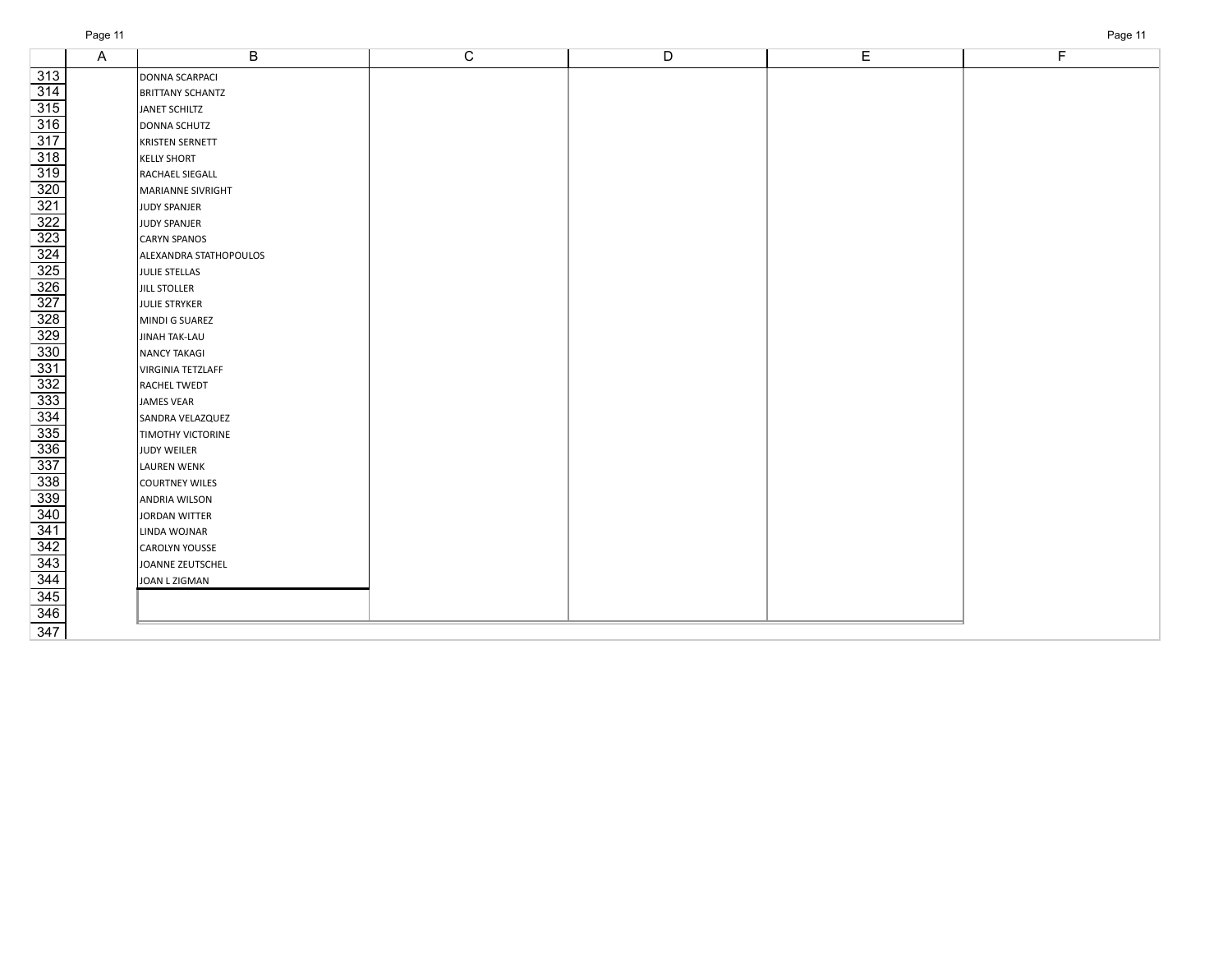T

|                                                       | G |
|-------------------------------------------------------|---|
| $\overline{1}$                                        |   |
|                                                       |   |
| $\frac{2}{3}$ $\frac{4}{5}$ $\frac{5}{6}$             |   |
|                                                       |   |
|                                                       |   |
|                                                       |   |
| $\overline{7}$                                        |   |
|                                                       |   |
| $\frac{8}{9}$                                         |   |
| $\frac{10}{10}$                                       |   |
| $\overline{11}$                                       |   |
|                                                       |   |
| $\frac{12}{13}$<br>$\frac{13}{14}$<br>$\frac{14}{16}$ |   |
|                                                       |   |
|                                                       |   |
|                                                       |   |
|                                                       |   |
| $\frac{17}{18}$                                       |   |
|                                                       |   |
|                                                       |   |
| $\overline{20}$                                       |   |
| $\frac{21}{22}$<br>$\frac{22}{23}$                    |   |
|                                                       |   |
|                                                       |   |
| $\frac{24}{25}$<br>$\frac{25}{26}$                    |   |
|                                                       |   |
|                                                       |   |
| $\overline{27}$                                       |   |
| $\frac{28}{2}$                                        |   |
| $\frac{29}{30}$ $\frac{31}{32}$ $\frac{32}{33}$       |   |
|                                                       |   |
|                                                       |   |
|                                                       |   |
|                                                       |   |
|                                                       |   |
| $\frac{35}{5}$                                        |   |
|                                                       |   |
|                                                       |   |
| $\frac{36}{37}$<br>$\frac{38}{38}$                    |   |
| $\overline{39}$                                       |   |
| 40                                                    |   |
| $\overline{41}$                                       |   |
| $\frac{42}{5}$                                        |   |
| $\overline{43}$                                       |   |
| $\overline{44}$                                       |   |
| 45                                                    |   |
| 46                                                    |   |
| 47                                                    |   |
| 48                                                    |   |
| 49                                                    |   |
| $\overline{50}$                                       |   |
| 51                                                    |   |
| $\overline{52}$                                       |   |
|                                                       |   |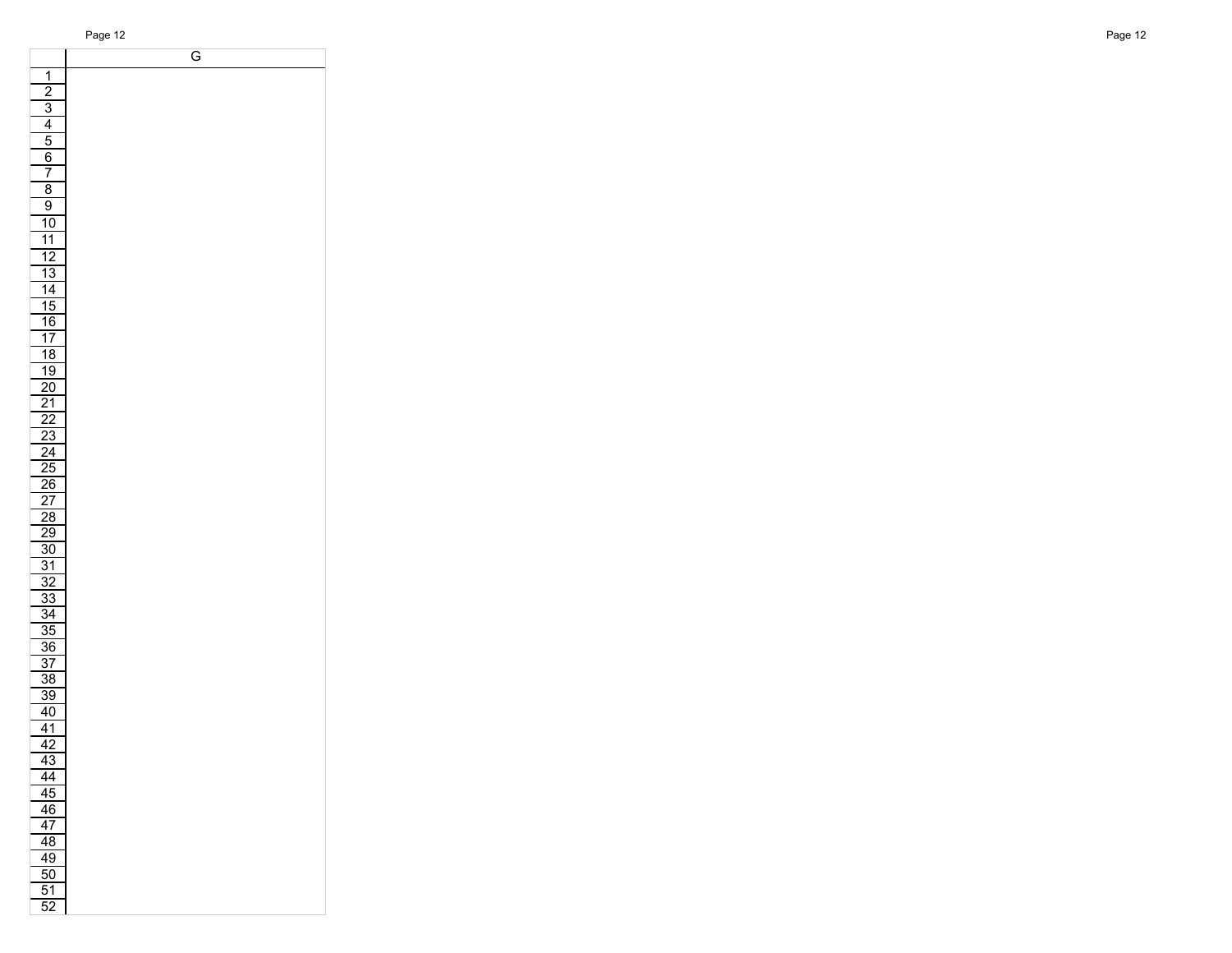G

| 53<br>$\overline{54}$<br>$\overline{55}$<br>$\overline{56}$<br>57<br>58<br>59<br>60<br><u>61</u><br>62<br>$\overline{63}$<br>64<br>65<br>66<br>$\overline{67}$<br>68<br>69<br>$\overline{70}$<br>$\overline{71}$<br>72<br>$\overline{73}$<br>$\overline{74}$<br>$\overline{75}$<br>76<br>$\overline{7}$<br>78<br>79<br>80<br>$\overline{81}$<br>$\frac{1}{82}$<br>$\overline{83}$<br>84<br>$\overline{\text{85}}$<br>86<br>87<br>88<br>89<br>90<br>91<br>$\overline{9}2$<br>93<br>$\overline{94}$<br>95<br>96<br>$\overline{97}$<br>98<br>99<br>100<br>101<br>102<br>103<br>104 |  |
|---------------------------------------------------------------------------------------------------------------------------------------------------------------------------------------------------------------------------------------------------------------------------------------------------------------------------------------------------------------------------------------------------------------------------------------------------------------------------------------------------------------------------------------------------------------------------------|--|
|                                                                                                                                                                                                                                                                                                                                                                                                                                                                                                                                                                                 |  |
|                                                                                                                                                                                                                                                                                                                                                                                                                                                                                                                                                                                 |  |
|                                                                                                                                                                                                                                                                                                                                                                                                                                                                                                                                                                                 |  |
|                                                                                                                                                                                                                                                                                                                                                                                                                                                                                                                                                                                 |  |
|                                                                                                                                                                                                                                                                                                                                                                                                                                                                                                                                                                                 |  |
|                                                                                                                                                                                                                                                                                                                                                                                                                                                                                                                                                                                 |  |
|                                                                                                                                                                                                                                                                                                                                                                                                                                                                                                                                                                                 |  |
|                                                                                                                                                                                                                                                                                                                                                                                                                                                                                                                                                                                 |  |
|                                                                                                                                                                                                                                                                                                                                                                                                                                                                                                                                                                                 |  |
|                                                                                                                                                                                                                                                                                                                                                                                                                                                                                                                                                                                 |  |
|                                                                                                                                                                                                                                                                                                                                                                                                                                                                                                                                                                                 |  |
|                                                                                                                                                                                                                                                                                                                                                                                                                                                                                                                                                                                 |  |
|                                                                                                                                                                                                                                                                                                                                                                                                                                                                                                                                                                                 |  |
|                                                                                                                                                                                                                                                                                                                                                                                                                                                                                                                                                                                 |  |
|                                                                                                                                                                                                                                                                                                                                                                                                                                                                                                                                                                                 |  |
|                                                                                                                                                                                                                                                                                                                                                                                                                                                                                                                                                                                 |  |
|                                                                                                                                                                                                                                                                                                                                                                                                                                                                                                                                                                                 |  |
|                                                                                                                                                                                                                                                                                                                                                                                                                                                                                                                                                                                 |  |
|                                                                                                                                                                                                                                                                                                                                                                                                                                                                                                                                                                                 |  |
|                                                                                                                                                                                                                                                                                                                                                                                                                                                                                                                                                                                 |  |
|                                                                                                                                                                                                                                                                                                                                                                                                                                                                                                                                                                                 |  |
|                                                                                                                                                                                                                                                                                                                                                                                                                                                                                                                                                                                 |  |
|                                                                                                                                                                                                                                                                                                                                                                                                                                                                                                                                                                                 |  |
|                                                                                                                                                                                                                                                                                                                                                                                                                                                                                                                                                                                 |  |
|                                                                                                                                                                                                                                                                                                                                                                                                                                                                                                                                                                                 |  |
|                                                                                                                                                                                                                                                                                                                                                                                                                                                                                                                                                                                 |  |
|                                                                                                                                                                                                                                                                                                                                                                                                                                                                                                                                                                                 |  |
|                                                                                                                                                                                                                                                                                                                                                                                                                                                                                                                                                                                 |  |
|                                                                                                                                                                                                                                                                                                                                                                                                                                                                                                                                                                                 |  |
|                                                                                                                                                                                                                                                                                                                                                                                                                                                                                                                                                                                 |  |
|                                                                                                                                                                                                                                                                                                                                                                                                                                                                                                                                                                                 |  |
|                                                                                                                                                                                                                                                                                                                                                                                                                                                                                                                                                                                 |  |
|                                                                                                                                                                                                                                                                                                                                                                                                                                                                                                                                                                                 |  |
|                                                                                                                                                                                                                                                                                                                                                                                                                                                                                                                                                                                 |  |
|                                                                                                                                                                                                                                                                                                                                                                                                                                                                                                                                                                                 |  |
|                                                                                                                                                                                                                                                                                                                                                                                                                                                                                                                                                                                 |  |
|                                                                                                                                                                                                                                                                                                                                                                                                                                                                                                                                                                                 |  |
|                                                                                                                                                                                                                                                                                                                                                                                                                                                                                                                                                                                 |  |
|                                                                                                                                                                                                                                                                                                                                                                                                                                                                                                                                                                                 |  |
|                                                                                                                                                                                                                                                                                                                                                                                                                                                                                                                                                                                 |  |
|                                                                                                                                                                                                                                                                                                                                                                                                                                                                                                                                                                                 |  |
|                                                                                                                                                                                                                                                                                                                                                                                                                                                                                                                                                                                 |  |
|                                                                                                                                                                                                                                                                                                                                                                                                                                                                                                                                                                                 |  |
|                                                                                                                                                                                                                                                                                                                                                                                                                                                                                                                                                                                 |  |
|                                                                                                                                                                                                                                                                                                                                                                                                                                                                                                                                                                                 |  |
|                                                                                                                                                                                                                                                                                                                                                                                                                                                                                                                                                                                 |  |
|                                                                                                                                                                                                                                                                                                                                                                                                                                                                                                                                                                                 |  |
|                                                                                                                                                                                                                                                                                                                                                                                                                                                                                                                                                                                 |  |
|                                                                                                                                                                                                                                                                                                                                                                                                                                                                                                                                                                                 |  |
|                                                                                                                                                                                                                                                                                                                                                                                                                                                                                                                                                                                 |  |
|                                                                                                                                                                                                                                                                                                                                                                                                                                                                                                                                                                                 |  |
|                                                                                                                                                                                                                                                                                                                                                                                                                                                                                                                                                                                 |  |
|                                                                                                                                                                                                                                                                                                                                                                                                                                                                                                                                                                                 |  |
|                                                                                                                                                                                                                                                                                                                                                                                                                                                                                                                                                                                 |  |
|                                                                                                                                                                                                                                                                                                                                                                                                                                                                                                                                                                                 |  |
|                                                                                                                                                                                                                                                                                                                                                                                                                                                                                                                                                                                 |  |
|                                                                                                                                                                                                                                                                                                                                                                                                                                                                                                                                                                                 |  |
|                                                                                                                                                                                                                                                                                                                                                                                                                                                                                                                                                                                 |  |
|                                                                                                                                                                                                                                                                                                                                                                                                                                                                                                                                                                                 |  |
|                                                                                                                                                                                                                                                                                                                                                                                                                                                                                                                                                                                 |  |
|                                                                                                                                                                                                                                                                                                                                                                                                                                                                                                                                                                                 |  |
|                                                                                                                                                                                                                                                                                                                                                                                                                                                                                                                                                                                 |  |
|                                                                                                                                                                                                                                                                                                                                                                                                                                                                                                                                                                                 |  |
|                                                                                                                                                                                                                                                                                                                                                                                                                                                                                                                                                                                 |  |
|                                                                                                                                                                                                                                                                                                                                                                                                                                                                                                                                                                                 |  |
|                                                                                                                                                                                                                                                                                                                                                                                                                                                                                                                                                                                 |  |
|                                                                                                                                                                                                                                                                                                                                                                                                                                                                                                                                                                                 |  |
|                                                                                                                                                                                                                                                                                                                                                                                                                                                                                                                                                                                 |  |
|                                                                                                                                                                                                                                                                                                                                                                                                                                                                                                                                                                                 |  |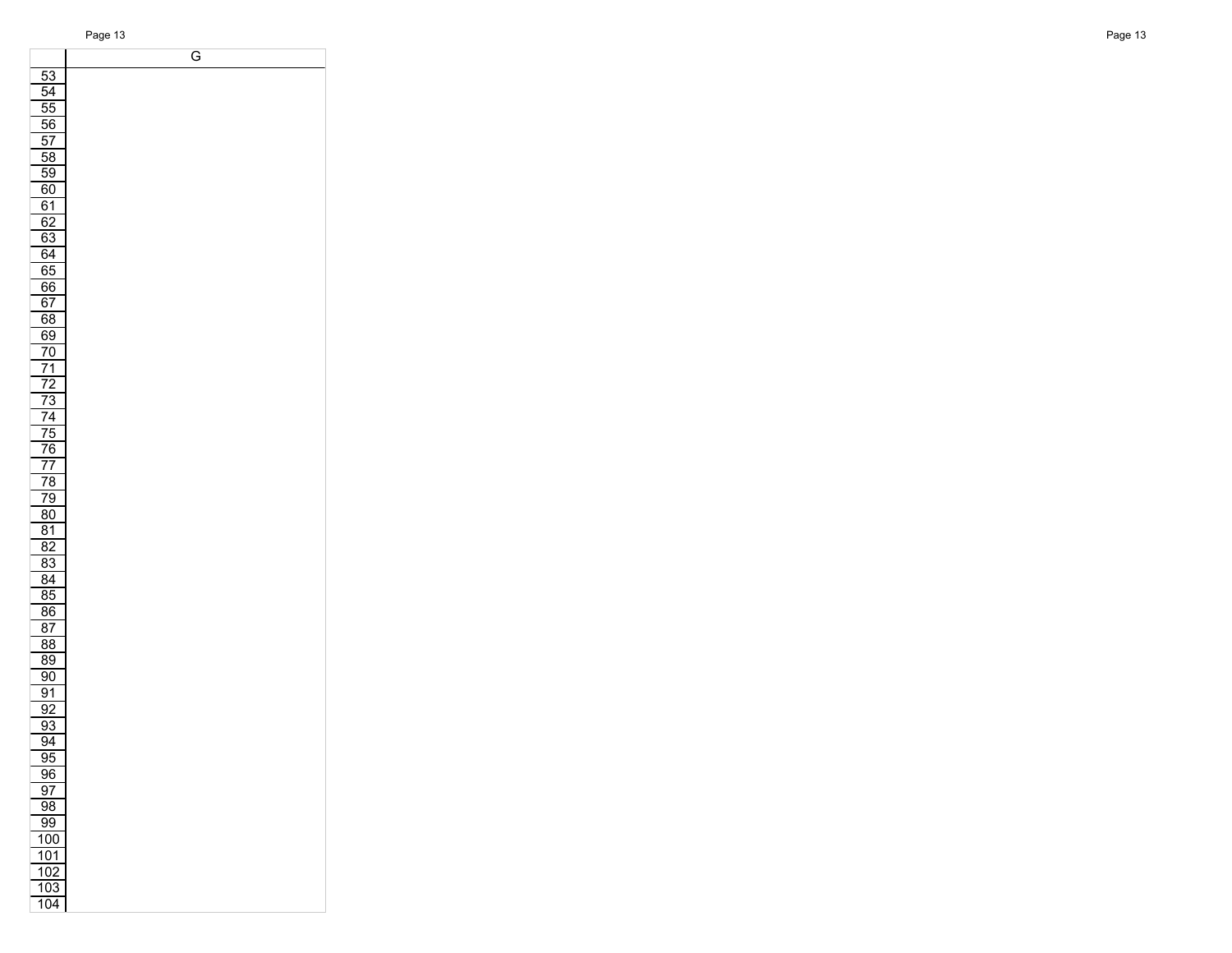G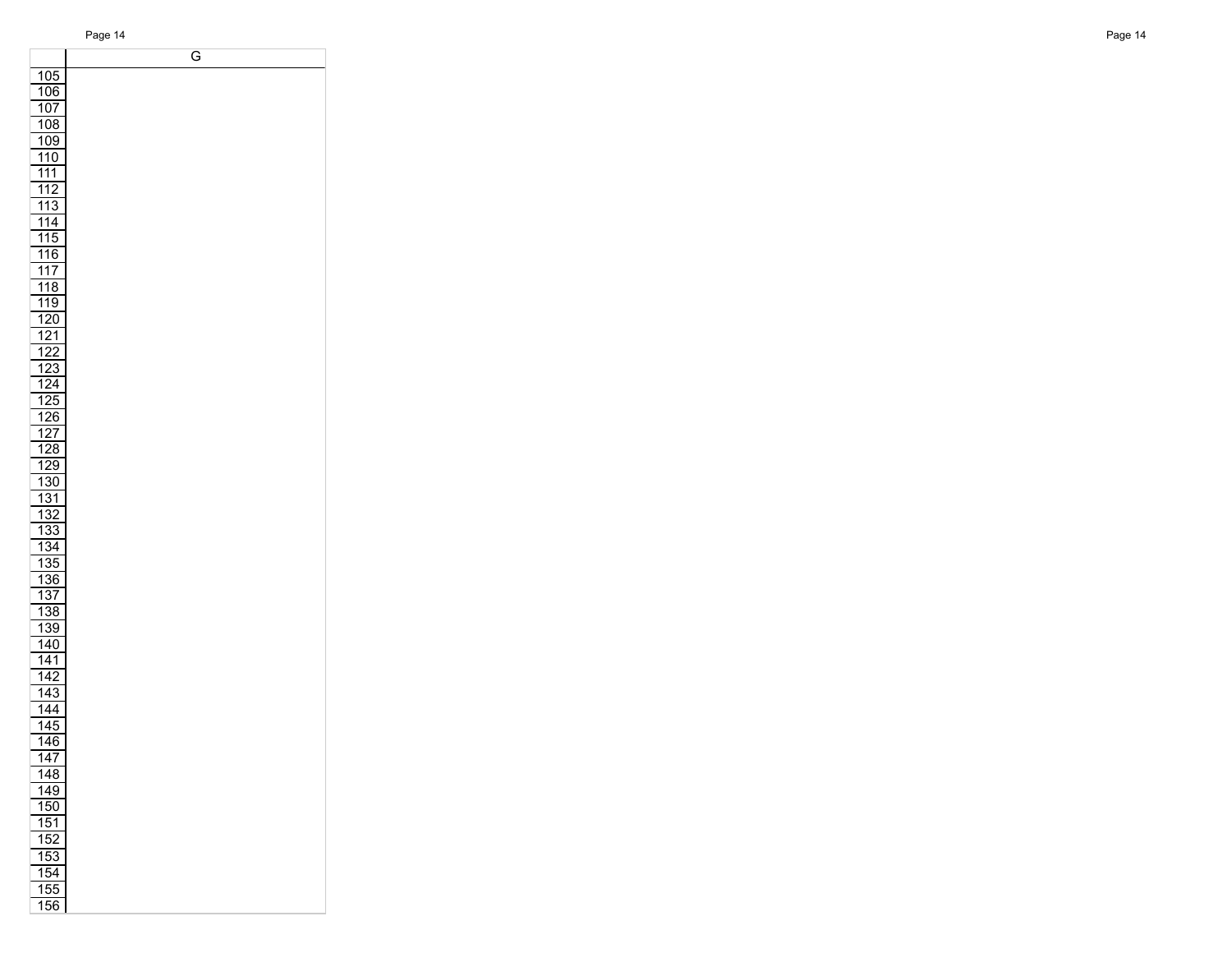|                  | G |
|------------------|---|
| 157              |   |
| 158              |   |
| 159              |   |
| 160              |   |
|                  |   |
| 161              |   |
| 162              |   |
| 163              |   |
| 164              |   |
| 165              |   |
| 166              |   |
| 167              |   |
| 168              |   |
| 169              |   |
| 170              |   |
| 171              |   |
| 172              |   |
| 173              |   |
| 174              |   |
| 175              |   |
| $\overline{1}76$ |   |
| 177              |   |
| 178              |   |
| 179              |   |
| 180              |   |
| 181              |   |
| 182              |   |
|                  |   |
| 183              |   |
| 184              |   |
| 185              |   |
| 186              |   |
| 187              |   |
| 188              |   |
| 189              |   |
| 190              |   |
| 191              |   |
| 192              |   |
| 193              |   |
| 194              |   |
| 195              |   |
| 196              |   |
| 197              |   |
| <u> 198</u>      |   |
| 199              |   |
| 200              |   |
| <u>201</u>       |   |
| <u> 202</u>      |   |
| 203              |   |
| 204              |   |
| 205              |   |
| 206              |   |
| $\overline{207}$ |   |
| 208              |   |
|                  |   |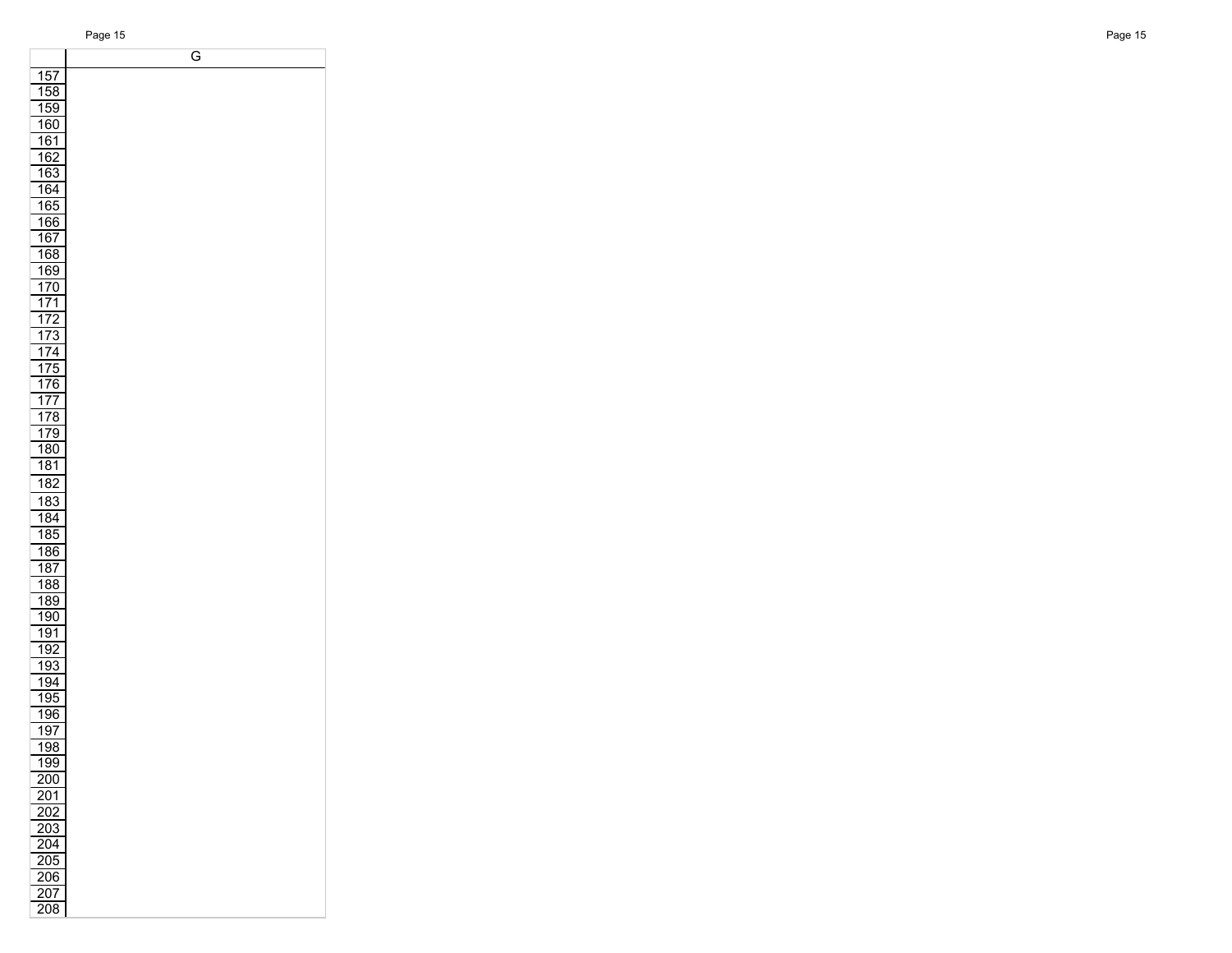|                   | G |
|-------------------|---|
| 209               |   |
|                   |   |
| <u>210</u>        |   |
| $\frac{211}{1}$   |   |
| $\overline{212}$  |   |
| 213               |   |
| $\frac{214}{2}$   |   |
| 215               |   |
| $\overline{216}$  |   |
| $\overline{217}$  |   |
| 218               |   |
|                   |   |
| $\overline{219}$  |   |
| $\frac{220}{ }$   |   |
| <u>221</u>        |   |
| <u> 222</u>       |   |
| 223               |   |
| $\overline{224}$  |   |
| $\overline{225}$  |   |
|                   |   |
| <u>226</u>        |   |
| $\frac{227}{228}$ |   |
|                   |   |
| 229               |   |
| <u>230</u>        |   |
| $\overline{231}$  |   |
| 232               |   |
| 233               |   |
| 234               |   |
| 235               |   |
| 236               |   |
| 237               |   |
| 238               |   |
| 239               |   |
|                   |   |
| $\overline{240}$  |   |
| 241               |   |
| 242               |   |
| $\overline{243}$  |   |
| $\overline{244}$  |   |
| $\frac{245}{ }$   |   |
| $\frac{246}{5}$   |   |
| $\overline{247}$  |   |
| 248               |   |
| 249               |   |
| 250               |   |
| 251               |   |
| 252               |   |
| 253               |   |
| 254               |   |
|                   |   |
| 255               |   |
| 256               |   |
| $\frac{257}{5}$   |   |
| 258               |   |
| 259               |   |
| $\overline{260}$  |   |
|                   |   |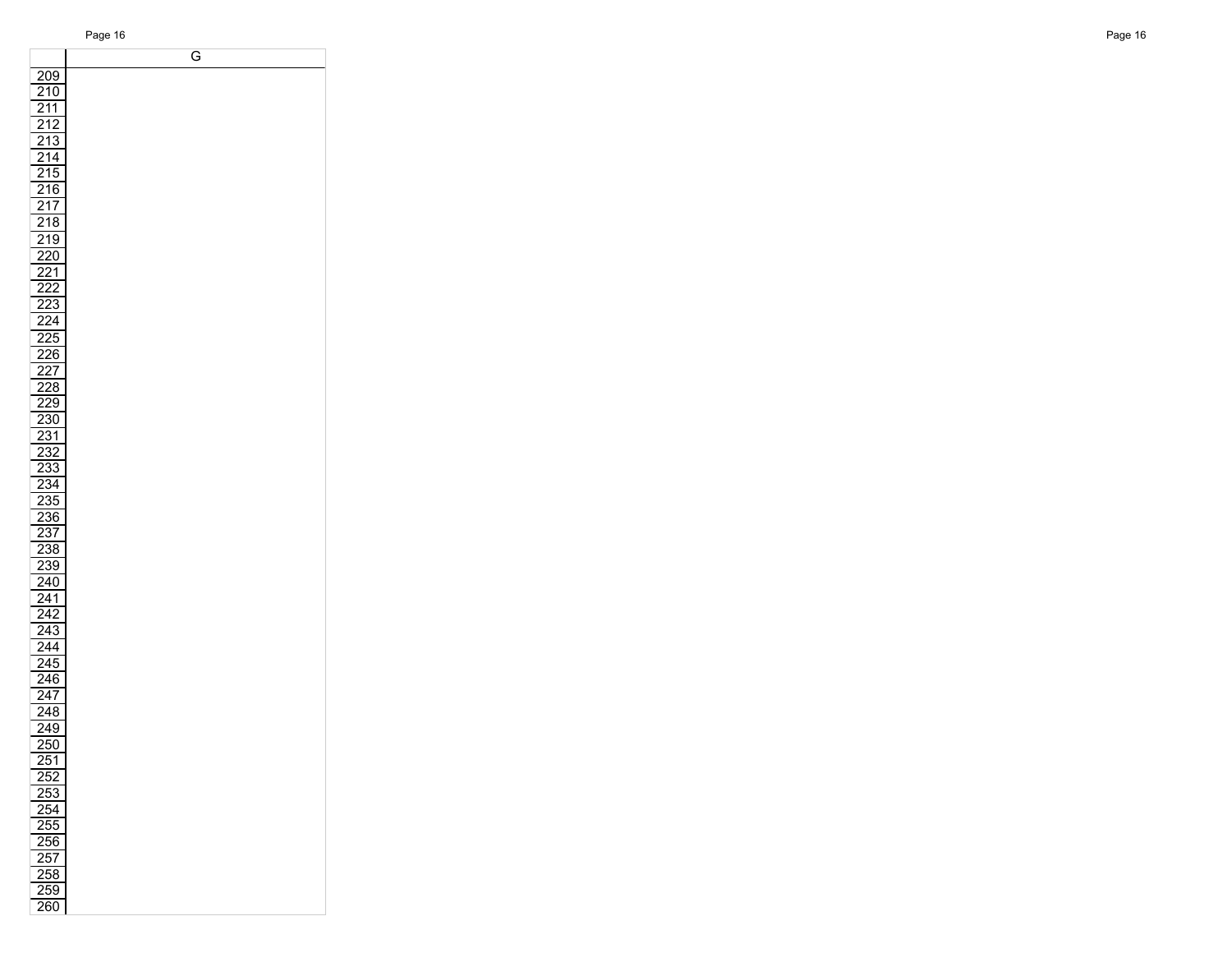|                 | Α                                                    | B                | С | D                                   | E                |
|-----------------|------------------------------------------------------|------------------|---|-------------------------------------|------------------|
|                 | Payments over \$2,500, excluding wages and salaries. |                  |   |                                     |                  |
| $\overline{2}$  |                                                      |                  |   |                                     |                  |
| $\overline{3}$  |                                                      |                  |   |                                     |                  |
| $\overline{4}$  |                                                      |                  |   |                                     |                  |
| 5               |                                                      |                  |   |                                     |                  |
| $6\overline{6}$ | Person, Firm, or Corporation                         | Aggregate Amount |   | Person, Firm, or Corporation        | Aggregate Amount |
| 7               | <b>HEATHER WIGGINS</b>                               | \$2,507.00       |   | <b>FLOLO CORP</b>                   | \$7,986.13       |
| 8               | <b>JAMES M SCHAEFER</b>                              | \$2,523.08       |   | SAS INSTITUTE INC.                  | \$8,100.00       |
| 9               | HALDEMAN-HOMME/ANDERSO                               | \$2,556.00       |   | <b>BRAINPOP LLC</b>                 | \$8,356.65       |
| 10              | MOVIE LICENSING USA                                  | \$2,565.00       |   | ELECTRO FORCE LLC                   | \$8,597.00       |
| 11              | <b>BOB JONES</b>                                     | \$2,576.01       |   | AT&T DATACOM, INC.                  | \$8,711.00       |
| 12              | TIME FOR KIDS                                        | \$2,597.26       |   | <b>WEST MUSIC CO</b>                | \$8,831.42       |
| 13              | <b>BECKSTRAND ASSESSMENTS</b>                        | \$2,600.00       |   | CROSS MATCH TECHNOLOGIES, INC.      | \$8,942.50       |
| 14              | IL ASBO                                              | \$2,620.00       |   | <b>EMERALD DATA SOLUTIONS</b>       | \$9,000.00       |
| 15              | <b>BELNICK, INC</b>                                  | \$2,642.13       |   | PMA FINANCIAL NETWORK, INC.         | \$9,000.00       |
| 16              | <b>CURRICULUM ASSOCIATES</b>                         | \$2,663.68       |   | TYLER TECHNOLOGIES, INC             | \$9,242.79       |
| 17              | ARTHUR J. GALLAGHER RISK N                           | \$2,669.00       |   | PACIFIC NORTHWEST PUBLISHING        | \$9,301.53       |
| 18              | <b>MARY WERLING</b>                                  | \$2,696.90       |   | <b>TKE CORP</b>                     | \$9,433.92       |
| 19              | REALLY GOOD STUFF, INC.                              | \$2,708.60       |   | ZEPOLE RESTAURANT SUPPLY CO.        | \$9,437.69       |
| 20              | NEUCO                                                | \$2,720.25       |   | <b>LEARNING A-Z</b>                 | \$9,715.66       |
| 21              | <b>SIMPLEXGRINNELL</b>                               | \$2,728.09       |   | <b>HAL SCHMEISSER</b>               | \$9,803.00       |
| 22              | <b>WILLIAM BLAIR &amp; COMPANY</b>                   | \$2,750.00       |   | <b>GLOBAL EQUIPMENT CO</b>          | \$9,873.53       |
| 23              | WORLD BOOK, INC.                                     | \$2,777.00       |   | <b>R &amp; G CONSULTANTS</b>        | \$10,393.94      |
| 24              | <b>LRP PUBLICATIONS</b>                              | \$2,778.46       |   | <b>TAYLOR PLUMBING</b>              | \$10,579.25      |
| 25              | <b>PROQUEST LLC</b>                                  | \$2,825.00       |   | SCHOOL HEALTH CORPORATION           | \$10,786.58      |
| 26              | <b>GLENBROOK HIGH SCHOOLS</b>                        | \$2,897.00       |   | UNITED CAMERA                       | \$10,901.30      |
| 27              | <b>BLITT &amp; GAINES, P.C.</b>                      | \$2,898.40       |   | HP PRODUCTS CORPORATION             | \$10,912.50      |
| 28              | <b>ASPEX SOLUTIONS</b>                               | \$2,900.00       |   | <b>INLANDER BROTHERS INC</b>        | \$11,014.93      |
| 29              | <b>D'AGOSTINOS</b>                                   | \$2,918.15       |   | <b>STERICYCLE INC</b>               | \$11,095.38      |
| 30              | <b>CRISTA ADAMS</b>                                  | \$2,919.45       |   | <b>IS CORP</b>                      | \$11,400.00      |
| 31              | <b>FIRE CONTROL, INC</b>                             | \$2,983.38       |   | GOOGLE, INC.                        | \$11,539.92      |
| 32              | <b>ONLC TRAINING CENTERS</b>                         | \$2,995.00       |   | <b>SCHOOL SPECIALTY</b>             | \$11,960.76      |
| 33              | <b>BILINGUAL SOLUTIONS</b>                           | \$3,000.00       |   | EVOY KAMSCHULTE JACOBS & CO         | \$12,000.00      |
| 34              | <b>JAN HINTON</b>                                    | \$3,008.24       |   | SONITROL CHICAGOLAND NORTH          | \$12,029.92      |
| 35              | <b>KATE LECKENBY</b>                                 | \$3,028.30       |   | RELIANCE COMMUNICATIONS, LLC        | \$12,166.67      |
| 36              | DEMCO                                                | \$3,054.23       |   | HUFCOR-CHICAGO                      | \$12,200.00      |
| 37              | DANIELS PHOTO & PRINT                                | \$3,082.00       |   | FRONTLINE PLACEMENT TECHNOLOGIES, I | \$12,704.70      |
| 38              | <b>GERALDINE A KING</b>                              | \$3,087.58       |   | <b>COM PSYCH</b>                    | \$12,725.40      |
| 39              | <b>RENAISSANCE LEARNING</b>                          | \$3,099.36       |   | DIGITAL PAPER SOLUTIONS             | \$12,826.45      |
| 40              | NANCY KRELOFF                                        | \$3,144.56       |   | UNIFY INC.                          | \$13,112.08      |
| 41              | LENNY HOFFMAN EXC., INC.                             | \$3,156.00       |   | SCHOLASTIC                          | \$13,201.00      |
| 42              | <b>BOUND TO STAY BOUND BOOK</b>                      | \$3,171.60       |   | LAKESHORE LEARNING MATERIALS        | \$13,378.32      |
| 43              | <b>TOTAL MUSIC LTD</b>                               | \$3,173.92       |   | <b>BLICK</b>                        | \$13,489.46      |
| 44              | SONIA SHANKMAN ORTHOGEN                              | \$3,190.41       |   | INDUSTRIAL SOAP COMPANY             | \$13,533.75      |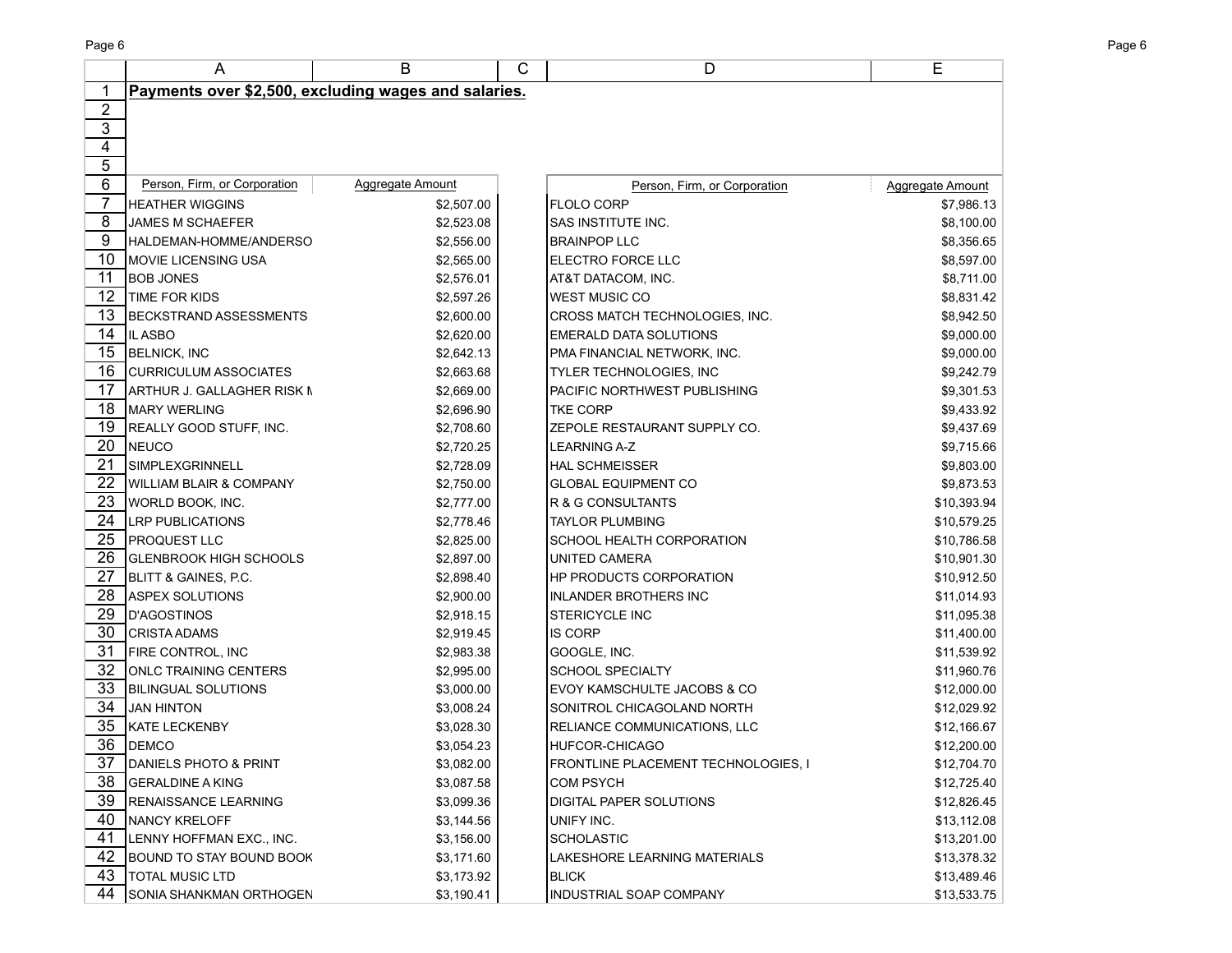Page 7 Page 7

|    | A                                 | B          | C | D                                   | E           |
|----|-----------------------------------|------------|---|-------------------------------------|-------------|
| 45 | <b>LOWERY MCDONNELL CO</b>        | \$3,205.00 |   | <b>SPECIALTIES DIRECT</b>           | \$13,583.00 |
| 46 | <b>I</b> LAURA NEKOLA             | \$3,209.12 |   | GILLIS PRODUCTS, INC.               | \$13,658.82 |
| 47 | <b>CHICAGO TRIBUNE</b>            | \$3,230.00 |   | SRAGA HAUSER, LLC                   | \$13,690.00 |
| 48 | MICHAEL JOSEPH & ASSOC.,IN        | \$3,284.00 |   | <b>IASB</b>                         | \$13,954.00 |
| 49 | <b>ILLINOIS STATE POLICE</b>      | \$3,298.00 |   | <b>VISION SERVICE PLAN</b>          | \$14,321.13 |
| 50 | KATIE SIEGEL                      | \$3,299.65 |   | <b>DEFRANCO PLUMBING</b>            | \$14,456.17 |
| 51 | NATIONAL SEATING & MOBILITY       | \$3,315.78 |   | BUCKEYE INTERNATIONAL               | \$14,511.48 |
| 52 | <b>SCHOOL DATEBOOKS</b>           | \$3,323.10 |   | <b>FOLLETT SCHOOL SOLUTIONS</b>     | \$14,736.51 |
| 53 | <b>CAROL CHRISTENSEN</b>          | \$3,344.74 |   | FE MORAN, INC                       | \$14,845.00 |
| 54 | <b>COMMITTEE FOR CHILDREN</b>     | \$3,368.00 |   | <b>XEROX FINANCIAL SERVICES</b>     | \$15,107.45 |
| 55 | <b>HOH CHEMICALS</b>              | \$3,375.77 |   | <b>DEARBORN NATIONAL</b>            | \$15,858.16 |
| 56 | JONES SCHOOL SUPPLY CO., II       | \$3,377.81 |   | W.W. GRAINGER, INC                  | \$16,055.85 |
| 57 | <b>IRENE VILLA</b>                | \$3,414.36 |   | BOB RIDINGS INC. FLEET PROGRAM      | \$16,480.00 |
| 58 | <b>EBSCO INFORMATION SERVICI</b>  | \$3,417.71 |   | <b>INTEGRITY TECHNOLOGY GROUP</b>   | \$16,628.00 |
| 59 | <b>ROBERT CROWN CENTER FOR</b>    | \$3,460.00 |   | <b>IXL LEARNING</b>                 | \$16,663.00 |
| 60 | <b>PROJECTOR LAMP SOURCE</b>      | \$3,481.23 |   | HYGIENEERING INC                    | \$16,715.00 |
| 61 | <b>STAPLES BUSINESS ADVANTA(</b>  | \$3,484.89 |   | ARGO TRANSLATION, INC.              | \$16,722.02 |
| 62 | <b>TIMOTHY W SHARPE</b>           | \$3,500.00 |   | TRIANGLE MECHANICAL SERVICES, INC.  | \$17,252.25 |
| 63 | <b>SUCCESS BY DESIGN INC</b>      | \$3,511.20 |   | UNUM LIFE INSURANCE COMPANY OF AMER | \$17,780.40 |
| 64 | <b>AIR TECH SYSTEMS</b>           | \$3,571.00 |   | <b>TREBRON</b>                      | \$18,047.34 |
| 65 | <b>THE PEDIATRIC CONSULTATIOI</b> | \$3,600.00 |   | IALPHA BAKING CO. INC.              | \$18,519.95 |
| 66 | <b>BONNIE BUEHLER</b>             | \$3,651.60 |   | ESPED.COM, INC                      | \$19,500.00 |
| 67 | <b>TIM MCNARY</b>                 | \$3,660.40 |   | <b>GERALD HILL</b>                  | \$19,763.95 |
| 68 | <b>B&amp;H PHOTO-VIDEO</b>        | \$3,736.56 |   | LIFEGUARD MEDICAL SOLUTIONS         | \$19,899.00 |
| 69 | <b>JUNIOR LIBRARY GUILD</b>       | \$3,739.12 |   | <b>COMCAST</b>                      | \$19,915.50 |
| 70 | <b>HEATHER HOPKINS</b>            | \$3,748.32 |   | CEC                                 | \$21,371.41 |
| 71 | <b>ABT</b>                        | \$3,772.00 |   | <b>CHEMCRAFT INDUSTRIES</b>         | \$23,598.69 |
| 72 | ACTIVE DATA EXCHANGE, INC         | \$3,837.00 |   | VENTURES FOR EXCELLENCE, INC        | \$23,637.00 |
| 73 | CORVUS INDUSTRIES, LTD.           | \$3,838.00 |   | YOUTH SERVICES OF GLENVIEW/NB       | \$25,000.00 |
| 74 | <b>BAKER &amp; TAYLOR</b>         | \$3,856.03 |   | <b>CHARTER ONE BANK</b>             | \$26,627.64 |
| 75 | SCHOOLDUDE.COM                    | \$3,859.64 |   | <b>CCSD 34 IMPREST FUND</b>         | \$27,641.62 |
| 76 | NATALIE STANZI                    | \$3,876.65 |   | OAK BROOK MECHANICAL SERVICES, INC. | \$28,011.00 |
| 77 | <b>IASB</b>                       | \$3,900.00 |   | <b>SKYWARD ACCOUNTING DEPT</b>      | \$28,257.47 |
| 78 | <b>GLENVIEW POSTMASTER</b>        | \$3,910.00 |   | CANON FINANCIAL SERVICES, INC       | \$28,610.40 |
| 79 | <b>CONSERV FS</b>                 | \$3,972.00 |   | EMERALD RESTAURANT SERVICE INC.     | \$28,747.82 |
| 80 | <b>MAUL CONCRETE</b>              | \$4,000.00 |   | ESSCOE, LLC                         | \$28,820.78 |
| 81 | <b>PAM RAWA</b>                   | \$4,071.32 |   | <b>GENESIS TECHNOLOGIES</b>         | \$29,101.96 |
| 82 | <b>ACTIVE ELECTRICAL</b>          | \$4,087.06 |   | MCMASTER-CARR                       | \$30,376.19 |
| 83 | <b>PRIMARY RESOURCES</b>          | \$4,110.25 |   | <b>HOUGHTON MIFFLIN HARCOURT</b>    | \$30,721.97 |
| 84 | WORLD WINDOW CLEANING C           | \$4,211.00 |   | <b>SCANTEX BUSINESS SYSTEMS</b>     | \$30,735.00 |
| 85 | VERDE VALLEY SCHOOL SUPP          | \$4,248.50 |   | 12FIVE CAPITAL, LLC                 | \$31,696.29 |
| 86 | <b>THE BOOKSOURCE</b>             | \$4,327.84 |   | <b>HEINEMANN</b>                    | \$31,717.57 |
| 87 | <b>BRETT CLARK</b>                | \$4,337.82 |   | <b>INTERSTATE ELECTRONICS</b>       | \$31,765.56 |
| 88 | SANTILLANA USA                    | \$4,400.23 |   | SOUTH SIDE CONTROL                  | \$31,825.39 |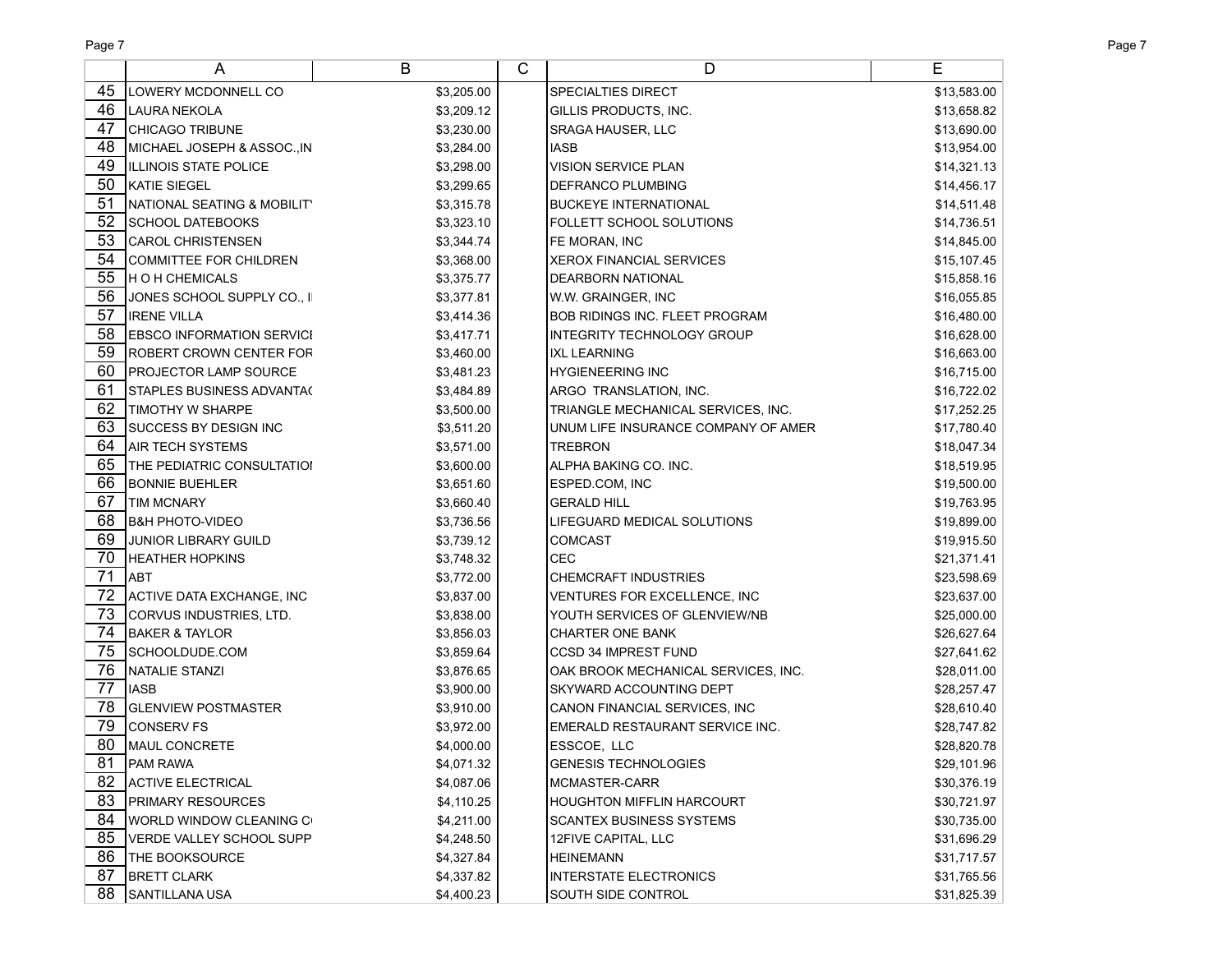|     | A                                 | B          | C | D                                   | Е            |
|-----|-----------------------------------|------------|---|-------------------------------------|--------------|
| 89  | PLATINUM PLUS FOR BUSINES         | \$4,421.94 |   | MR. DAVID'S FLOORING                | \$32,201.48  |
| 90  | TIGERDIRECT                       | \$4,422.74 |   | HYDE PARK DAY SCHOOL                | \$32,402.79  |
| 91  | ILL COUNCIL ON TEACHING OF        | \$4,425.00 |   | NEW HORIZON CENTER                  | \$33,327.06  |
| 92  | <b>KATHY PATTENGALE</b>           | \$4,425.36 |   | <b>STATE CHEMICAL</b>               | \$34,698.00  |
| 93  | PITNEY BOWES GLOBAL FINAN         | \$4,440.00 |   | <b>PITNEY BOWES PURCHASE POWER</b>  | \$34,712.58  |
| 94  | NEHER ELECTRIC SUPPLY             | \$4,458.50 |   | INWEA                               | \$34,900.50  |
| 95  | <b>JOAN MATSON</b>                | \$4,512.36 |   | CHICAGO EDUCATION PROJECT           | \$35,571.64  |
| 96  | <b>SUE LINDSLEY</b>               | \$4,512.36 |   | INSSRA                              | \$36,837.30  |
| 97  | KGI LANDSCAPING CO.               | \$4,543.00 |   | ILL DEPT OF EMPLOYMENT SECURIT      | \$36,923.79  |
| 98  | JOHNSON CONTROLS INC              | \$4,699.00 |   | AT & T                              | \$41,043.92  |
| 99  | <b>RAPTOR</b>                     | \$4,720.00 |   | MIDWEST FURNISHINGS, INC.           | \$41,304.35  |
|     | 100 DEBORAH SHEFREN               | \$4,798.14 |   | NEW HOPE ACADEMY                    | \$41,464.32  |
| 101 | MARY DIANE GAUMER                 | \$4,803.54 |   | <b>APPLE EDUCATION</b>              | \$41,657.69  |
|     | 102 DEHNE LAWN & GARDEN EQUI      | \$4,809.10 |   | CDW GOVERNMENT, INC                 | \$41,856.96  |
|     | 103 ACE HARDWARE                  | \$4,846.77 |   | <b>THOMAS AHLBECK, TREASURER</b>    | \$41,922.40  |
|     | 104   TOM VAUGH, TRUSTEE          | \$4,860.00 |   | <b>GARVEY'S OFFICE PRODUCTS</b>     | \$42,197.11  |
|     | 105 AT&T LONG DISTANCE            | \$4,878.31 |   | <b>VERIZON WIRELESS</b>             | \$42,676.50  |
|     | 106 RAINBOW BOOK COMPANY          | \$4,886.05 |   | LAKESHORE RECYCLING SYSTEMS         | \$45,264.00  |
| 107 | <b>ASCD</b>                       | \$4,997.46 |   | CYBER ACOUSTICS,LLC                 | \$49,419.00  |
|     | 108 VAZQUEZ EDUCATION CONSUL      | \$5,000.00 |   | IHC CONSTRUCTION COMPANIES, LLC     | \$49,800.55  |
| 109 | <b>STUCKEY CONSTRUCTION CO.</b>   | \$5,021.50 |   | UNITED RADIO COMMUNICATIONS         | \$51,420.23  |
| 110 | <b>CONNIE DORNAN</b>              | \$5,126.15 |   | <b>EVANSTON DAY SCHOOL</b>          | \$51,685.24  |
| 111 | <b>INTEGRITY PROMOTIONS</b>       | \$5,137.53 |   | GOLDSTAR LEARNING, INC.             | \$53,084.42  |
|     | 112 $ $ COTG                      | \$5,190.53 |   | NCS PEARSON, INC.                   | \$54,893.28  |
| 113 | HARVARD LAW SCHOOL                | \$5,247.00 |   | MERIDELL ACHIEVEMENT CENTER         | \$55,100.00  |
|     | 114  LIBERTYVILLE TILE AND CARPE  | \$5,300.00 |   | CORPORATE BENEFIT CONSULTANTS       | \$55,333.34  |
| 115 | <b>SCHOLASTIC TESTING SERVIC</b>  | \$5,311.85 |   | <b>SCHOOL DISTRICT 15</b>           | \$61,939.83  |
| 116 | <b>BIOTEK CORPORATION</b>         | \$5,325.00 |   | OCONOMOWOC DEVELOPMENTAL TRAINING C | \$70,931.20  |
| 117 | <b>MIKE NICHOLSON</b>             | \$5,344.24 |   | MURNANE PAPER CO                    | \$76,640.58  |
|     | 118 ALL AMERICAN POLY             | \$5,402.00 |   | <b>VILLAGE OF GLENVIEW</b>          | \$77,110.29  |
|     | 119 COURAGE TO CONNECT THER       | \$5,490.00 |   | FORT DEARBORN LIFE INS              | \$81,823.37  |
| 120 | THE GROVE                         | \$5,492.50 |   | <b>BOB'S DAIRY SERVICE</b>          | \$84,007.64  |
| 121 | CURTIS 1000 INC.                  | \$5,524.98 |   | SCHOOL MATTERS, INC                 | \$85,000.00  |
| 122 | <b>AMERICAN WELDING &amp; GAS</b> | \$5,596.97 |   | <b>GLENVIEW PUBLIC SCHOOLS</b>      | \$88,848.23  |
| 123 | <b>UNICOM ARC</b>                 | \$5,600.00 |   | <b>CHADDOCK</b>                     | \$93,055.75  |
|     | 124 GEORGE VOIGHT                 | \$5,648.17 |   | MCGRAW HILL SCHOOL EDUCATION HOLDIN | \$101,188.13 |
|     | 125 AMERICAN DRAPERY CLEANER      | \$5,682.60 |   | ANDERSON LOCK                       | \$101,443.69 |
|     | 126 CUMMINS NPOWER LLC            | \$5,739.28 |   | KESHET                              | \$104,736.30 |
|     | 127 HENRICHSEN'S FIRE EQUIPME     | \$5,830.90 |   | EVANSTON/SKOKIE SCHOOL DIST 65      | \$108,698.91 |
|     | 128 SCHOLASTIC CLASSROOM MA       | \$5,898.43 |   | SUBURBAN SCHOOL COOP. INSURANCE POO | \$109,590.00 |
|     | 129 GOPHER SPORT                  | \$5,944.16 |   | <b>COVE SCHOOL</b>                  | \$112,168.19 |
|     | 130 STUCKEY CONSTRUCTION CO.      | \$5,950.00 |   | HODGES, LOIZZI, EISENHAMMER,RN      | \$122,517.55 |
|     | 131   DEJONG-RICHTER, LLC         | \$6,000.00 |   | WEDIKO CHILDREN'S SERVICES, INC     | \$125,715.96 |
|     | 132 MICHAEL'S UNIFORM COMPAN      | \$6,198.44 |   | <b>XEROX CORPORATION</b>            | \$132,535.81 |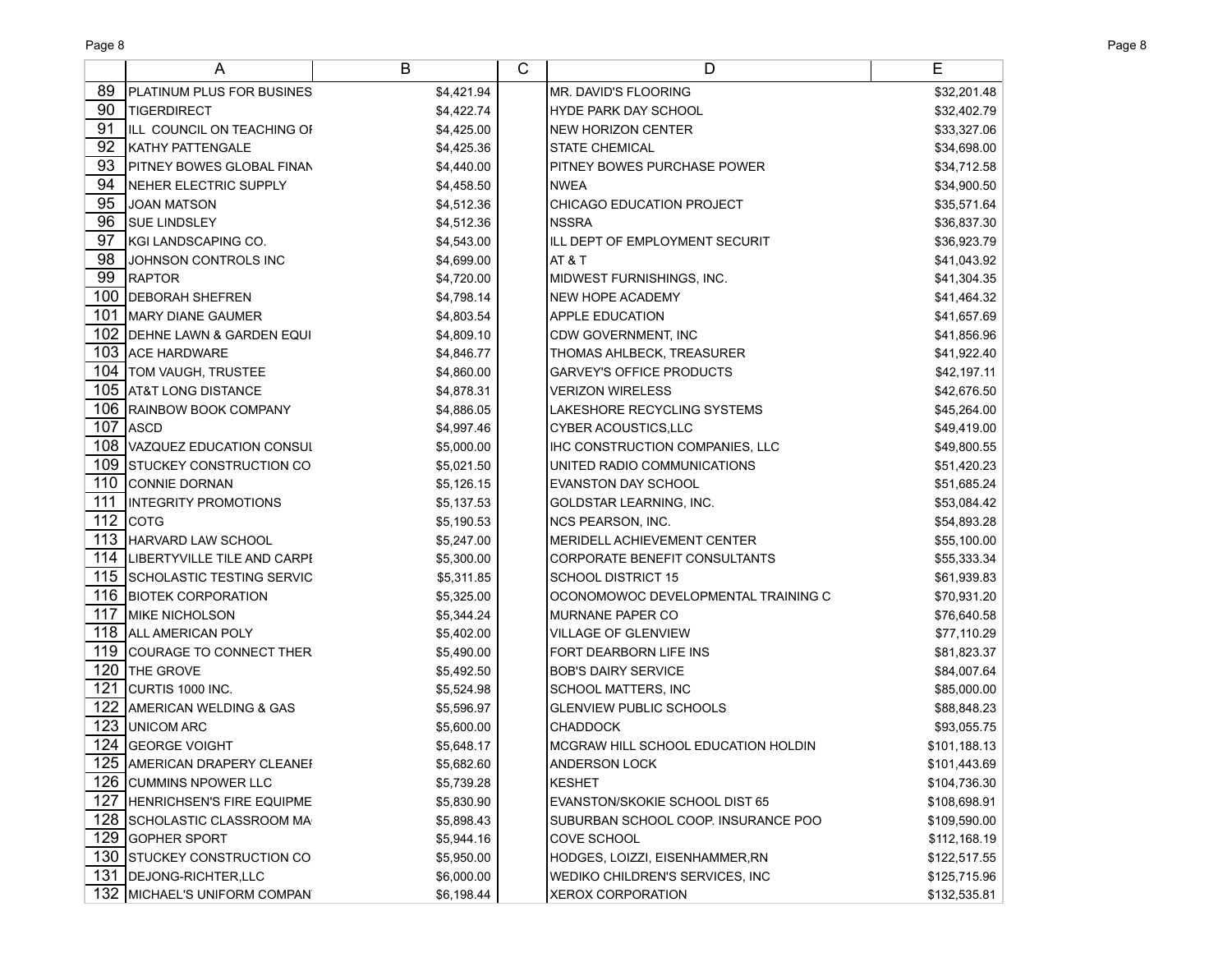| Page 9<br>Page 9 |
|------------------|
|------------------|

|     | A                                      | B          | C | D                                      | Е              |
|-----|----------------------------------------|------------|---|----------------------------------------|----------------|
|     | 133 J BARRETT CO                       | \$6,214.88 |   | <b>TEACHER RETIREMENT SYSTEM</b>       | \$134,884.20   |
|     | 134 PALOS SPORTS INC.                  | \$6,236.78 |   | ALLIED BENEFIT SYSTEMS                 | \$140,995.68   |
|     | 135 ANDERSON PEST SOLUTIONS            | \$6,277.00 |   | INSSEO                                 | \$150,186.43   |
|     | 136 LAKE COOK DISTRIBUTORS, IN         | \$6,306.16 |   | IL MARSHALL INC                        | \$177,754.63   |
|     | 137 IL. MARSHALL ROOFING & SHEI        | \$6,395.00 |   | <b>COMED</b>                           | \$196,206.62   |
|     | <b>138 IINTELLIGENT LIGHTING CREAT</b> | \$6,400.00 |   | 303 TRANSPORTATION L.L.C.              | \$227,860.14   |
|     | 139 TRU LINE LITHOGRAPHING, INC        | \$6,815.00 |   | <b>HEARTSPRING</b>                     | \$236,123.44   |
|     | 140 VICKI TARVER                       | \$7,031.25 |   | AT&T                                   | \$243,583.78   |
|     | 141 CPI QUALIFIED PLAN CONSULT         | \$7,110.00 |   | PREMIER CREDIT UNION                   | \$256,380.50   |
|     | 142 RENZIE & ASSOCIATES, INC.          | \$7,250.00 |   | GDF SUEZ ENERGY RESOURCES, NA          | \$303,311.46   |
|     | 143 PANERA BREAD                       | \$7,339.92 |   | <b>RUCK / PATE ARCHITECTS</b>          | \$329,652.64   |
|     | 144 COMPANION CORP                     | \$7,391.00 |   | CONSTELLATION NEW ENERGY-GAS DIVISI    | \$332,008.48   |
|     | 145 FOLLETT EDUCATIONAL SERVI          | \$7,442.13 |   | <b>WORKERS' COMPENSATION</b>           | \$336,560.00   |
|     | 146 NEUCOM SERVICES, INC.              | \$7,465.00 |   | ASSOCIATED ELECTRICAL CONTRACTORS,     | \$353,365.00   |
|     | 147 A.C.S. ENTERPRISES, INC.           | \$7,500.00 |   | <b>SEPTRAN INC</b>                     | \$428,051.04   |
|     | 148 ILLINI CLOUD                       | \$7,600.00 |   | TEACHERS' HEALTH INS SEC FUND          | \$532,842.77   |
|     | 149 MARKS PLUMBING SUPPLY              | \$7,614.96 |   | FOX RIVER FOODS INC                    | \$639,436.11   |
|     | 150 WILLIAM H. SADLIER, INC.           | \$7,643.47 |   | ILLINOIS MUNICIPAL RET FUND            | \$1,123,824.24 |
|     | 151 MENARDS - MORTON GROVE             | \$7,841.96 |   | <b>ILLINOIS DEPT OF REVENUE</b>        | \$1,602,682.95 |
|     | 152 SAFEWAY TRANSPORTATION S           | \$7,900.00 |   | <b>HEALTH CARE SERVICE CORPORATION</b> | \$1,854,980.58 |
| 153 | <b>OTHER WORLD COMPUTING IN</b>        | \$7,925.09 |   | IL CENTRAL SCHOOL BUS                  | \$2,177,736.90 |
| 154 |                                        |            |   | <b>INSSED</b>                          | \$2,956,722.92 |
| 155 |                                        |            |   | <b>TEACHERS' RETIREMENT SYSTEM</b>     | \$3,135,201.18 |
| 156 |                                        |            |   | <b>HEALTH CARE SERVICE CORPORATION</b> | \$5,211,059.34 |
| 157 |                                        |            |   |                                        |                |
| 158 |                                        |            |   |                                        |                |
| 159 |                                        |            |   |                                        |                |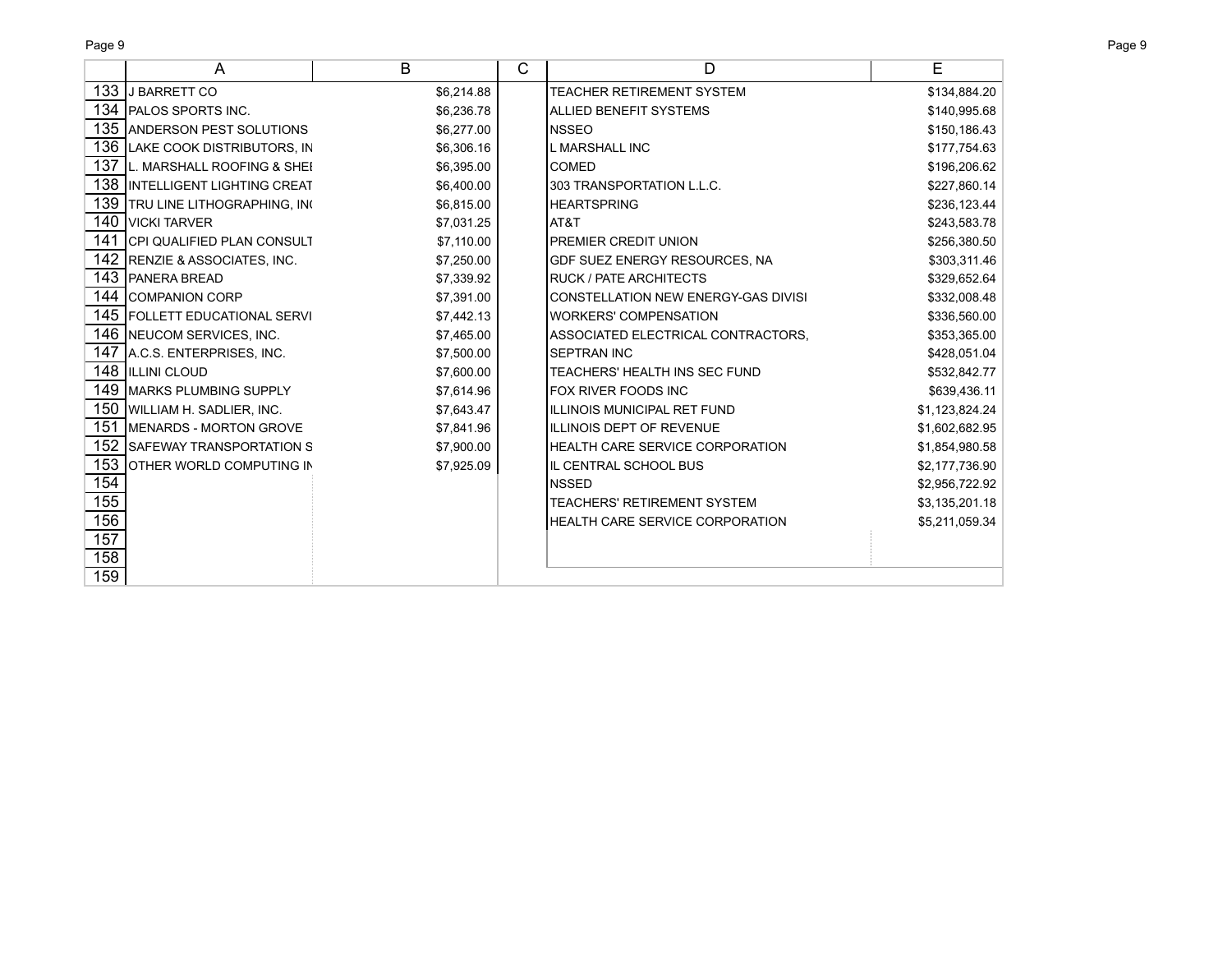| Page 7                         |                                                                                                                                     |                         |                                                                |                         |  |  |  |  |  |  |
|--------------------------------|-------------------------------------------------------------------------------------------------------------------------------------|-------------------------|----------------------------------------------------------------|-------------------------|--|--|--|--|--|--|
|                                | A<br>B                                                                                                                              | C                       | E<br>D                                                         | F                       |  |  |  |  |  |  |
| 1                              |                                                                                                                                     |                         | PAYMENTS TO PERSON, FIRM, OR CORPORATION OF \$1,000 TO \$2,500 |                         |  |  |  |  |  |  |
| $\overline{2}$<br>$\mathbf{3}$ |                                                                                                                                     |                         |                                                                |                         |  |  |  |  |  |  |
| 4                              | This listing must be sent to ISBE, and retained within your<br>district/jointagreement administrative office for public inspection. |                         |                                                                |                         |  |  |  |  |  |  |
| 5                              |                                                                                                                                     |                         |                                                                |                         |  |  |  |  |  |  |
| 6                              | <b>Glenview School District 34</b>                                                                                                  |                         |                                                                |                         |  |  |  |  |  |  |
| $\overline{7}$                 | 05-016-0340-04                                                                                                                      |                         |                                                                |                         |  |  |  |  |  |  |
| 8                              |                                                                                                                                     |                         |                                                                |                         |  |  |  |  |  |  |
| 9<br>10                        | Payments of \$1,000 to \$2,500, excluding wages and salaries                                                                        |                         |                                                                |                         |  |  |  |  |  |  |
| 11                             | Person, Firm, or Corporation                                                                                                        | <b>Aggregate Amount</b> | Person, Firm, or Corporation                                   | <b>Aggregate Amount</b> |  |  |  |  |  |  |
| 12                             | ASSOCIATED PROPERTY COUNSELORS, LTD                                                                                                 | \$1,000.00              | QUANTUM LABS INCORPORATED                                      | \$1,694.00              |  |  |  |  |  |  |
| 13                             | <b>CATHERINE JASELSKIS</b>                                                                                                          | \$1,000.00              | <b>DALE CARNEGIE DIGITAL</b>                                   | \$1,695.00              |  |  |  |  |  |  |
| 14                             | UNIVERSAL RESTORATION SERVICES                                                                                                      | \$1,000.00              | <b>FIELDSERVER TECHNOLOGIES</b>                                | \$1,695.00              |  |  |  |  |  |  |
| 15                             | CORALIA GARCIA OCHS                                                                                                                 | \$1,006.93              | LEVELEDREADER.COM                                              | \$1,704.90              |  |  |  |  |  |  |
| 16                             | <b>MARY WITTE</b>                                                                                                                   | \$1,015.54              | CECILIA BILLER                                                 | \$1,709.42              |  |  |  |  |  |  |
| 17                             | DAVID RISTOW                                                                                                                        | \$1,016.62              | NORTH AMERICAN                                                 | \$1,724.20              |  |  |  |  |  |  |
| 18                             | <b>JEAN S TOM</b>                                                                                                                   | \$1,020.93              | <b>ARTURO ABREGO</b>                                           | \$1,730.64              |  |  |  |  |  |  |
| 19                             | UNITED PARCEL SERVICE                                                                                                               | \$1,029.71              | ALL AMERICAN EXTERIOR SOLUTIONS                                | \$1,773.30              |  |  |  |  |  |  |
| 20                             | IILBRA SHAHBAZ ISRAEL                                                                                                               | \$1,031.00              | <b>CHICAGO CHILDRENS THEATRE</b>                               | \$1,780.00              |  |  |  |  |  |  |
| 21                             | <b>JACKIE KEMPER</b>                                                                                                                | \$1,037.40              | ROCHESTER 100 INC.                                             | \$1,780.30              |  |  |  |  |  |  |
| 22                             | <b>JUDY BERLIN</b>                                                                                                                  | \$1,040.55              | FRANK LUONGO                                                   | \$1,798.02              |  |  |  |  |  |  |
| 23                             | <b>ANGIE BUTCHER</b>                                                                                                                | \$1,045.00              | SCHOLASTIC EDUCATION GROUP                                     | \$1,800.00              |  |  |  |  |  |  |
| 24                             | RENEE REILLY, PH.D., CCC/SLP                                                                                                        | \$1,050.00              | MADELINE COLLINS                                               | \$1,803.78              |  |  |  |  |  |  |
| 25                             | MARISA KOOB                                                                                                                         | \$1,070.95              | <b>BRENDA KRABER</b>                                           | \$1,814.90              |  |  |  |  |  |  |
| 26                             | TUMBLEWEED PRESS, INC.                                                                                                              | \$1,077.30              | NORTHWEST ELECTRICAL SUPPLY                                    | \$1,818.37              |  |  |  |  |  |  |
| 27                             | PEARSON EDUCATION INC.                                                                                                              | \$1,077.97              | LAURA BELTCHENKO, EDUCATIONAL CONSUL                           | \$1,822.00              |  |  |  |  |  |  |
| 28                             | <b>JULIANNE TRIPPLE</b>                                                                                                             | \$1,095.03              | <b>BRENDA FUSON</b>                                            | \$1,825.84              |  |  |  |  |  |  |
| 29                             | <b>LAUREN CHO</b>                                                                                                                   | \$1,100.00              | SCHOLASTIC LIBRARY PUBLISHING                                  | \$1,839.00              |  |  |  |  |  |  |
| $30\,$                         | <b>INIIPC</b>                                                                                                                       | \$1,100.00              | <b>HARRISON &amp; COMPANY</b>                                  | \$1,839.65              |  |  |  |  |  |  |
| 31                             | SHERWIN-WILLIAMS                                                                                                                    | \$1,102.08              | <b>JEAN KENNEDY</b>                                            | \$1,841.56              |  |  |  |  |  |  |
| 32                             | <b>AVIHU GREENE</b>                                                                                                                 | \$1,109.87              | <b>IASA</b>                                                    | \$1,858.00              |  |  |  |  |  |  |
| 33                             | <b>CINDY WARREN</b>                                                                                                                 | \$1,119.59              | WAGNER FARM                                                    | \$1,863.75              |  |  |  |  |  |  |
| 34                             | <b>MONICA BROUILETTE</b>                                                                                                            | \$1,123.55              | IMAGE SPECIALITIES                                             | \$1,869.00              |  |  |  |  |  |  |
| 35                             | <b>GUITAR CENTER</b>                                                                                                                | \$1,139.97              | <b>WENDELLA SIGHTSEEING BOATS</b>                              | \$1,875.72              |  |  |  |  |  |  |
| 36                             | PROJECTOR LAMP GENIE                                                                                                                | \$1,144.15              | AMAZON.COM                                                     | \$1,899.99              |  |  |  |  |  |  |
| 37                             | EILEEN BERICHON                                                                                                                     | \$1,150.00              | THERMOSYSTEMS PARTS DIVISION                                   | \$1,918.77              |  |  |  |  |  |  |
| 38                             | <b>PRUFROCK PRESS</b>                                                                                                               | \$1,155.00              | JOHN TINETTI                                                   | \$1,924.82              |  |  |  |  |  |  |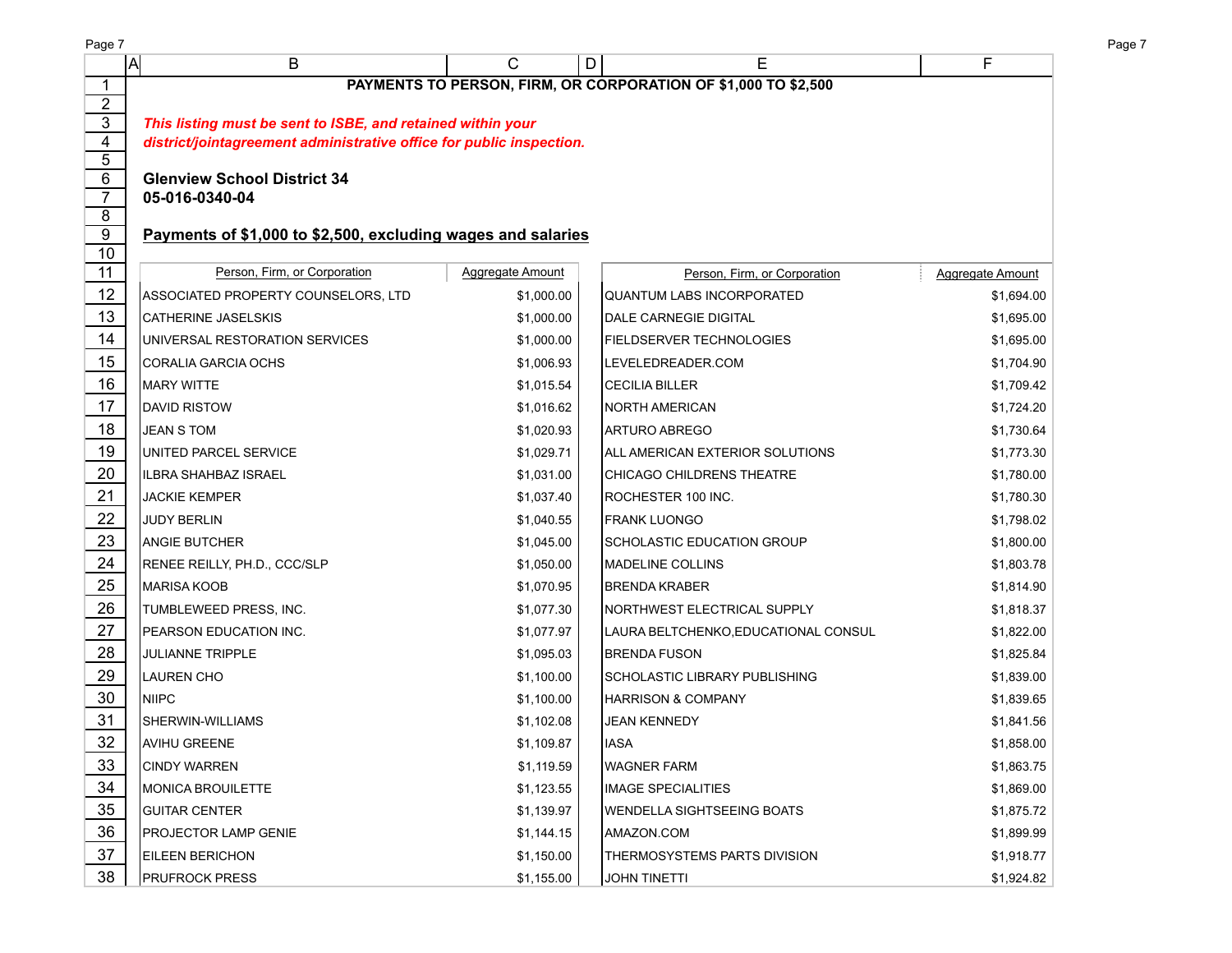| Page 8 |                                        |            |   |                                       |            |
|--------|----------------------------------------|------------|---|---------------------------------------|------------|
| A      | B                                      | С          | D | Ε                                     | F          |
| 39     | <b>BRIAN ENGLE</b>                     | \$1,156.32 |   | PHONAK, LLC.                          | \$1,929.53 |
| 40     | LINGUI SYSTEMS INC                     | \$1,162.05 |   | <b>SCOTT BUZARD</b>                   | \$1,936.40 |
| 41     | <b>ERIN KOZAKIS</b>                    | \$1,165.53 |   | AMERICAN BUILDING SERVICES, LLC       | \$1,940.72 |
| 42     | GLENBROOK SOUTH H.S.                   | \$1,172.00 |   | FREDERIC L.CHAMBERLAIN CENTER, INC.   | \$1,944.45 |
| 43     | <b>TONY MISTRETTA</b>                  | \$1,173.12 |   | <b>GOODE &amp; FRESH PIZZA BAKERY</b> | \$1,991.33 |
| 44     | ILL PRINCIPALS ASSOC                   | \$1,184.00 |   | <b>CHRISTINA CRABTREE</b>             | \$2,001.70 |
| 45     | <b>GLENVIEW TRUE VALUE</b>             | \$1,185.84 |   | TIM AND KATIE FLOWERS                 | \$2,010.00 |
| 46     | BUCKEYE ASSOCIATION OF SCHOOL ADMIN    | \$1,200.00 |   | <b>DISCOUNT SCHOOL SUPPLY</b>         | \$2,011.50 |
| 47     | ELIE NIJM, PSY.D.                      | \$1,200.00 |   | CLASSROOMDIRECT                       | \$2,034.08 |
| 48     | SHARON RZYSKI                          | \$1,200.00 |   | <b>PEARSON EDUCATION</b>              | \$2,047.13 |
| 49     | SUPER TEACHER WORKSHEETS               | \$1,200.00 |   | <b>JAN CHRISTENSEN</b>                | \$2,054.04 |
| 50     | THINKING MAPS, INC.                    | \$1,200.00 |   | <b>SUPER DUPER PUBLICATIONS</b>       | \$2,054.72 |
| 51     | <b>PROGARMENT UNIFORMS</b>             | \$1,209.51 |   | MACKIN BOOK COMPANY                   | \$2,072.52 |
| 52     | SUSAN ZOLIN                            | \$1,218.81 |   | <b>ZELLER AND ASSOCIATES</b>          | \$2,091.42 |
| 53     | <b>BARNES &amp; NOBLE</b>              | \$1,237.34 |   | <b>ISAC</b>                           | \$2,108.00 |
| 54     | <b>ORIENTAL TRADING CO</b>             | \$1,240.34 |   | KRISTIN SWANSON                       | \$2,113.63 |
| 55     | <b>GAYLE ZIS</b>                       | \$1,244.77 |   | <b>BARB BUZARD</b>                    | \$2,136.40 |
| 56     | IILLINOIS VIRTUAL SCHOOL               | \$1,250.00 |   | PAMELA OVERAL                         | \$2,137.88 |
| 57     | <b>CARYL DOETSCH</b>                   | \$1,251.14 |   | <b>FLINN SCIENTIFIC</b>               | \$2,141.43 |
| 58     | <b>SCHOOLSIN</b>                       | \$1,265.25 |   | <b>SOLUTION TREE, LLC</b>             | \$2,151.10 |
| 59     | SEJAL SCHULLO                          | \$1,289.00 |   | ANDERSON BOOKS, INC                   | \$2,158.80 |
| 60     | KATIE MICHAELS                         | \$1,290.94 |   | ALEXIAN BROTHERS BEHAVIORAL HEALTH    | \$2,160.00 |
| 61     | <b>BROOKFIELD ZOO</b>                  | \$1,296.00 |   | HERFF JONES INC                       | \$2,165.90 |
| 62     | <b>HEARTWORKS CPR</b>                  | \$1,305.00 |   | <b>SANDMEYER'S BOOKSTORE</b>          | \$2,168.79 |
| 63     | WILSON LANGUAGE TRAINING CORPORATIO    | \$1,305.72 |   | STATE OF ILLINOIS/STATE FIRE MARSHA   | \$2,170.00 |
| 64     | SCHOOL DISTRICT #62                    | \$1,308.00 |   | <b>IMHS</b>                           | \$2,172.25 |
| 65     | ICE                                    | \$1,330.00 |   | <b>KAREN HOWITT</b>                   | \$2,175.27 |
| 66     | AMERICAN TAXI DISPATCH, INC.           | \$1,330.50 |   | <b>CENGAGE LEARNING</b>               | \$2,180.75 |
| 67     | <b>ANN-MARIE LASCELLES</b>             | \$1,353.23 |   | PEGGY NOTEBAERT NATURE MUSEUM         | \$2,185.00 |
| 68     | MAREK DZIANOTT                         | \$1,377.12 |   | <b>JUSUN HANRAHAN</b>                 | \$2,189.17 |
| 69     | <b>RUSH DAY SCHOOL</b>                 | \$1,390.16 |   | VIRCO FURNITURE CO.                   | \$2,190.41 |
| 70     | J. W. PEPPER                           | \$1,392.22 |   | TEACHER CREATED MATERIALS             | \$2,203.23 |
| 71     | <b>GLOBAL COMPLIANCE NETWORK, INC.</b> | \$1,400.00 |   | CENTRAL POLY                          | \$2,220.00 |
| 72     | LOUIS J KRAUS                          | \$1,400.00 |   | <b>WESTMONT INTERIOR SUPPLY HOUSE</b> | \$2,240.76 |
| 73     | RELIABLE MAIL SERVICES, INC.           | \$1,400.00 |   | J.W. PEPPER & SON, INC.               | \$2,248.36 |
| 74     | MACGILL & CO.                          | \$1,401.51 |   | <b>WENGER CORPORATION</b>             | \$2,255.00 |
| 75     | <b>SUN TIMES MEDIA</b>                 | \$1,412.00 |   | LITTMAN BROS MORTON GROVE             | \$2,263.20 |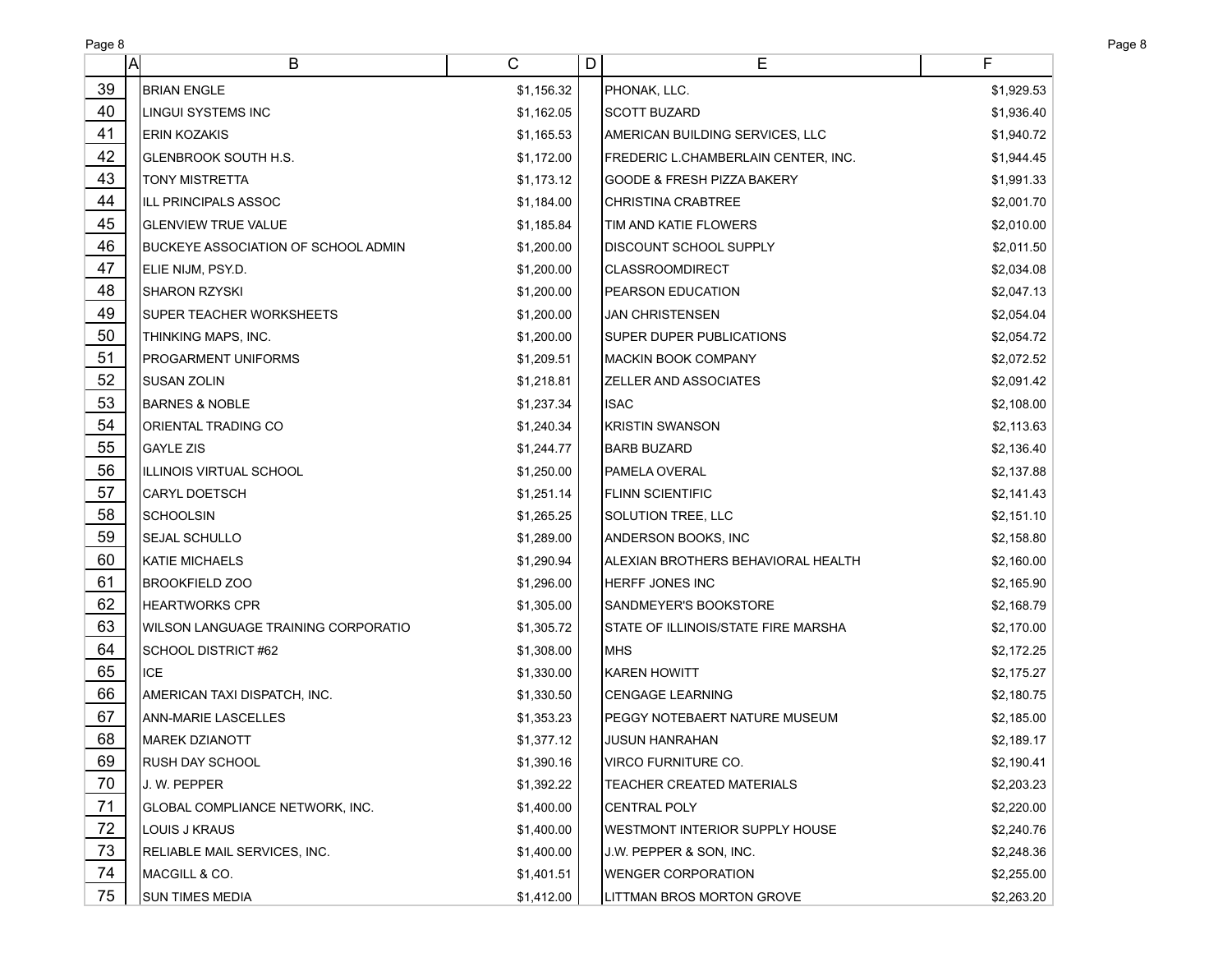| Page 9<br>Page 9 |                                    |                |   |                                 |            |  |  |  |
|------------------|------------------------------------|----------------|---|---------------------------------|------------|--|--|--|
|                  | B<br>A                             | $\overline{C}$ | D | E                               | F          |  |  |  |
| 76               | IAMY BANAS                         | \$1,415.85     |   | <b>BATTERIES PLUS</b>           | \$2,264.62 |  |  |  |
| 77               | TRIBUNE MEDIA GROUP                | \$1,419.00     |   | QUILL                           | \$2,270.97 |  |  |  |
| 78               | <b>KELLY CONWELL</b>               | \$1,437.84     |   | <b>NICK PERONTI</b>             | \$2,277.04 |  |  |  |
| 79               | <b>MAKE MUSIC INC.</b>             | \$1,448.00     |   | <b>MUSIC IN MOTION</b>          | \$2,294.78 |  |  |  |
| 80               | I-SAFE INC.                        | \$1,500.00     |   | <b>SHEDD AQUARIUM</b>           | \$2,307.50 |  |  |  |
| 81               | <b>JM IRRIGATION</b>               | \$1,502.40     |   | <b>JUS DEPT OF EDUCATION</b>    | \$2,308.95 |  |  |  |
| 82               | LISA NATHAUS                       | \$1,505.73     |   | <b>SAGE PUBLICATIONS</b>        | \$2,318.85 |  |  |  |
| 83               | <b>AMSAN</b>                       | \$1,509.75     |   | <b>GRAYBAR</b>                  | \$2,329.19 |  |  |  |
| 84               | MAYER-JOHNSON LLC                  | \$1,512.96     |   | KATHLEEN BARNETT                | \$2,329.74 |  |  |  |
| 85               | ELENA RYAN                         | \$1,516.35     |   | <b>ED TECH TEACHERS, INC</b>    | \$2,337.50 |  |  |  |
| 86               | ALISSA KRUEGER                     | \$1,519.83     |   | <b>SPRING ALIGN OF PALATINE</b> | \$2,340.54 |  |  |  |
| 87               | THE CRYSTAL CAVE                   | \$1,545.70     |   | <b>DUNLAP INDUSTRIES</b>        | \$2,400.00 |  |  |  |
| 88               | <b>TEACHER DIRECT</b>              | \$1,548.26     |   | KILDEER COUNTRYSIDE CCSD 96     | \$2,400.00 |  |  |  |
| 89               | <b>GENERAL ADVANCED AUTOMATION</b> | \$1,550.45     |   | <b>THE CENTER</b>               | \$2,400.00 |  |  |  |
| 90               | EVELYN BRADLEY                     | \$1,565.00     |   | <b>NANCY MILLER</b>             | \$2,407.02 |  |  |  |
| 91               | MECHANICAL SERVICES ASSOCIATES     | \$1,574.56     |   | AAA LOCK & KEY SECURITY CENTER  | \$2,414.05 |  |  |  |
| 92               | GLENBROOK AUTO PARTS, INC          | \$1,595.69     |   | <b>DUNCAN CARPET COMPANY</b>    | \$2,450.00 |  |  |  |
| 93               | UNUM LIFE INS CO OF AMERICA        | \$1,600.00     |   | <b>FITZGERALD LIGHTING</b>      | \$2,451.50 |  |  |  |
| 94               | <b>HELENA VENA</b>                 | \$1,604.17     |   | MACKE WATER SYSTEMS             | \$2,484.65 |  |  |  |
| 95               | <b>GISELA GRIMALDOS ROJAS</b>      | \$1,646.81     |   |                                 |            |  |  |  |
| 96               | ALANS PLUMBING                     | \$1,650.00     |   |                                 |            |  |  |  |
| 97               | <b>BETH TSOUMAS</b>                | \$1,658.73     |   |                                 |            |  |  |  |
| 98               | <b>ANNE KEOGH</b>                  | \$1,676.51     |   |                                 |            |  |  |  |
| 99               |                                    |                |   |                                 |            |  |  |  |
| 100              |                                    |                |   |                                 |            |  |  |  |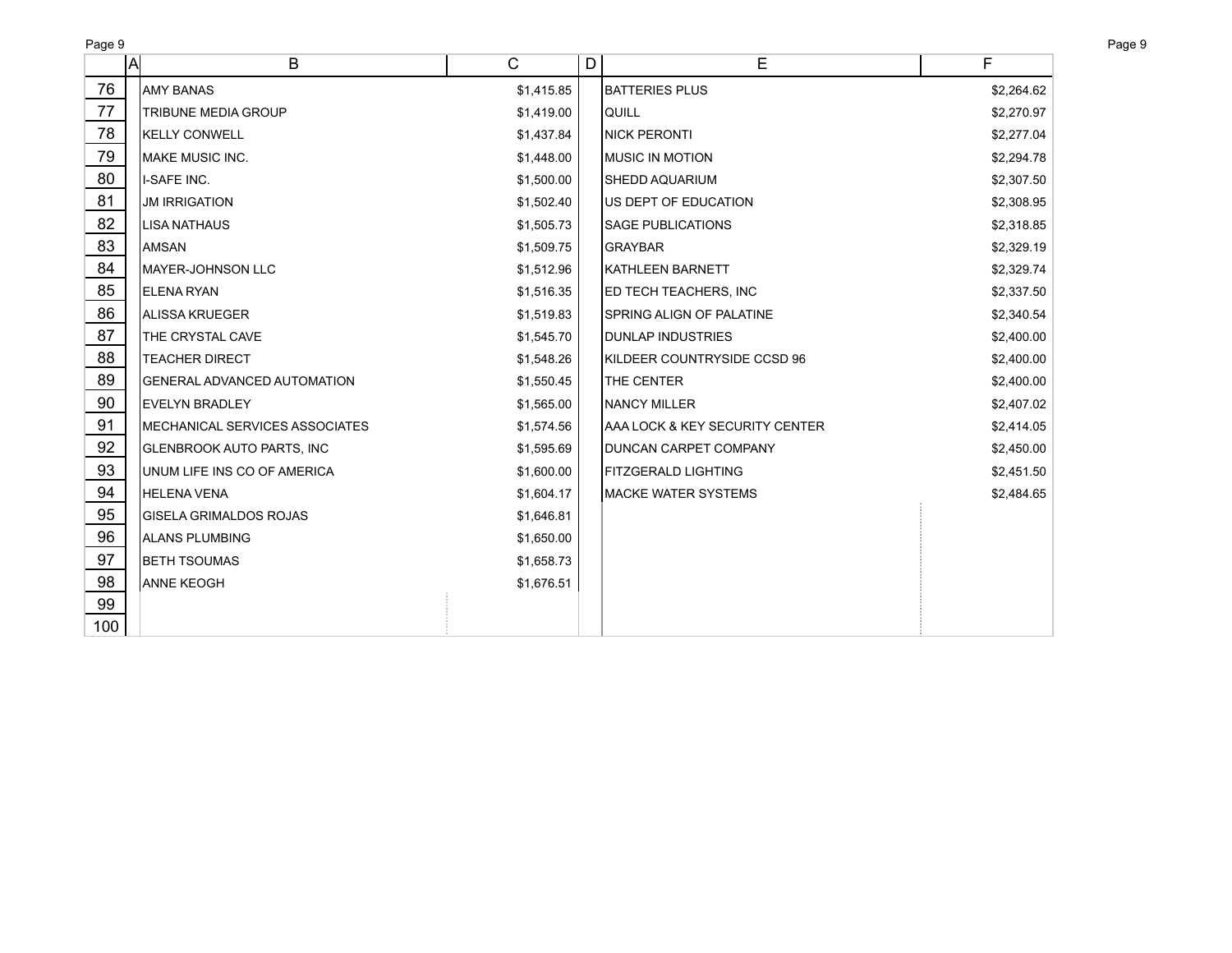|                | A<br>B                                                             | $\overline{C}$   | E<br>D                                                     | F                |  |  |  |  |  |  |  |  |
|----------------|--------------------------------------------------------------------|------------------|------------------------------------------------------------|------------------|--|--|--|--|--|--|--|--|
| 1              |                                                                    |                  | PAYMENTS TO PERSON, FIRM, OR CORPORATION OF \$500 TO \$999 |                  |  |  |  |  |  |  |  |  |
| $\overline{2}$ |                                                                    |                  |                                                            |                  |  |  |  |  |  |  |  |  |
| 3<br>4         | This listing must be retained within your district/joint agreement |                  |                                                            |                  |  |  |  |  |  |  |  |  |
| 5              | administrative office for public inspection.                       |                  |                                                            |                  |  |  |  |  |  |  |  |  |
| 6              | <b>Glenview School District 34</b>                                 |                  |                                                            |                  |  |  |  |  |  |  |  |  |
| 7              | 05-016-0340-04                                                     |                  |                                                            |                  |  |  |  |  |  |  |  |  |
| 8              |                                                                    |                  |                                                            |                  |  |  |  |  |  |  |  |  |
| 9              | Payments of \$500 to \$999, excluding wages and salaries.          |                  |                                                            |                  |  |  |  |  |  |  |  |  |
| 10<br>11       | Person, Firm, or Corporation                                       | Aggregate Amount | Person, Firm, or Corporation                               | Aggregate Amount |  |  |  |  |  |  |  |  |
| 12             | <b>IDAVID JONES</b>                                                | \$500.00         | BAUDVILLE, INC.                                            | \$676.68         |  |  |  |  |  |  |  |  |
| 13             | IIASPA                                                             | \$500.00         | NAT ASSOC OF SECONDARY SCHOOL PRINC                        | \$684.70         |  |  |  |  |  |  |  |  |
| 14             | <b>JENNIFER MAGNUS</b>                                             | \$500.00         | IMARK WALTHER                                              | \$687.17         |  |  |  |  |  |  |  |  |
| 15             | <b>NBPTS</b>                                                       | \$500.00         | WISCONSIN DEPT. OF REVENUE                                 | \$687.91         |  |  |  |  |  |  |  |  |
| 16             | <b>I</b> NOELLE WALSH                                              | \$500.00         | <b>ISTE</b>                                                | \$693.00         |  |  |  |  |  |  |  |  |
| 17             | PATTY BAHRAMIS                                                     | \$500.00         | <b>ALICE HILL</b>                                          | \$693.58         |  |  |  |  |  |  |  |  |
| 18             | ISEUNG PYO HONG                                                    | \$500.00         | <b>ELISABETH LUTHER</b>                                    | \$694.48         |  |  |  |  |  |  |  |  |
| 19             | <b>WRISTBANDS MEDTECH USA, INC.</b>                                | \$500.60         | <b>SHELLEY RISKIN</b>                                      | \$695.32         |  |  |  |  |  |  |  |  |
| 20             | <b>ATLAS PEN &amp; PENCIL</b>                                      | \$500.67         | <b>READING LEADERSHIP INSTITUTE</b>                        | \$700.00         |  |  |  |  |  |  |  |  |
| 21             | <b>EVA MARGOLIS</b>                                                | \$505.79         | <b>BILL MURPHY</b>                                         | \$705.00         |  |  |  |  |  |  |  |  |
| 22             | CONSTRUCTIVE PLAYTHINGS                                            | \$507.41         | <b>EXPERIENTIAL SYSTEMS</b>                                | \$705.81         |  |  |  |  |  |  |  |  |
| 23             | LURVEY LANDSCAPE SUPPLY                                            | \$511.50         | THERESE SHULTZ                                             | \$708.88         |  |  |  |  |  |  |  |  |
| 24             | <b>JESSICA LEE</b>                                                 | \$513.63         | <b>ABBY PATTEN ORTEGA</b>                                  | \$723.37         |  |  |  |  |  |  |  |  |
| 25             | HEARTLAND HEALTH OUTREACH/CCIS                                     | \$515.20         | <b>WONDERLIC, INC.</b>                                     | \$724.51         |  |  |  |  |  |  |  |  |
| 26             | <b>ENCHANTED LEARNING</b>                                          | \$515.75         | <b>INDUSTRIAL SHELVING SYSTEMS</b>                         | \$728.00         |  |  |  |  |  |  |  |  |
| 27             | <b>I</b> DECKER EQUIPMENT                                          | \$521.12         | <b>NDSEC</b>                                               | \$730.00         |  |  |  |  |  |  |  |  |
| 28             | ELIZABETH ROBBINS WINITZ                                           | \$529.56         | <b>ROBERT GARMSTON</b>                                     | \$733.00         |  |  |  |  |  |  |  |  |
| 29             | GROTH MUSIC COMPANY                                                | \$533.26         | <b>COLLEEN LUNDGREN</b>                                    | \$737.26         |  |  |  |  |  |  |  |  |
| 30             | <b>KIRSTEN CONSIDINE</b>                                           | \$537.57         | <b>COSN</b>                                                | \$750.00         |  |  |  |  |  |  |  |  |
| 31             | SADDLEBACK EDUCATIONAL INC                                         | \$537.94         | <b>ANNE FUSSICHEN</b>                                      | \$757.27         |  |  |  |  |  |  |  |  |
| 32             | CENTER FOR EDUCATION & EMPLOYMENT L                                | \$538.90         | CANDACE MARCOTTE                                           | \$764.23         |  |  |  |  |  |  |  |  |
| 33             | ISTACEY TEPLINSKY                                                  | \$539.29         | CINTAS DOCUMENT SHREDDING OF CHICAG                        | \$770.00         |  |  |  |  |  |  |  |  |
| 34             | LARISSA SMITH                                                      | \$555.86         | <b>GLOBAL COMMUNICATION</b>                                | \$770.00         |  |  |  |  |  |  |  |  |
| 35             | <b>I</b> SUSANNE BELL                                              | \$556.31         | WITOLD OR KLAUDIA LACH                                     | \$776.00         |  |  |  |  |  |  |  |  |
| 36             | ICLEAR RATE COMMUNICATIONS, INC.                                   | \$567.94         | ABBY ROSENBERG EISENBERG                                   | \$780.75         |  |  |  |  |  |  |  |  |
| 37             | IKIMBERLY RADZINSKI                                                | \$571.03         | ALIGN, ASSESS, ACHIEVE                                     | \$780.99         |  |  |  |  |  |  |  |  |
| 38             | IDYNAMIC TELECOMMUNICATIONS                                        | \$572.00         | EDITORIAL PROJECTS IN EDUCATION, IN                        | \$790.00         |  |  |  |  |  |  |  |  |
| 39             | KATRINA MOON                                                       | \$573.05         | W.G.N. FLAG & DECORATING CO.                               | \$791.00         |  |  |  |  |  |  |  |  |

Page 8 Page 8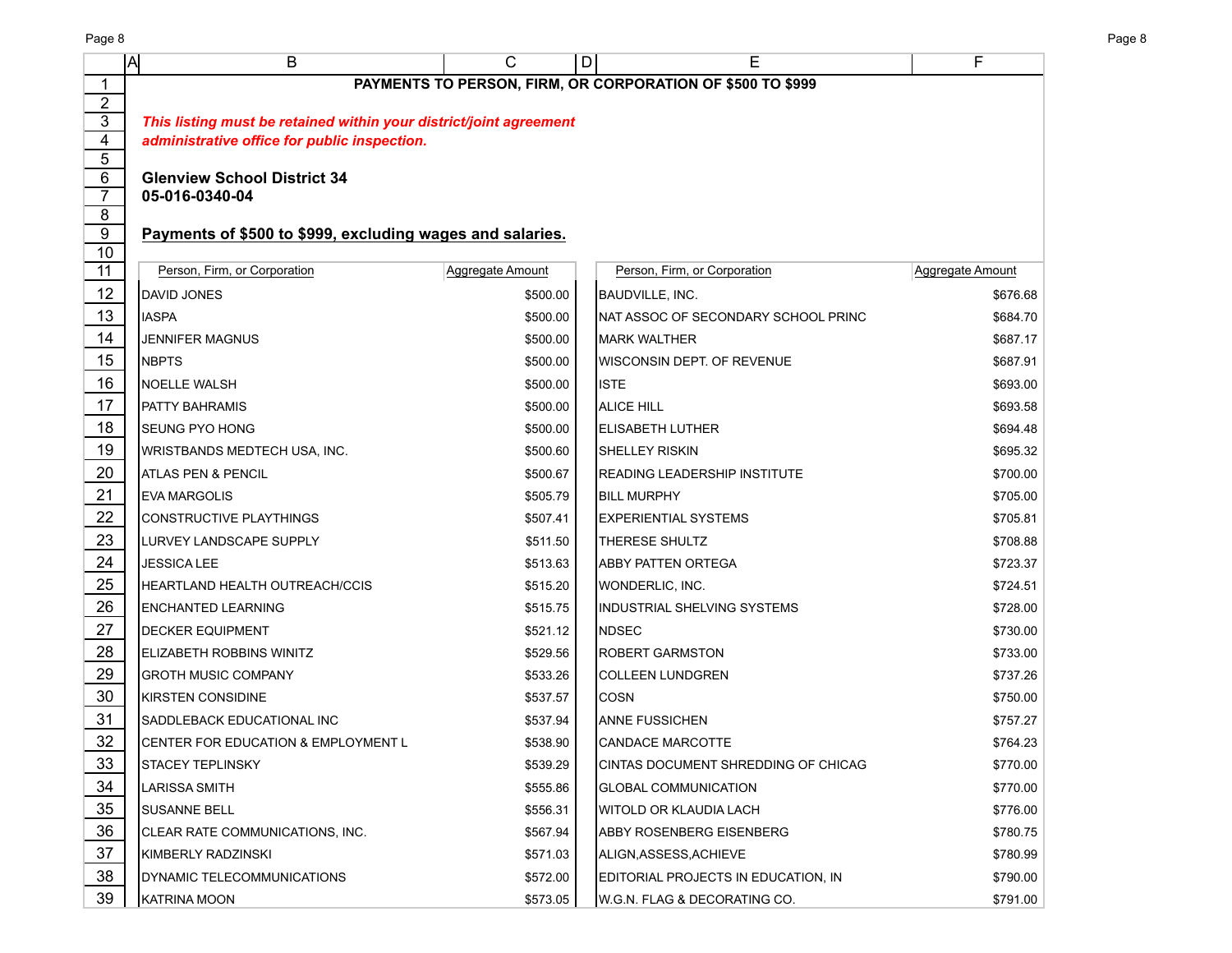| Page 9 | Page 9 |  |
|--------|--------|--|
|        |        |  |

|                 | ΙA | В                                      | C        | D | Е                                   | F        |
|-----------------|----|----------------------------------------|----------|---|-------------------------------------|----------|
| 40              |    | INANCY BROWN                           | \$587.76 |   | <b>GREAT LAKES CLAY CO</b>          | \$812.77 |
| 41              |    | ENOME, INC - GOALBOOK                  | \$595.00 |   | MATTHEW VOGEL                       | \$814.92 |
| 42              |    | IMARZANO RESEARCH LABORATORY           | \$597.43 |   | <b>CECILIA MORTELL</b>              | \$815.71 |
| 43              |    | EVELYN CACIOPPO M.S.W.                 | \$600.00 |   | ALL AMERICAN UNIFORMS & SUPPLY, INC | \$818.44 |
| 44              |    | <b>IDPH - VISION AND HEARING PROG</b>  | \$600.00 |   | JUSTIN ATTAWAY                      | \$820.87 |
| 45              |    | IMIKE DOWDEN                           | \$609.54 |   | <b>COMFORT AUDIO</b>                | \$822.96 |
| 46              |    | KL SERVICES, LLC                       | \$610.00 |   | IPHONAK HEARING SYSTEMS             | \$828.78 |
| 47              |    | <b>BROOKE PERKINS</b>                  | \$615.00 |   | ERIKA KRONBORG-MOGIL                | \$833.62 |
| 48              |    | SAFETY SUPPLY ILLINOIS                 | \$618.02 |   | SARAH SMITH INENDINO                | \$834.99 |
| 49              |    | DIANE ABRAM                            | \$620.67 |   | <b>GLENVIEW OFFICE EQUIPMENT</b>    | \$835.00 |
| 50              |    | LAUREN PAGONE                          | \$623.31 |   | <b>SUSAN ZIMMER</b>                 | \$837.48 |
| 51              |    | <b>WCEPS</b>                           | \$625.00 |   | DARYL NITZ                          | \$847.92 |
| 52              |    | <b>MERLE SHEIN</b>                     | \$627.37 |   | <b>FAYE TATEL</b>                   | \$850.00 |
| 53              |    | <b>HINCKLEY SPRINGS</b>                | \$627.48 |   | STEPHANIE HARVEY CONSULTING         | \$850.00 |
| 54              |    | IR.E. WALSH AND ASSOCIATES, INC.       | \$627.50 |   | <b>BETTY MERTEL</b>                 | \$857.67 |
| 55              |    | <b>GENERAL PARTS, INC.</b>             | \$628.72 |   | ALICIA WOJCIK                       | \$860.55 |
| 56              |    | IMENTAL HEALTH NETWORK                 | \$629.25 |   | <b>CAPSTONE PRESS, INC</b>          | \$861.37 |
| 57              |    | <b>WOMENCARE</b>                       | \$630.00 |   | <b>BRANDON RICH</b>                 | \$867.20 |
| 58              |    | <b>CUSTOMINK</b>                       | \$634.20 |   | <b>BEST OFFICE PRODUCTS</b>         | \$870.67 |
| 59              |    | <b>US GAMES US</b>                     | \$634.20 |   | ESGI                                | \$875.00 |
| 60              |    | <b>ESTRELLITA</b>                      | \$636.28 |   | CORNER BAKERY RESTAURANT CORP.      | \$887.99 |
| 61              |    | <b>NASCO</b>                           | \$637.46 |   | <b>IDENTISYS</b>                    | \$894.41 |
| 62              |    | PITNEY BOWES INC.                      | \$637.53 |   | <b>LEANNE BEAUREGARD</b>            | \$902.98 |
| 63              |    | DANA LEBITSKY                          | \$641.68 |   | TREETOP PUBLISHING INC.             | \$904.32 |
| 64              |    | JEFF CHAMBERLAIN                       | \$645.00 |   | LINDSAY DAUDELIN                    | \$907.12 |
| 65              |    | SUSAN PEKARA                           | \$645.26 |   | ILLINOIS DEPARTMENT OF REVENUE      | \$908.81 |
| 66              |    | <b>WARD'S SCIENCE</b>                  | \$645.39 |   | INSTITUTE FOR EDUCATIONAL DEVELOPME | \$916.00 |
| 67              |    | IMAP OF THE MONTH                      | \$648.75 |   | <b>DEBRA MEREDITH</b>               | \$920.64 |
| 68              |    | ALYSSA SHLENSKY                        | \$655.20 |   | KIWANIS OF GLENVIEW-NORTHBROOK      | \$935.00 |
| 69              |    | <b>RAYNOR DOOR COMPANY</b>             | \$657.50 |   | HEINEMANN WORKSHOPS                 | \$945.00 |
| $\overline{70}$ |    | ILLLINOIS READING COUNCIL              | \$660.00 |   | <b>WORTHINGTON DIRECT</b>           | \$946.28 |
| 71              |    | <b>BALLARD &amp; TIGHE, PUBLISHERS</b> | \$661.80 |   | THINK SOCIAL PUBLISHING             | \$949.32 |
| 72              |    | <b>STEPHANIE MAGID</b>                 | \$662.66 |   | <b>NCTM</b>                         | \$951.00 |
| 73              |    | <b>JOHN BACH</b>                       | \$663.60 |   | <b>ILLINOIS ASBO</b>                | \$953.00 |
| 74              |    | <b>EMILY TRIBBETT</b>                  | \$674.91 |   | <b>JIM WOELL</b>                    | \$967.72 |
| 75              |    |                                        |          |   | <b>ALLISON KELLER</b>               | \$980.46 |
| 76              |    |                                        |          |   | <b>RYAN HUZJAK</b>                  | \$984.00 |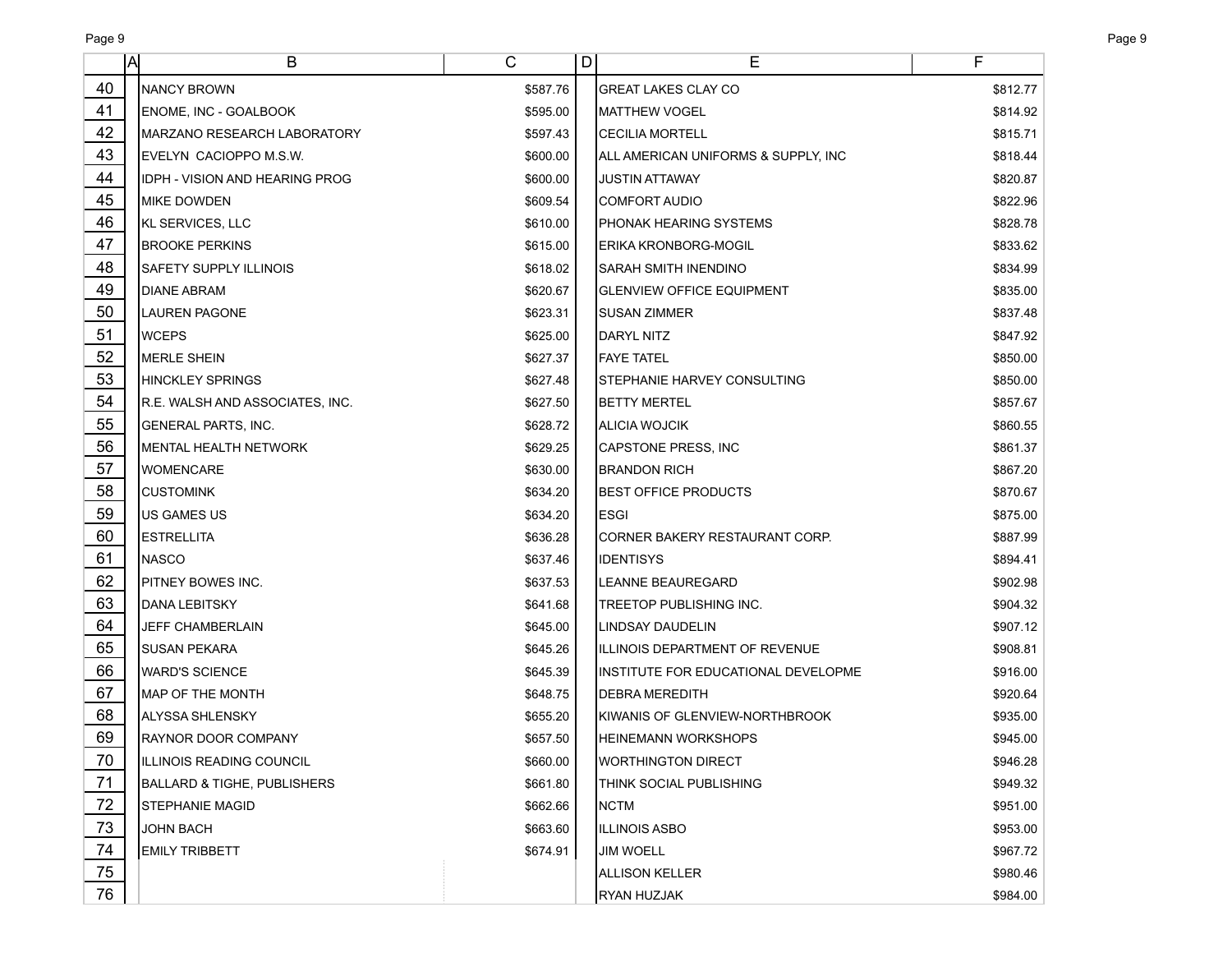Page 10 Page 10

|    |  | <b>EPS LITERACY &amp; INTERVENTION</b> | \$995.17 |
|----|--|----------------------------------------|----------|
| 78 |  | <b>ISHAR PRODUCTS COMPANY</b>          | \$999.96 |
| 79 |  |                                        |          |
| 80 |  |                                        |          |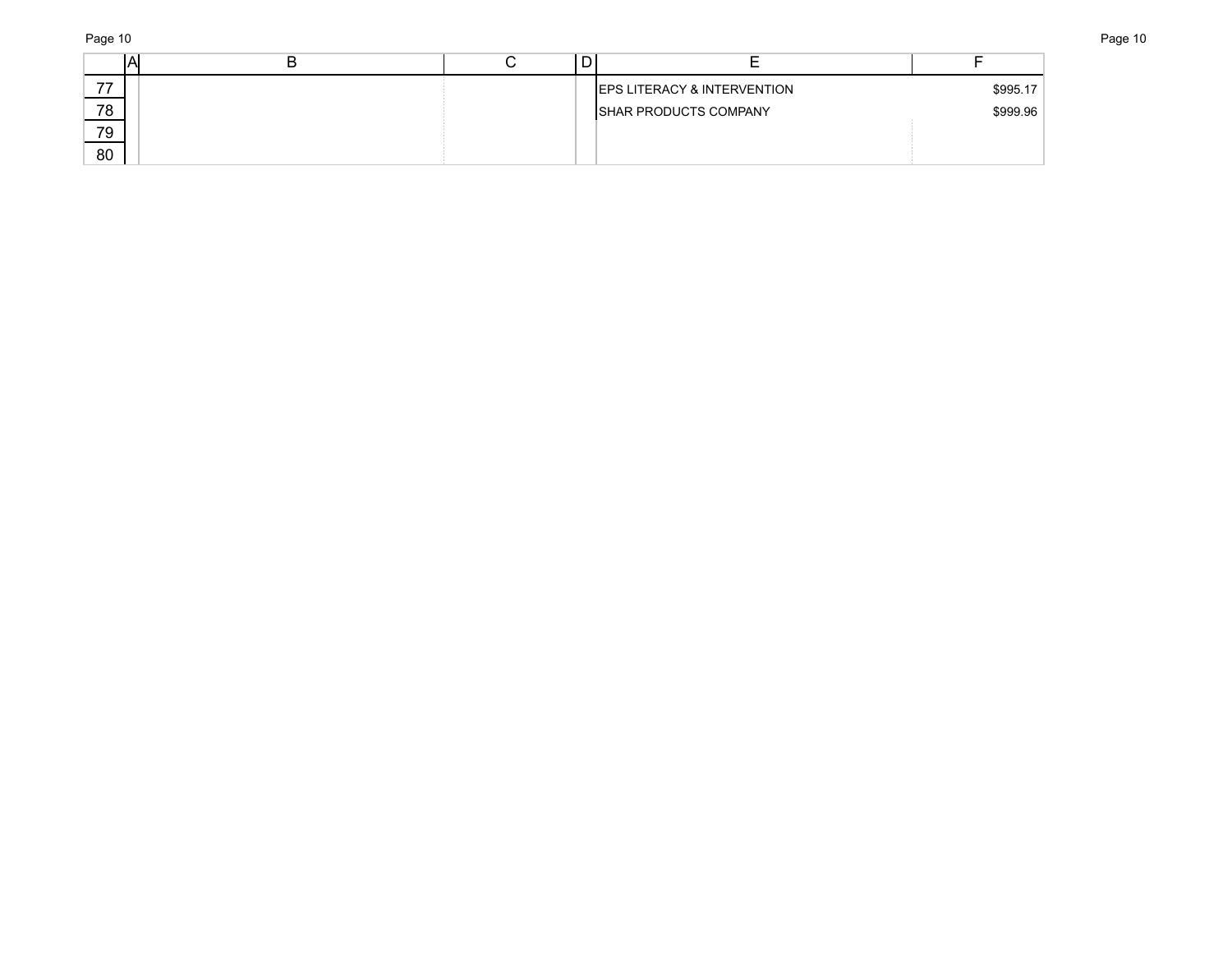In conformity with sub-section (c) of Section 10-20.44 of the School Code [105 ILCS required to be submitted in conjunction with submission of the Annual Statement of

# **INSTRUCTIONS:** (See the attached document (pdf) for additional guidance ar



**ITEM 1.** – Count only contracts where the consideration exceeds \$25,000 over the during FY2014 and record the number below in the space provided. Do not include:  $FY2014$ ; (2) collective bargaining agreements with district employee groups; and (3) individual district employees.

**ITEM 2.** – Aggregate the value of consideration of all contracts included in item 1 and record to space provided.

**ITEM 3.** - Count only contracts where the consideration exceeds \$25,000 over the I during FY2014 to minority, female, disabled or local contractors and record the num include: (1) multi-year contracts awarded prior to FY2014; (2) collective bargaining a and (3) personal services contracts with individual district employees.

**ITEM 4.** – Aggregate the value of consideration of all contracts included in item 3 and record the dollar amount B space provided.

1. Total number of all contracts awarded by the school district:

2. Total value of all contracts awarded:

3. Total number of contracts awarded to minority owned businesses, female owned businesses, businesses owned by persons with disabilities, and locally owned businesses:

4. Total value of contracts awarded to minority owned businesses, female owned businesses, businesses owned by person with disabilities, and locally owned businesses: